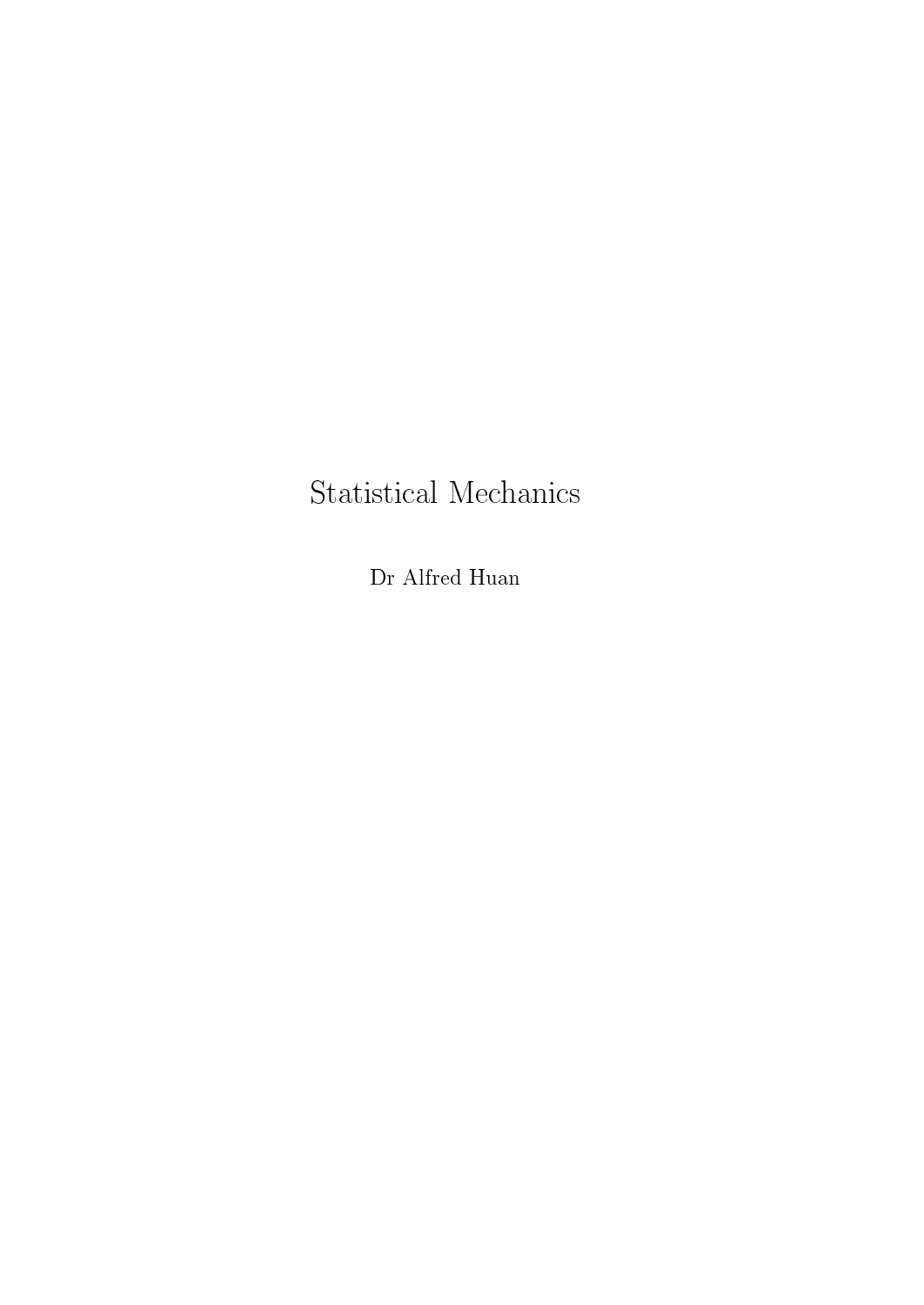# **Contents**

| $\mathbf{1}$   | What is Statistical Mechanics?                                                                                                                                                                                                       | 3              |
|----------------|--------------------------------------------------------------------------------------------------------------------------------------------------------------------------------------------------------------------------------------|----------------|
|                | 1.1                                                                                                                                                                                                                                  | 3              |
|                | 1.2                                                                                                                                                                                                                                  | $\overline{4}$ |
|                | 1.3                                                                                                                                                                                                                                  | 4              |
|                | Microstate<br>1.3.1                                                                                                                                                                                                                  | 4              |
|                | 1.3.2                                                                                                                                                                                                                                | 5              |
| $\mathbf{2}$   | Distribution Law                                                                                                                                                                                                                     | 6              |
|                | 2.1                                                                                                                                                                                                                                  | 6              |
|                | 2.2<br>Computation of Most Probable Macrostate Distribution, $n_i$                                                                                                                                                                   | $\overline{7}$ |
|                | Problems in Derivation of Maxwell-Boltzmann Distribution<br>2.3                                                                                                                                                                      | 11             |
|                | 2.3.1                                                                                                                                                                                                                                | 11             |
|                | 2.3.2                                                                                                                                                                                                                                | 11             |
|                | What happens when we have many energy levels? $\dots \dots \dots$<br>2.3.3                                                                                                                                                           | 14             |
|                | 2.4                                                                                                                                                                                                                                  | 15             |
|                | Alternative Derivation for Maxwell-Boltzmann Distribution<br>2.5                                                                                                                                                                     | 16             |
|                | Examples of Counting in Statistical Mechanics<br>2.6                                                                                                                                                                                 | 17             |
|                |                                                                                                                                                                                                                                      |                |
| 3              | <b>Indistinguishable Particles</b>                                                                                                                                                                                                   | 20             |
|                | 3.1                                                                                                                                                                                                                                  | <b>20</b>      |
|                | 3.2                                                                                                                                                                                                                                  | 21             |
|                | Fermi-Dirac Distribution for Fermions (a) and (b) and (b) and (b) and (b) and (b) and (b) and (b) and (b) and (b) and (b) and (b) and (b) and (b) and (b) and (b) and (b) and (b) and (b) and (b) and (b) and (b) and (b) and<br>3.3 | 23             |
|                | Alternative Derivation for Bose-Einstein and Fermi-Dirac Statistics<br>3.4                                                                                                                                                           | 24             |
| 4              | <b>Statistical Mechanics and Thermodynamic Laws</b>                                                                                                                                                                                  | 26             |
|                | 4.1                                                                                                                                                                                                                                  | 26             |
|                | 4.2                                                                                                                                                                                                                                  | 27             |
|                | 4.3                                                                                                                                                                                                                                  | 29             |
|                | Calculation of Other Thermodynamic Variables<br>4.4                                                                                                                                                                                  | 30             |
| $\overline{5}$ | Applications of Maxwell-Boltzmann Statistics                                                                                                                                                                                         | 33             |
|                |                                                                                                                                                                                                                                      | 33             |
|                | 5.2                                                                                                                                                                                                                                  | 39             |
|                | 5.3                                                                                                                                                                                                                                  | 40             |
|                |                                                                                                                                                                                                                                      |                |
| 6              | <b>Paramagnetic Systems</b>                                                                                                                                                                                                          | 42             |
|                | 6.1                                                                                                                                                                                                                                  | 42             |
|                | 6.2                                                                                                                                                                                                                                  | 43             |
|                | 6.3                                                                                                                                                                                                                                  | 45             |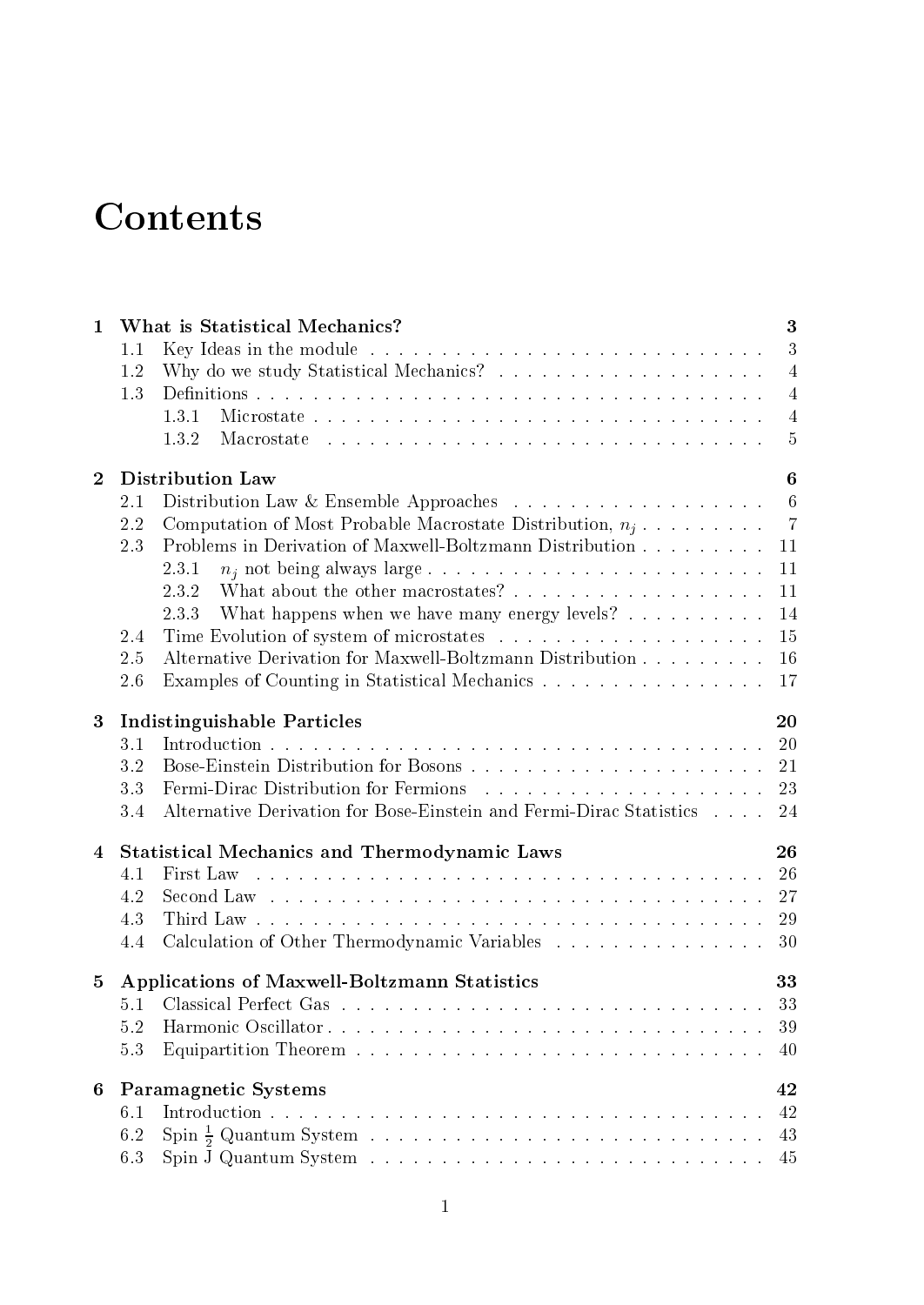|                | 6.4 |                                               |    |
|----------------|-----|-----------------------------------------------|----|
| $7\phantom{.}$ |     | <b>Applications of Fermi-Dirac Statistics</b> | 51 |
|                | 7.1 |                                               |    |
|                | 7.2 |                                               |    |
| 8              |     | Applications of Bose-Einstein Statistics      | 59 |
|                | 8.1 |                                               |    |
|                | 8.2 |                                               |    |
|                | 8.3 |                                               |    |
|                | 8.4 |                                               |    |
| 9              |     | The Classical Limit                           | 66 |
|                | 9.1 |                                               |    |
|                | 9.2 |                                               |    |
|                | 9.3 |                                               |    |
|                |     | 10 Kinetic Theory of Gases                    | 71 |
|                |     |                                               |    |
|                |     |                                               |    |
|                |     |                                               |    |
|                |     |                                               |    |
|                |     |                                               |    |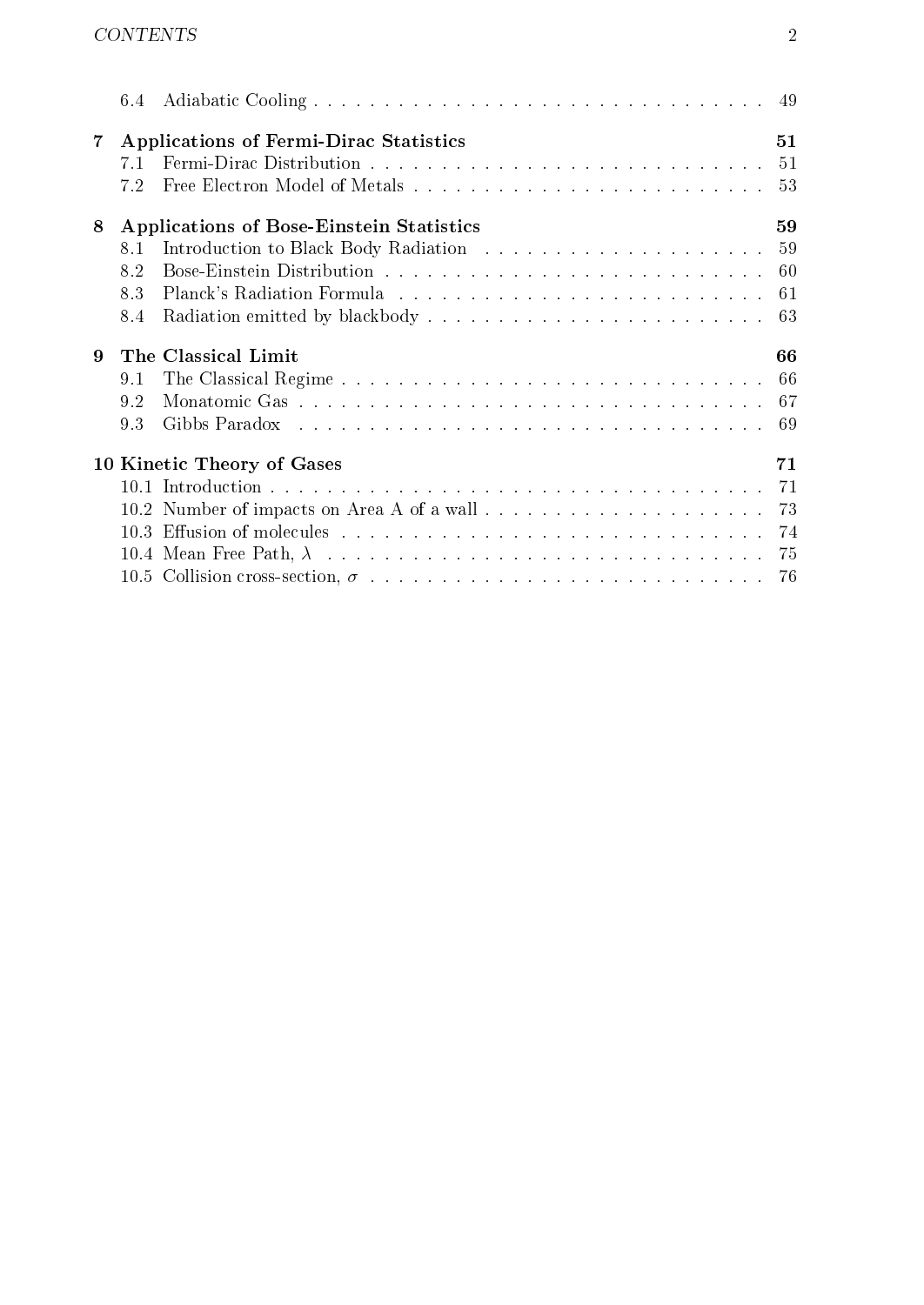## Chapter 1

## What is Statistical Mechanics?

#### Key Ideas in the module  $1.1$

We begin with the introduction of some important ideas which are fundamental in our understanding of statistical mechanics. The list of important terms are as follows :

- 1. Microstate
- 2. Macrostate
- 3 Partition Function
- 4. Derivation of Thermodynamic laws by Statistical Mechanics
- 5. The idea of interaction
	- (a) particle (system) external environment
	- (b) particle (within a system of many particles)
- 6. Entropy : Disorder Number
- 7. Equipartition Theorem : the energies are distributed equally in different degrees of freedom.
- 8. Temperature
- 9. Distributions : Maxwell-Boltzmann, Fermi-Dirac, Bose-Einstein

In the 3rd year course, we shall restrict to equilibrium distributions, and static macroscopic variables. We will deal with single particle states and no ensembles, weakly interacting particles and the behaviour for distinguishable (degeneracies) and indistinguishable particles.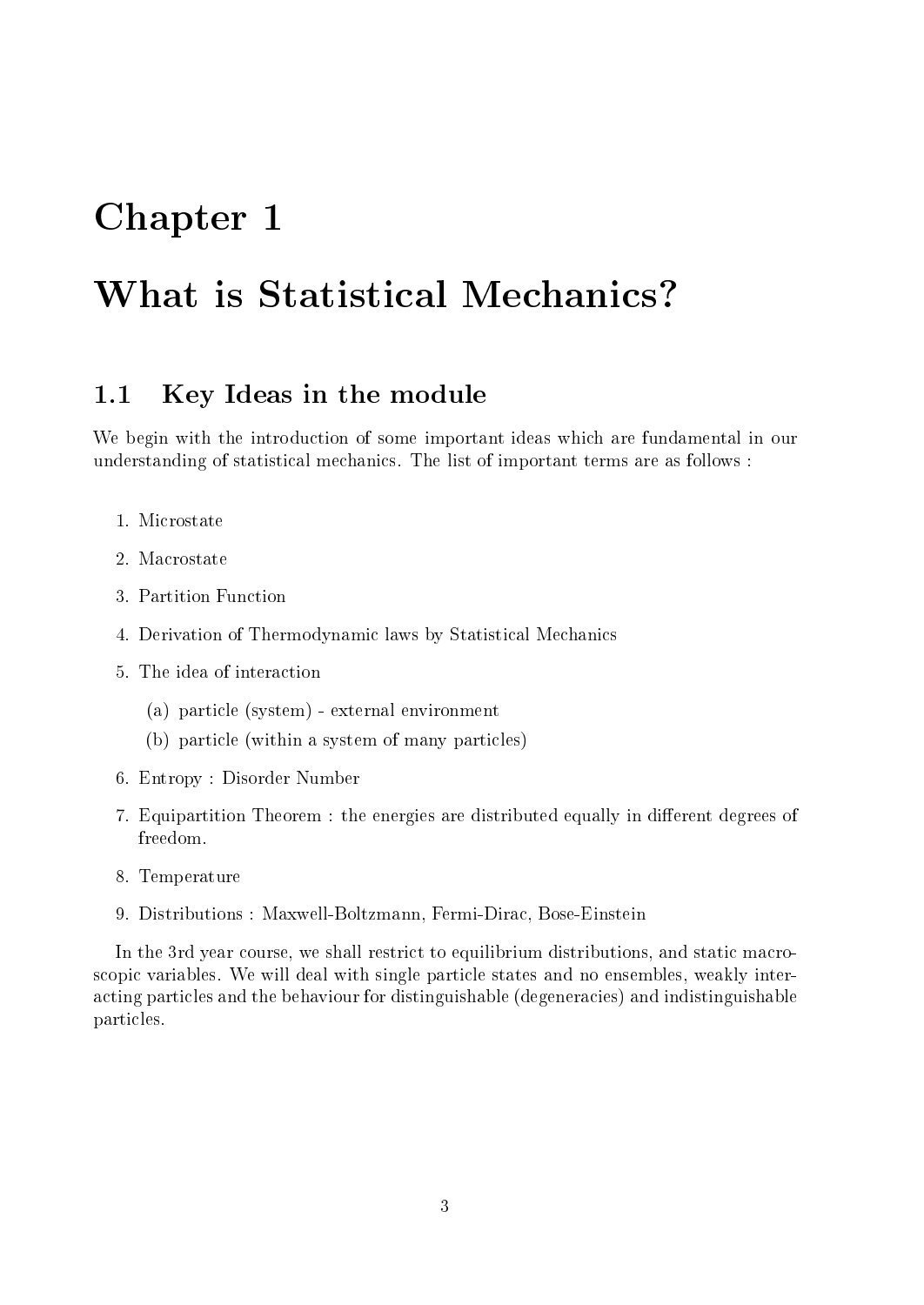#### 1.2 Why do we study Statistical Mechanics?

We apply statistical mechanics to solve for real systems (a system for many particles). We can easily solve the Schrodinger's equation for 1 particle/atom/molecule. For many particles, the solution will take the form :

 $\psi_{\text{total}} =$  linear combination of  $\psi_a(1)\psi_b(2)\psi_c(3)...$ 

where  $\psi_a$  means a particle in state a with an energy  $E_a$ .<br>For example, we consider particles confined in a cubic box of length L. From quantum mechanics, the possible energies for each particle is :

$$
E=\frac{\hbar^2}{2m} \frac{\pi^2}{L^2} (n_x^2+n_y^2+n_z^2)
$$

For example in an ideal gas, We assume that the molecules are non-interacting, i.e. they do not affect each other's energy levels. Each particle contains a certain energy. At T  $> 0$ , the system possesses a total energy, E. So, how is E distributed among the particles? Another question would be, how the particles are distributed over the energy levels. We apply statistical mechanics to provide the answer and thermodynamics demands that the entropy be maximum at equilibrium.

Thermodynamics is concerned about heat and the direction of heat flow, whereas statistical mechanics gives a microscopic perspective of heat in terms of the structure of matter and provides a way of evaluating the thermal properties of matter, for e.g., heat capacity.

### 1.3 Definitions

#### Microstate

A Microstate is defined as a state of the system where all the parameters of the constituents (particles) are specied

Many microstates exist for each state of the system specified in macroscopic variables (E, V, N, ...) and there are many parameters for each state. We have 2 perspectives to approach in looking at a microstate :

1. Classical Mechanics

The position  $(x,y,z)$  and momentum  $(P_x, P_y, P_z)$  will give 6N degrees of freedom and this is put in a phase space representation.

2. Quantum Mechanics

The energy levels and the state of particles in terms of quantum numbers are used to specify the parameters of a microstate.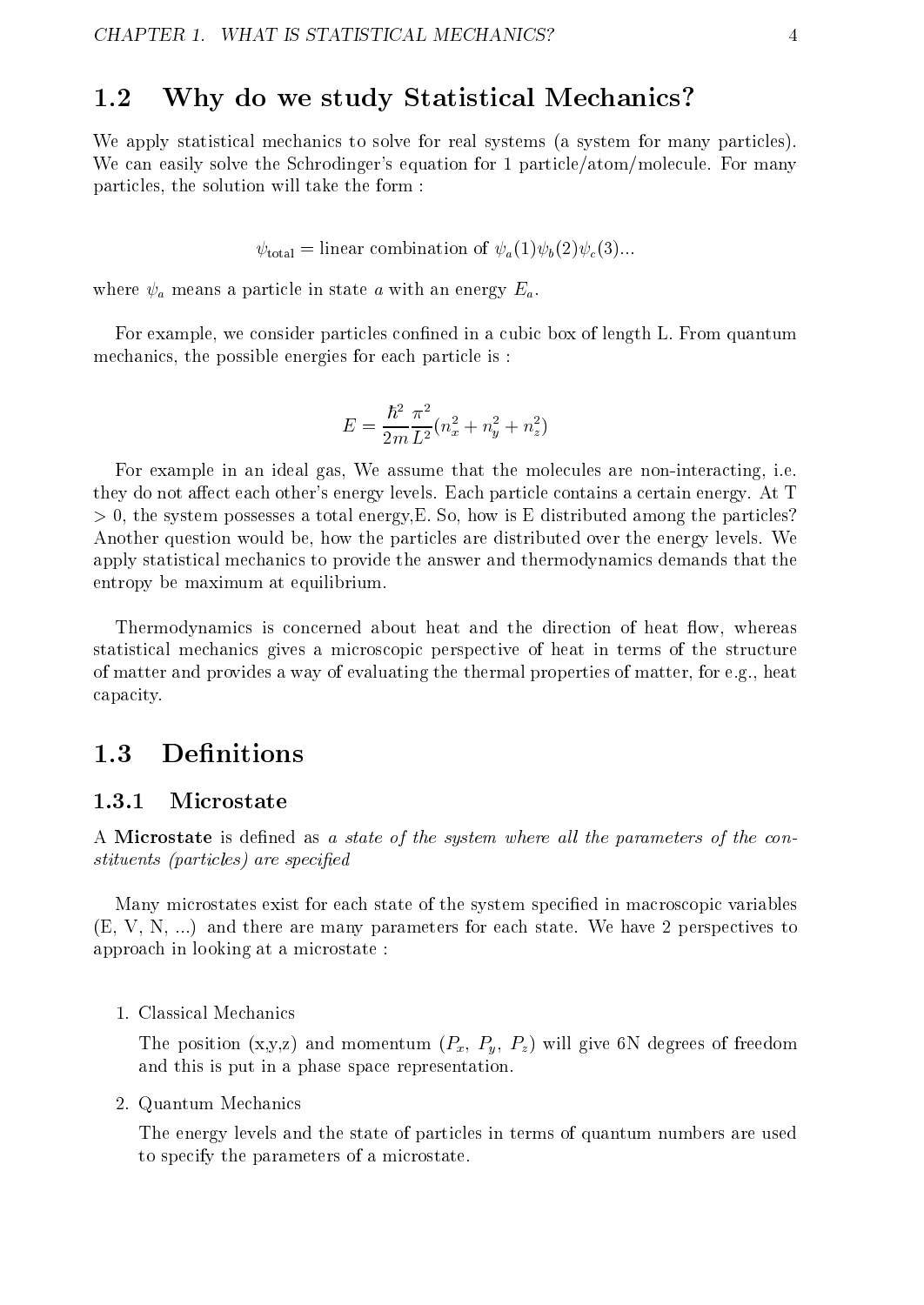#### 1.3.2Macrostate

A Macrostate is defined as a state of the system where the distribution of particles over the energy levels is specied..

The macrostate includes what are the different energy levels and the number of particles having particular energies. It contains many microstates.

In the equilibrium thermodynamic state, we only need to specify 3 macroscopic variables  $(P, V, T)$  or  $(P, V, N)$  or  $(E, V, N)$ , where P : pressure, V : Volume, T : Temperature, N : Number of particles and E : Energy. The equation of state for the system relates the 3 variables to a fourth, for e.g. for an ideal gas.

$$
PV = NkT
$$

We also have examples of other systems like magnetic systems (where we include M, the magnetization). However, the equilibrium macrostate is unknown from thermodynamics.

In statistical mechanics, the equilibrium tends towards a macrostate which is the most stable. The stability of the macrostate depends on the perspective of microstates. We adopt the a priori assumption which states the macrostate that is the most stable contains the overwhelming majority of microstates. This also gives the probabilistic approach in physics.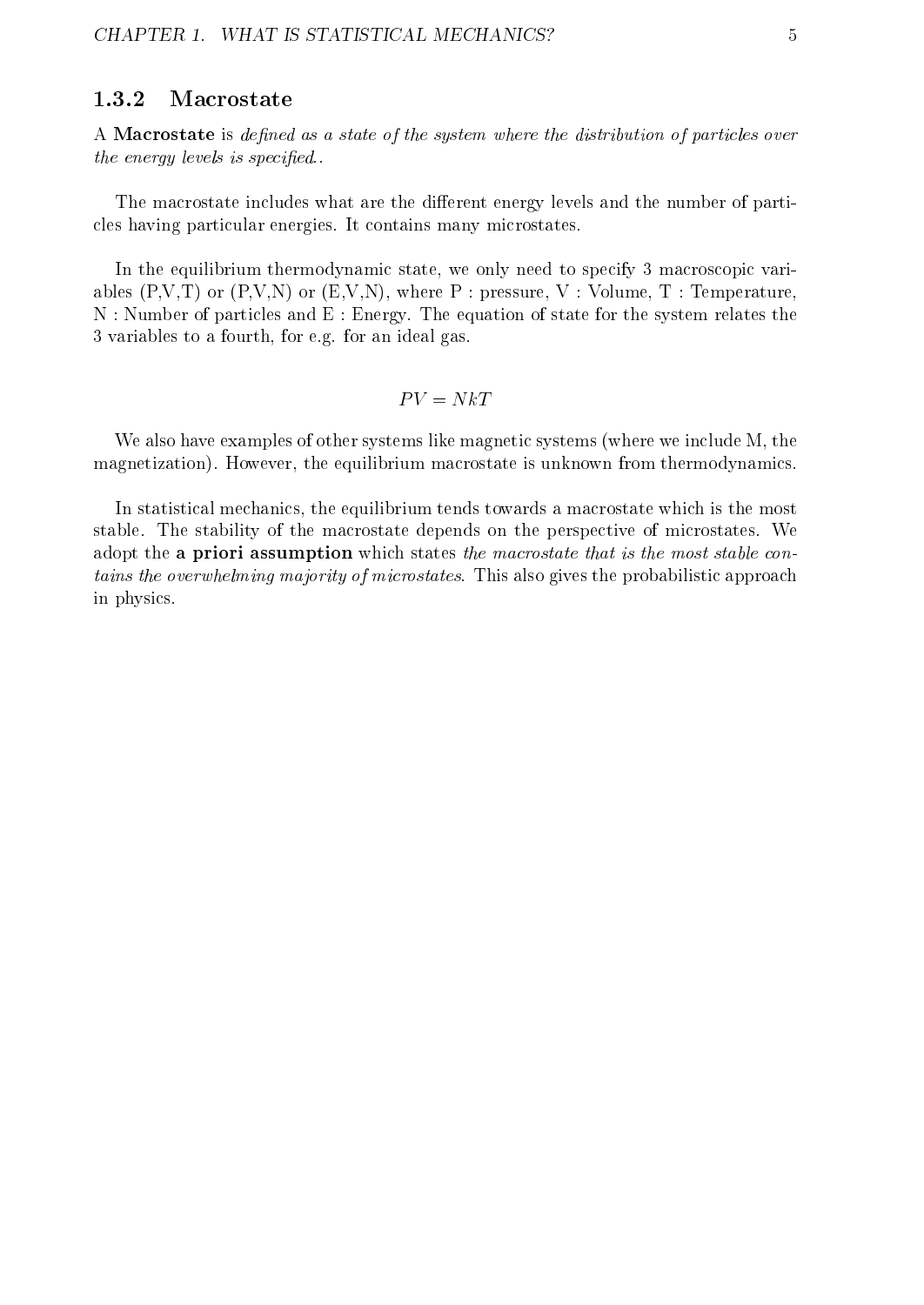## Chapter 2

## **Distribution Law**

#### Distribution Law  $&$  Ensemble Approaches 2.1

The distribution law is dependent on how we define the system. There are three approaches in defining the system and we adopt the three ensemble approaches.

- 1. Microcanonical Ensemble : Isolated system with fixed energy, E and number of particles, N.
- 2. Canonical Ensemble : The system is in a heat bath,at constant temperature with xed N.
- 3. Grand Canonical Ensemble : Nothing is fixed.

The disorder number of microstates as the number of microstates as the number of microstates available to available to available to available to available to available to available to available to available to available t macrostate, and is very large for the equilibrium macrostate. The disorder number is related to entropy, which is maximum at equilibrium.

 $\mathbf{r}$  , we need to decide whether the particles are distinguishable or indistinguishable. If they are indistinguishable, every microstate is a macrostate.

Let us now consider independent particles, with energy levels fixed and the particles don't influence each other's occupation. The energy levels are fixed by each particle's interaction with its surroundings but not particle-particle interactions. Mutual interaction exist only for energy exchange (during collisions).

Each level **j** has energy  $\varepsilon_i$ , degeneracy  $g_i$ , and occupation  $n_i$ .

Distinguishability : small and identical particles cannot be distinguished during collisions, i.e. non-localised. However, localised particles are distinguishable because they are fixed in space, the sites being distinguishable e.g. in a paramagnetic solid.

For an isolated system, the volume V, energy E and total number of particles, N are fixed.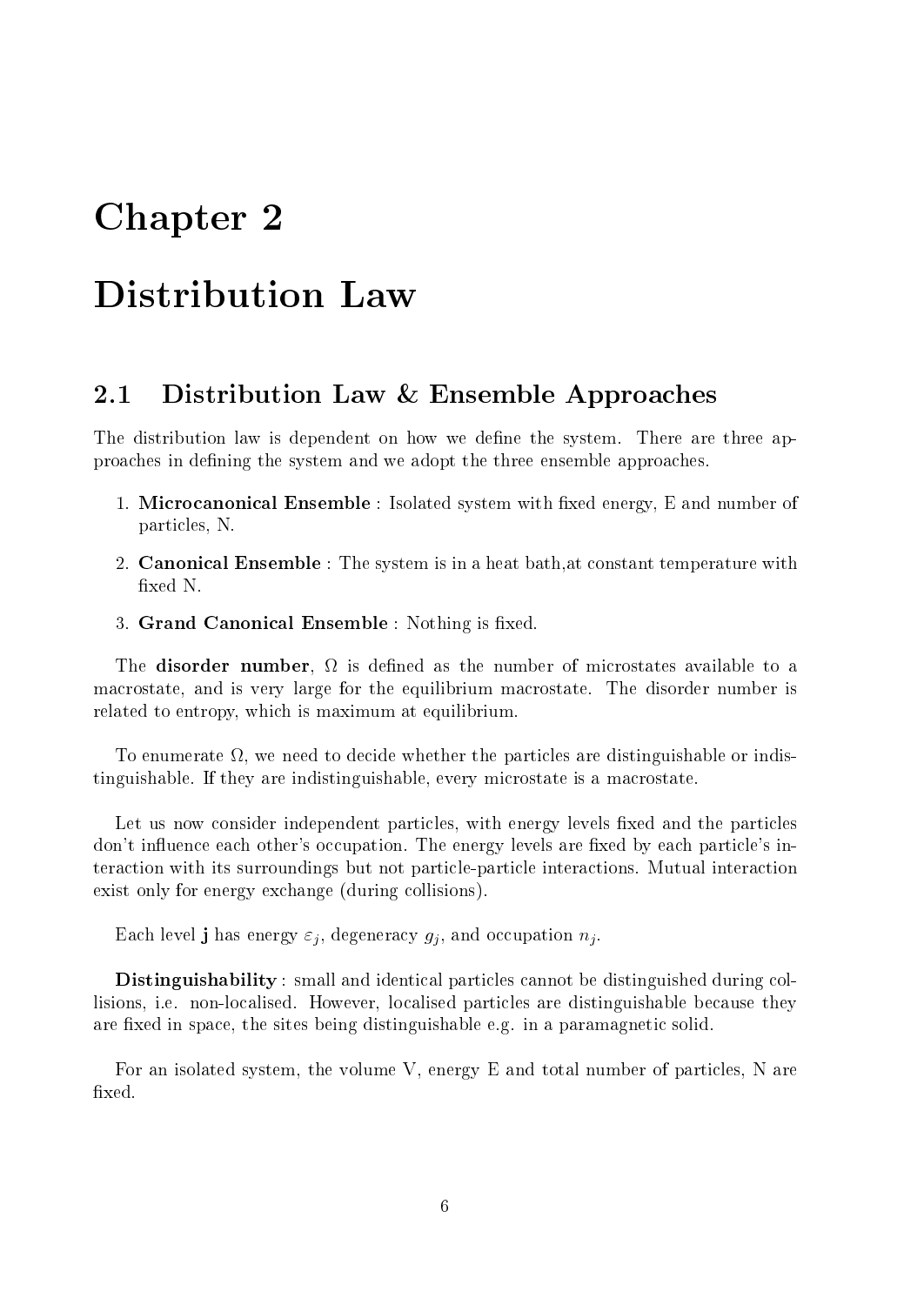$$
N = \sum_{j} n_j
$$
  
Total  $E = \sum_{j} n_j \varepsilon_j$ 

The  $A$  Priori assumption states that all microstates of a given  $E$  are equally probable thus the equilibrium must be used must have over when when  $\frac{1}{2}$ 



The disorder number is proportional to thermodynamic probability, i.e. how probable for a particular macrostate to be the one corresponding to equilibrium.

#### Computation of Most Probable Macrostate Dis-2.2 tribution,  $n_j$

To find the  $n_i$  at equilibrium, i.e. we must find the most probable macrostate distribution. Considering the case for distinguishable particles :

1. Enumerate . We distribute N particles over the energy levels: For example, For the first level.

The number of ways to assign 
$$
n_1
$$
 particles = 
$$
\frac{N!}{n_1!(N-n_1)!}
$$
 (2.1)

For the second level,

The number of ways to assign 
$$
n_2
$$
 particles = 
$$
\frac{N - n_1!}{n_2!(N - n_1 - n_2)!}
$$
 (2.2)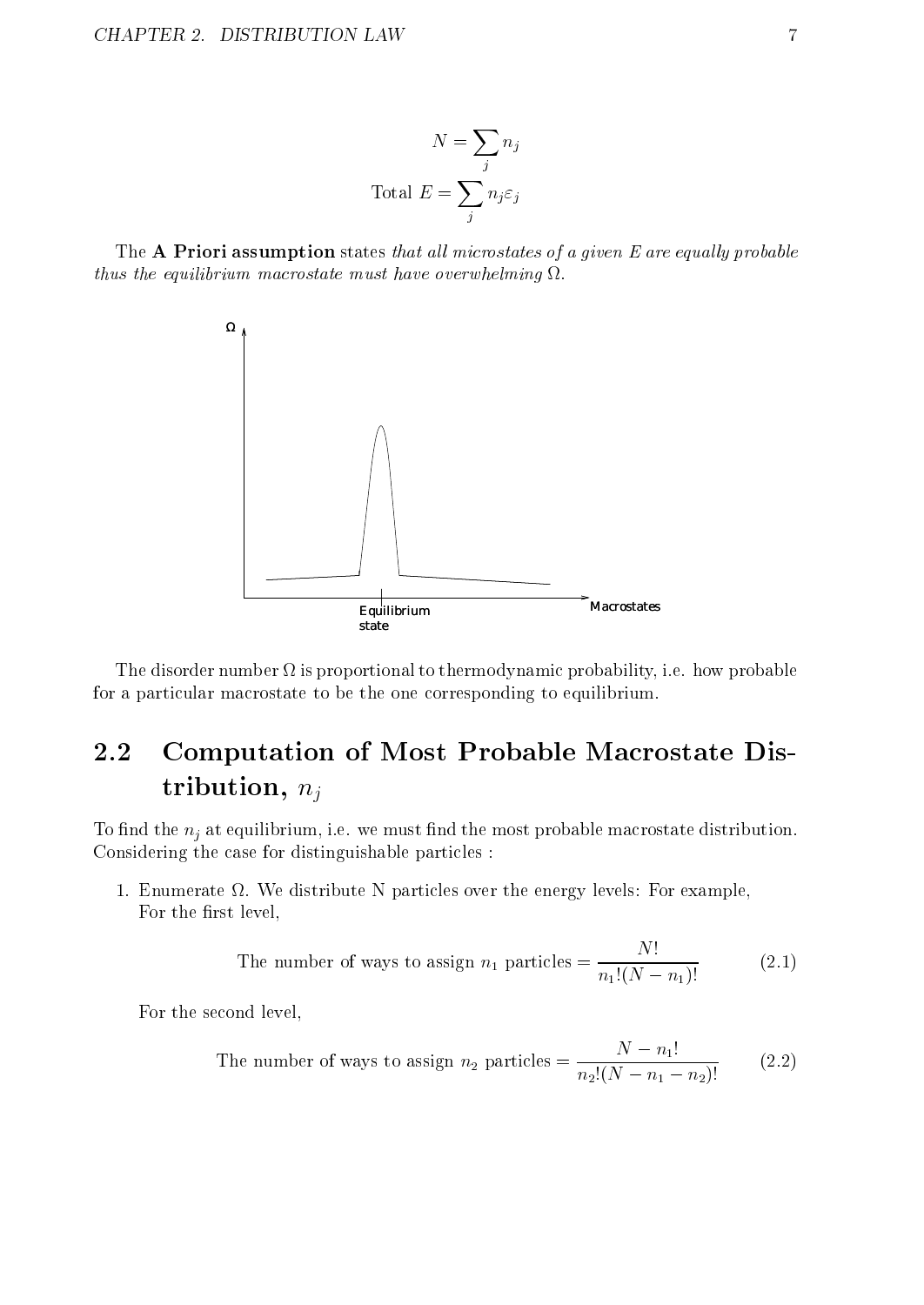Number of ways 
$$
= \frac{N!}{n_1!(N-n_1!)} \times \frac{N-n_1!}{n_2!(N-n_1-n_2)!} \times \dots
$$

$$
= \frac{N!}{n_1! n_2! \dots n_j! \dots}
$$

$$
= \frac{N!}{\prod_j n_j!}
$$
(2.3)

Level j has degeneracy  $g_j$  so any of the  $n_j$  particles can enter into any of the  $g_j$  levels.

Number of ways = 
$$
g_j^{n_j}
$$
 (2.4)

For all levels,

Number of ways 
$$
= \prod_{j} g_j^{n_j}
$$
 (2.5)

Total 
$$
\Omega = N! \prod_{j} \frac{g_j^{n_j}}{n_j!}
$$
 (2.6)

2. Maximise bykeeping xed E, N. These constraints are introduced through Lagrange multipliers.

For a fixed V, it means that the energy levels,  $\varepsilon_j$  are unchanged. Maximise to the control of the control of the control of the control of the control of the control of the control of the control of the control of the control of the control of the control of the control of the control of

$$
\sum n_j=N
$$

the contract of the contract of the contract of the contract of the contract of the contract of the contract of nj "j" je bila za njegova na njegova na njegova na njegova na njegova na njegova na njegova na njegova na njegova na

and

At maximum,

$$
d\Omega = 0 \tag{2.7}
$$

$$
\Rightarrow d(\ln \Omega) = \frac{1}{\Omega} d\Omega
$$
  
= 0 (2.8)

$$
\ln \Omega = \ln N! + \sum_{j} n_j \ln g_j - \sum_{j} \ln n_j! \tag{2.9}
$$

By Stirling's approximation for large N :

$$
\ln N! = N \ln N - N \tag{2.10}
$$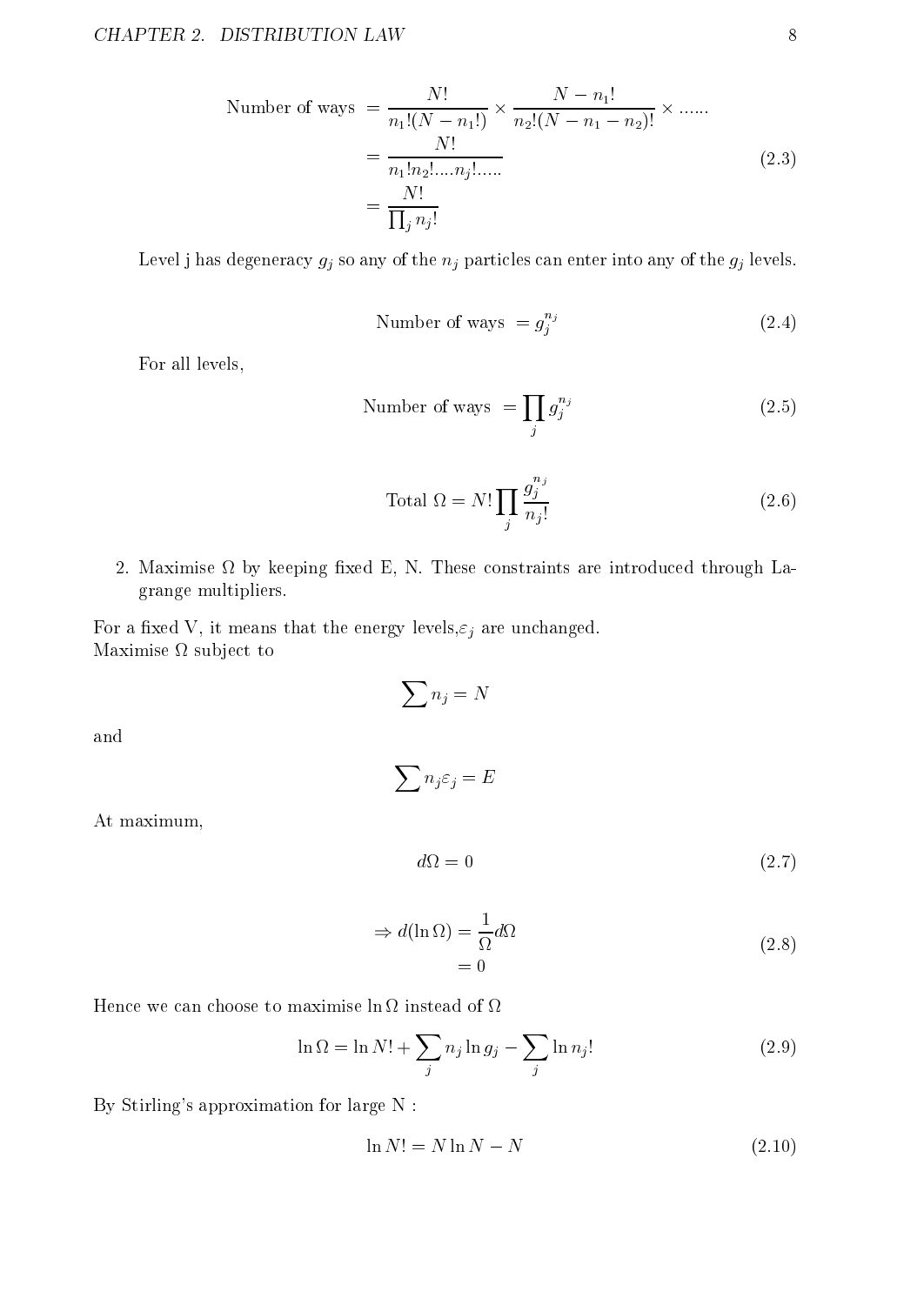Proof :

$$
\ln N! = \sum_{1}^{N} \ln n
$$
  
=  $\int_{1}^{N} \ln n dn$   
=  $[n \ln n - n]_{1}^{N}$   
=  $N \ln N - N + 1$  (2.11)

Or

$$
\sum_{1}^{N} \ln n \bigtriangleup n = \int_{\frac{1}{N}}^{1} (N \ln \frac{n}{N} + N \ln N) d(\frac{n}{N})
$$
  
=  $N[x \ln x - x]_{\frac{1}{N}}^{1} + N \ln N (1 - \frac{1}{N})$   
=  $-N + \ln N + 1 + N \ln N - \ln N$   
=  $N \ln N - N + 1$  (2.12)

where  $\triangle n = d(\frac{n}{N}) = dx$ .

Now we come back to  $\ln \Omega$ 

$$
\ln \Omega \approx N \ln N - N + \sum_{j} (n_j \ln g_j - n_j \ln n_j + n_j)
$$
  
= N \ln N +  $\sum_{j} (n_j \ln g_j - n_j l n n_j)$   
= N \ln N +  $\sum_{j} n_j \ln(\frac{g_j}{n_j})$  (2.13)

by assuming large  $\boldsymbol{n}_j$  also, which is not always true.

$$
d(\ln \Omega) = \sum_{j} (\ln \frac{g_j}{n_j} dn_j - dn_j) = 0
$$
\n(2.14)

It is subjected to the constraints :

$$
\sum_j dn_j = 0 \text{ (for fixed N)}
$$

$$
\sum_j \varepsilon_j d n_j = 0 \text{ (for fixed E)}
$$

Note  $\varepsilon_j$  does not vary. Therefore

$$
\sum_{j} \ln\left(\frac{g_j}{n_j}\right) dn_j = 0\tag{2.15}
$$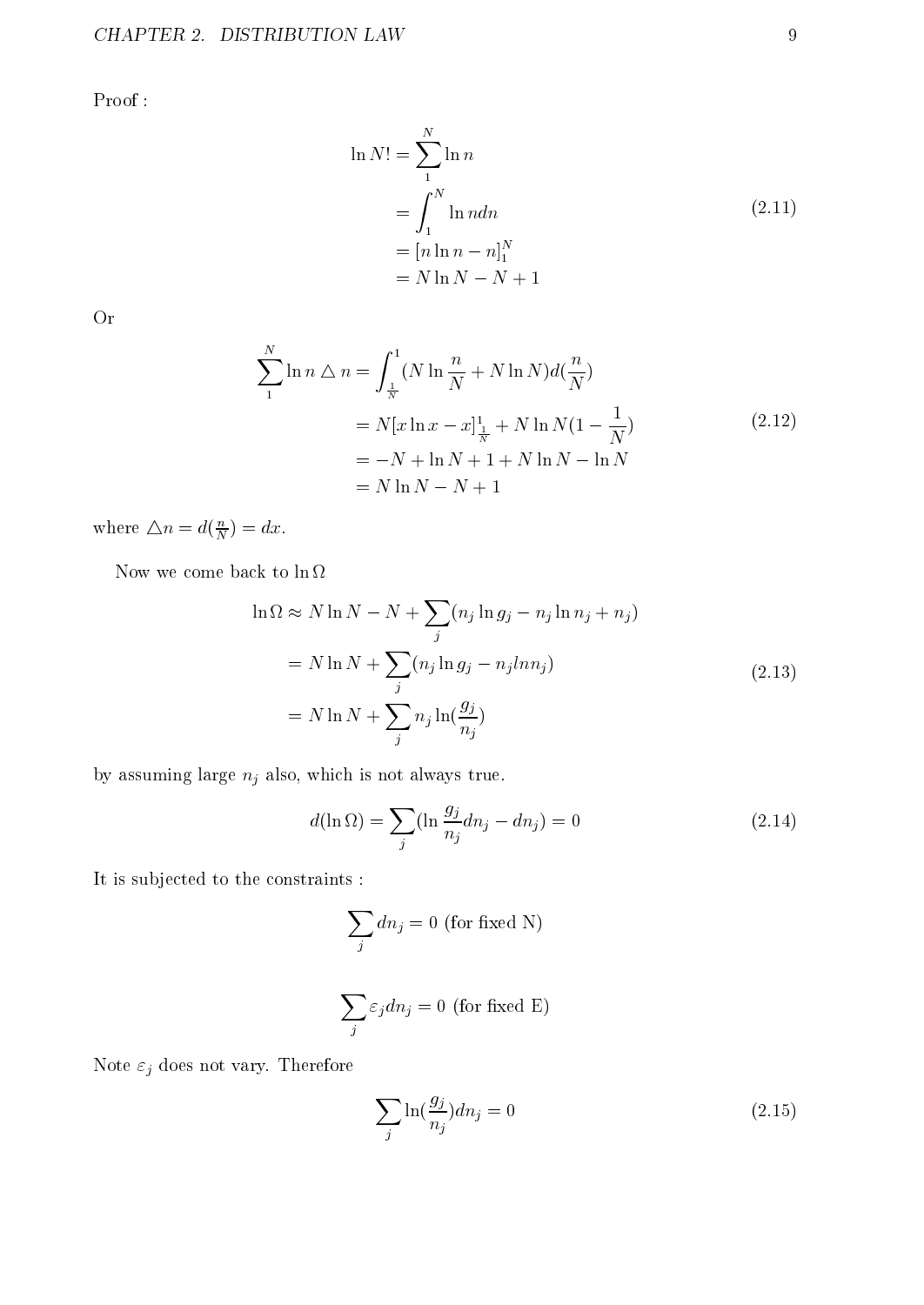Now we introduce the constraints :

$$
\alpha \sum_{j} dn_j = 0
$$

$$
-\beta \sum_{j} \varepsilon_j dn_j = 0
$$

so we get

$$
\sum_{j} (\ln(\frac{g_j}{n_j}) + \alpha - \beta \varepsilon_j) dn_j = 0
$$
\n(2.16)

We choose  $\alpha$  and  $\beta$  such that

$$
\ln(\frac{g_j}{n_j}) + \alpha - \beta \varepsilon_j = 0 \tag{2.17}
$$

The equilibrium macrostate becomes :

$$
n_j = g_j e^{\alpha} e^{-\beta \varepsilon_j}
$$
  
= 
$$
\frac{Ng_j}{\sum_j g_j e^{-\beta \varepsilon_j}} e^{-\beta \varepsilon_j}
$$
  
= 
$$
\frac{Ng_j}{Z} e^{-\beta \varepsilon_j}
$$
 (Maxwell-Boltzmann Distribution) (2.18)

where z is the partition function

We will prove later that  $\beta$  is equal to  $\overline{kT}$  where k is the Boltzmann constant (k = 1.58  $\times$  10  $^{-1}$  J  $\Lambda$   $^{-1}$   $mol$   $^{-1}$  ) and T is the temperature.

For  $\varepsilon_j > \varepsilon_i$ , we get  $n_j < n_i$  for  $g_j = g_i$  and T  $\zeta$  0

For  $T = 0$ ,  $n<sub>j</sub> = 0$ , except for  $n<sub>1</sub>$ , i.e. all the particles are at ground state. For  $T > 0$ , the upper levels get piled by particles provided

$$
\Delta \varepsilon \sim kT \tag{2.19}
$$

Otherwise, the population of upper levels remain small. In lasers, population inversion leads to negative temperature,

$$
\frac{n_2}{n_1} = \frac{g_2 e^{-\frac{\varepsilon_2}{kT}}}{g_1 e^{-\frac{\varepsilon_1}{kT}}} \\
= \frac{e^{-\frac{\varepsilon_1}{kT}}}{e^{-\frac{\varepsilon_1}{kT}}} > 1
$$
\n(2.20)

for  $g_1 = g_2$ ,

$$
\Rightarrow e^{-\frac{\varepsilon_2}{kT}} > e^{-\frac{\varepsilon_1}{kT}}
$$
  

$$
-\frac{\varepsilon_2}{kT} > -\frac{\varepsilon_1}{kT}
$$
  

$$
-\frac{\varepsilon_2}{T} > -\frac{\varepsilon_1}{T}
$$
  
(2.21)

because  $k > 0$ . Since  $\varepsilon_2 > \varepsilon_1$ , then  $T < 0$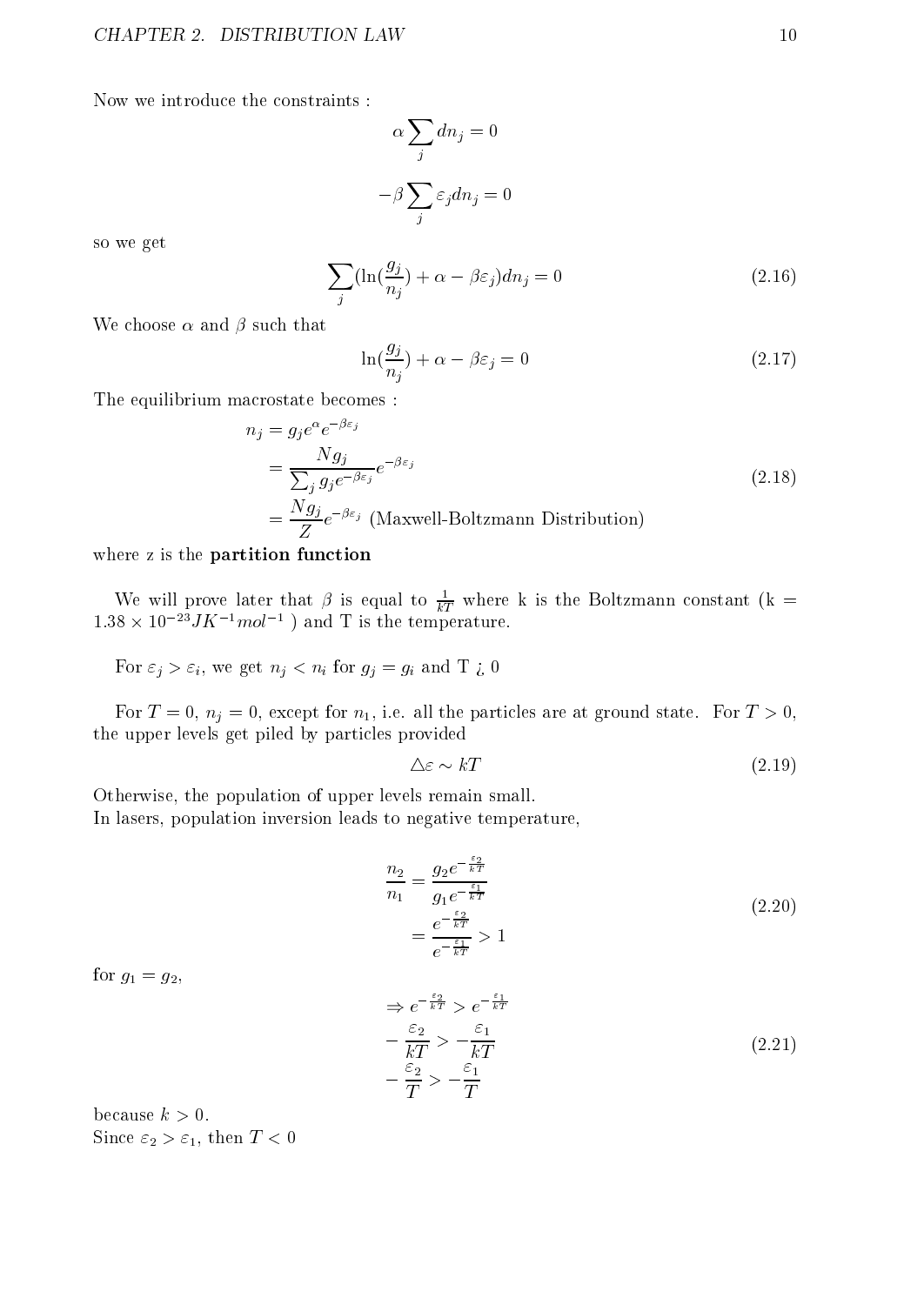### 2.3 Problems in Derivation of Maxwell-Boltzmann Distribution

There are 2 inherent problems present in the derivation of Maxwell-Boltzmann distribution :

- 1.  $n_j$  is not always large.
- 2. The other macrostates of the same xed energy E. What are their s? Are they small enough to be neglected?

The equipped and distribution  $\mu$  should be weighted against  $\sigma$  and  $\sigma$  are well possible macrostates and i, so

$$
\tilde{n}_j = \frac{\sum_j n_j \Omega_i(n_j)}{\sum_j \Omega_i(n_j)}\tag{2.22}
$$

The most probable  $\bar{n}_i$  (Maxwell-Boltzmann Distribution)

$$
\bar{n}_j = \frac{N g_j e^{\frac{-\varepsilon_j}{kT}}}{\sum g_j e^{\frac{-\varepsilon_j}{kT}}} \tag{2.23}
$$

#### 2.3.1 $n_i$  not being always large

If the total number of levels  $\sum_i 1$  is small and T is large enough, then every level j has many particles so that for large  $n<sub>j</sub>$ . Stirling's approximation can be used.

If many levels exist, the lower levels will have large  $n_i$  but higher levels will have small  $n_i$ . Many of the higher levels will give  $\ln n_i! \approx 0$ . (Note that  $0! = 1! = 1$ ).

However, the higher levels contribute very negligibly to  $\sum \ln n_i!$  so that we can approximate again by  $\sum (n_i \ln n_i - n_i)$  because many of the lower levels have large  $n_i$ .

#### 2.3.2What about the other macrostates?

How does the change when we consider other macrostates?

consider the most probable most probable macrostate neutron the most probable macrostate neutron of the most pro  $n_i$ .

$$
n_j = \bar{n}_j + \delta n_j \tag{2.24}
$$

$$
\ln \Omega(n_j) = N \ln N - N - \sum_j (n_j \ln n_j - n_j)
$$
  
= N \ln N - \sum\_j n\_j \ln n\_j (2.25)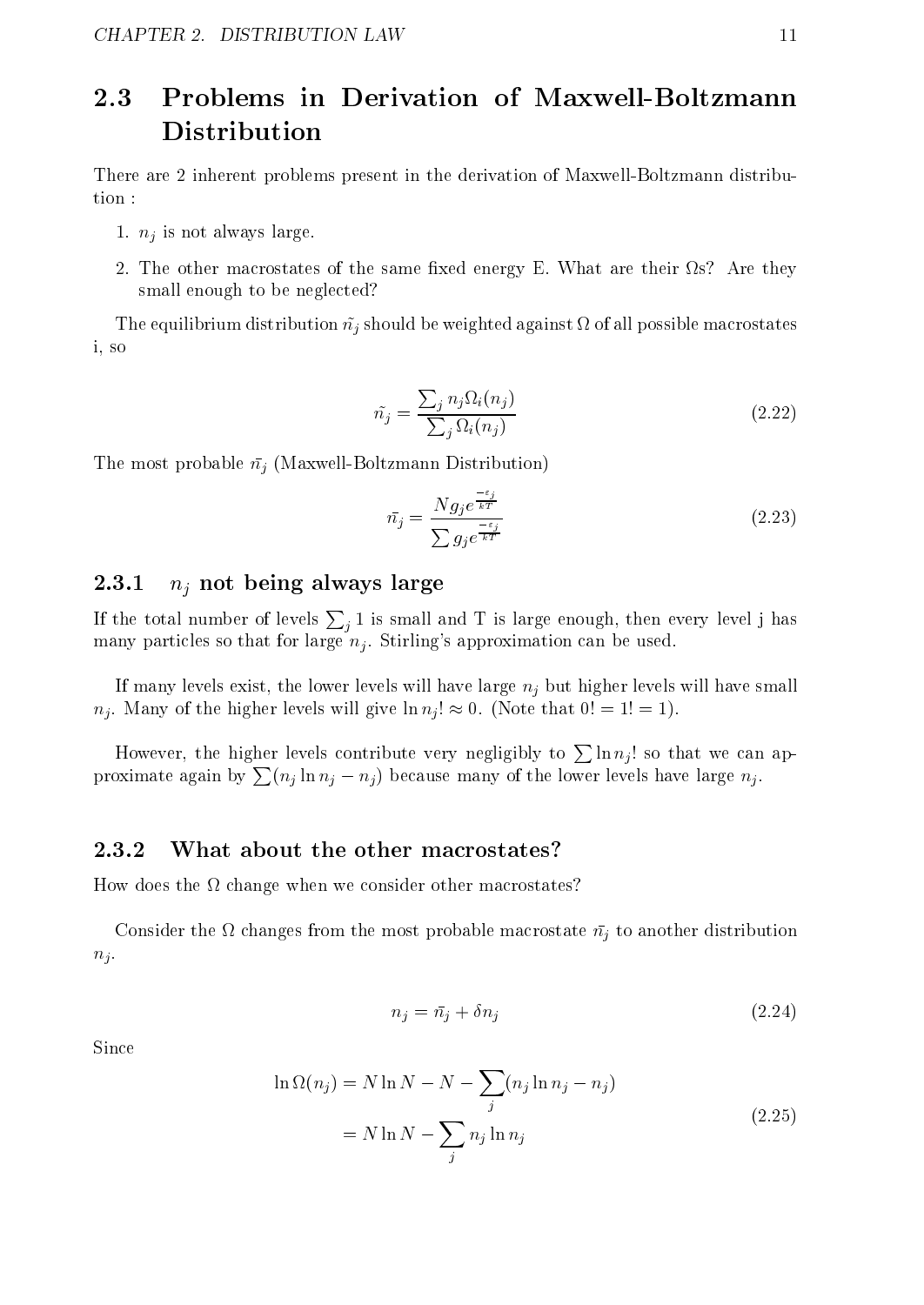Expand about  $\bar{n}_j$ ,

$$
\ln \Omega(n_j) = N \ln N - \sum_{j} (\bar{n_j} + \delta n_j) \ln(\bar{n_j} + \delta n_j)
$$
  
= N \ln N - \sum\_{j} (\bar{n\_j} + \delta n\_j) (\ln \bar{n\_j} + \ln(1 + \frac{\delta n\_j}{n\_j})  
= N \ln N - \sum\_{j} (\bar{n\_j} + \delta n\_j) (\ln \bar{n\_j} + \frac{\delta n\_j}{\bar{n\_j}} - \frac{1}{2} (\frac{(\delta n\_j)^2}{n\_j}) + ....)  
= N \ln N - \sum\_{j} \bar{n\_j} \ln \bar{n\_j} + \delta n\_j + \delta n\_j \ln \bar{n\_j} + \frac{1}{2} (\frac{(\delta n\_j)^2}{n\_j}) + ....  
= \ln \Omega(\bar{n\_j}) - \sum\_{j} \delta n\_j - \sum\_{j} \delta n\_j \ln n\_j - \frac{1}{2} \sum\_{j} \frac{(\delta n\_j)^2}{n\_j} + ....

where

$$
\bar{n_j} = \frac{N}{Z} e^{\frac{-\varepsilon_j}{kT}}
$$

neglecting  $g_j$  for the purpose of simplifying the discussion. Now as before,

$$
\sum_{j} \delta n_{j} = 0
$$
  
and 
$$
\sum_{j} \delta n_{j} \varepsilon_{j} = 0
$$

Thus,

$$
\ln \Omega(n_j) = \ln \Omega(\bar{n_j}) - \sum_j \delta n_j (\ln \frac{N}{Z} - \frac{\varepsilon_j}{kT}) - \frac{1}{2} \sum_j \frac{(\delta n_j)^2}{\bar{n_j}} + \dots
$$
  

$$
= \ln \Omega(\bar{n_j}) - \ln \frac{N}{Z} \sum_j \delta n_j + \frac{1}{kT} \sum_j \varepsilon_j \delta n_j - \frac{1}{2} \sum_j \frac{(\delta n_j)^2}{\bar{n_j}} + \dots
$$
  

$$
= \ln \Omega(\bar{n_j}) - \frac{1}{2} \sum_j \frac{(\delta n_j)^2}{\bar{n_j}} + \dots
$$
 (2.27)

It follows that

$$
\Omega(n_j) = \Omega(\bar{n_j})e^{\frac{1}{2}\sum \frac{(\delta n_j)^2}{\bar{n_j}}}
$$
\n(2.28)

 $\Omega(n_i)$  will be small, if  $\delta n_i \geq \sqrt{n_i}$ .

Since nj are large, the uctuations allowed are very small, by comparison, e.g. if  $n_j \approx 10^{-1}$ ,  $n_j \gtrsim 10^{-1}$  for  $\Omega(n_j)$  to be large. Thus  $\delta n_j \ll n_j$ , so the inictuation is minor.. Ultimately, in deriving properties of the system, minor fluctuations will not matter very much.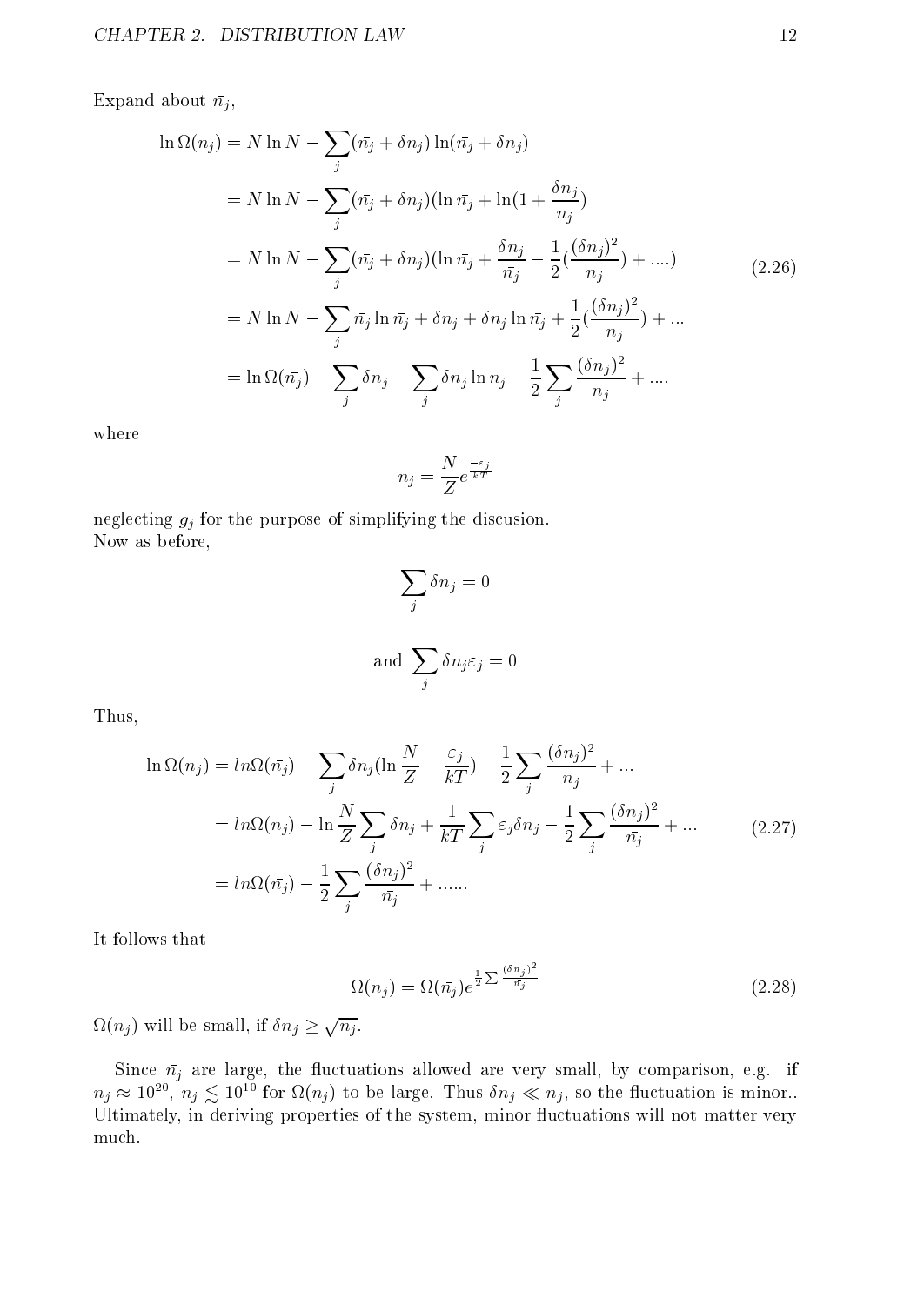

where (i) represents  $\delta n_j \ll n_j$  and (ii)  $\delta n_j$  large.

 $\delta = \frac{|(\delta n_j)^2|}{n_j}$ , and we assume  $\delta$  is the same for all j. Then,

$$
\sum_{j} \frac{(\delta n_j)^2}{\bar{n}_j} = \sum_{j} \delta^2 \bar{n}_j
$$
  
=  $\delta^2 N$  (2.29)

Hence

$$
\Omega(n_j) = \Omega(\bar{n}_j) e^{-\delta^2 N} \tag{2.30}
$$

which is small unless  $\sigma^2 \gtrsim \frac{1}{N}$ , i.e,

$$
|\delta n_j| \lesssim \frac{\bar{n_j}}{\sqrt{N}} < 1 \tag{2.31}
$$

so nj encome to be seemed en order for eiligg is be seemedently energy to be seemed that in either case, we se (intervals) with the small when the small model when the small  $\alpha$  is large  $\alpha$  .

Now we come back to the total number of macrostates :

The total number of macrostates consistent with constraints :

$$
\sum \Omega \sim \Omega(\bar{n_j}) \int e^{\frac{-\delta n_1^2}{\bar{n_1}}} d\delta n_1 \int e^{\frac{-\delta n_2^2}{\bar{n_2}}} d\delta n_2 \dots \dots
$$
  
=  $\Omega(\bar{n_j}) \prod_j (\bar{n_j})^{\frac{1}{2}}$  (2.32)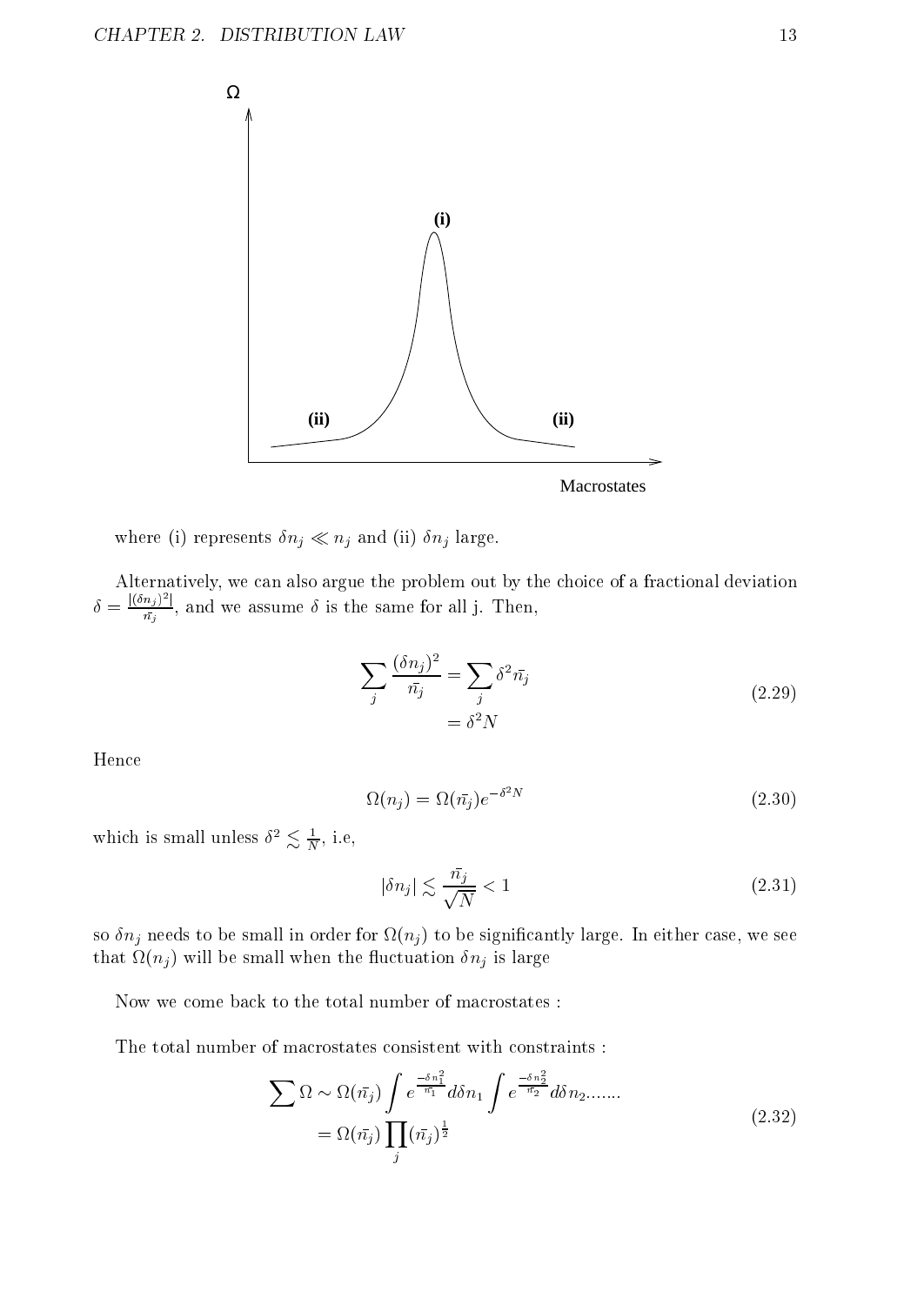Stopping the product when  $\bar{n}_j = 1$ 

If total number of energy levels, G is very much less than N, then  $n_j \sim \frac{1}{G}$  and  ${\tt J} = {\tt I}, {\tt Z},$ ....., G.

$$
\sum \Omega \sim \Omega(\bar{n_j}) (\frac{N}{G})^{\frac{G}{2}} \tag{2.33}
$$

$$
\ln \sum \Omega \sim \ln \Omega(\bar{n}_j) + \frac{G}{2} \ln N - \frac{G}{2} ln G \qquad (2.34)
$$

Now

$$
\ln \Omega(\bar{n}_j) \approx N \ln N \gg \ln N \gg \ln G \tag{2.35}
$$

so

$$
\ln \sum \Omega \approx \ln \Omega(\bar{n}_j) \tag{2.36}
$$

so the most probable microstate has overwhelming .

#### 2.3.3What happens when we have many energy levels?

If  $n_j \sim 1$  for most levels, then we have many energy levels  $G \gg N$ . This means that all macrostates look roughly the same.

<u>Product</u> the contract of the contract of the contract of the contract of the contract of the contract of the contract of the contract of the contract of the contract of the contract of the contract of the contract of the  $\mathcal{L}$  are not microstates are not microstates are not mainly due to the mainly due to the maximum term in  $\Omega \neq \Omega(\tilde{n}_i)$ . Hence Stirling's approximation is invalid in this case.

We resort to the following trick : Energy levels are closely spaced in groups because G is large. They are grouped into bunches of  $g_i$  with  $m_i$  occupation.  $g_i$  and  $m_i$  can be made large in this case.



Using the previous derivation by counting (mi energy states),

$$
\bar{m}_i = \frac{Ng_i e^{\frac{-\varepsilon_i}{kT}}}{\sum_i g_i e^{\frac{-\varepsilon_i}{kT}}}
$$
\n
$$
= \frac{Ng_i e^{\frac{-\varepsilon_i}{kT}}}{\sum e^{\frac{-\varepsilon_i}{kT}}}
$$
\n(2.37)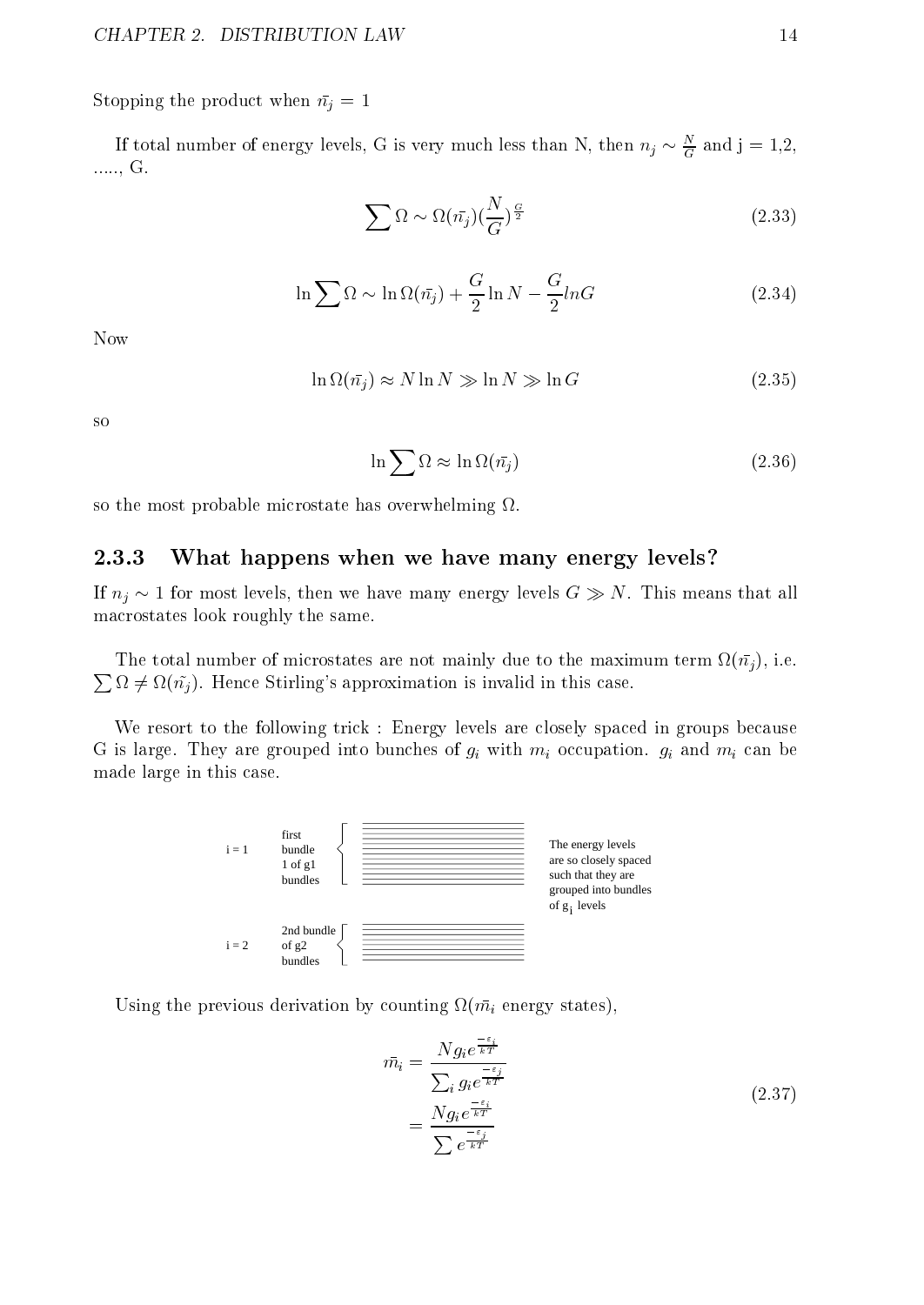We take the time average value of  $n_i$  over a large number of different macrostates.

$$
\bar{m}_i = \frac{m_i}{g_i}
$$
\n
$$
= \frac{Ne^{\frac{-\varepsilon_i}{kT}}}{\sum_i e^{\frac{-\varepsilon_j}{kT}}}
$$
\n(2.38)

$$
\Omega(\bar{m}_i) = N! \prod_i \frac{g_i^{m_i}}{m_i!}
$$
\n(2.39)

$$
\ln \Omega(\bar{n}_j) = \ln \sum \Omega \tag{2.40}
$$

By grouping closely spaced levels, the time-averaged variations are small and the Maxwell-Boltzmann distribution describes  $\bar{n}_j$  very well. Otherwise with  $n_j \sim 1$ , the variation at each j level appears large. The treatment tries to obtain the average  $\bar{n}_i$  over many different but similar macrostates.

After a series of attack on our fundamental assumptions, we come to establish the basis of statistical mechanics : All macrostates of signicant probability (i.e. large ) have roughly the same properties and distribution close to the Maxwell-Boltzmann distribution ignoring minor changes.

#### Time Evolution of system of microstates 2.4

How many microstates does the system explore within the time for the experiment?

For example, we consider paramagnetic system (where the atomic spins interact with the external magnetic field - Zeeman Effect). The particles inside this system (=  $10^{23}$ particles) are assumed to be non-interacting, and each electron have a spin of  $\pm \frac{1}{2}$ . We also xed  $\equiv$  also the control macrostate i.e. note i.e. nj . Note i.e.  $\eta$  also in the energy  $\eta$  i.e.  $\eta$  , levels are discretized.

$$
\sum_{k} \mu_{k}.B_{k} \equiv E \equiv f(T) \text{ k - each atom}
$$

The change in microstates will mean that the spin energy of the electron is exchanged between neighbouring atoms so the atoms interchange energy levels. The typical time for spin flip is  $10^{-12}$ s. So for  $10^{23}$  electrons :

The Transition Speed  $= 10^{-7} \times 10^{-7} = 10^{-7} s^{-7}$ 

Now, the number of microstates :

$$
\Omega \sim e^{N \ln N} > e^{10^{35}} \gg 10^{35}
$$

So it takes forever to go through all the microstates. Hence, for every experiment, one can only explore a small proportion of microstates. So we need a statistical assumption that what we observe corresponds to the real average over all microstates.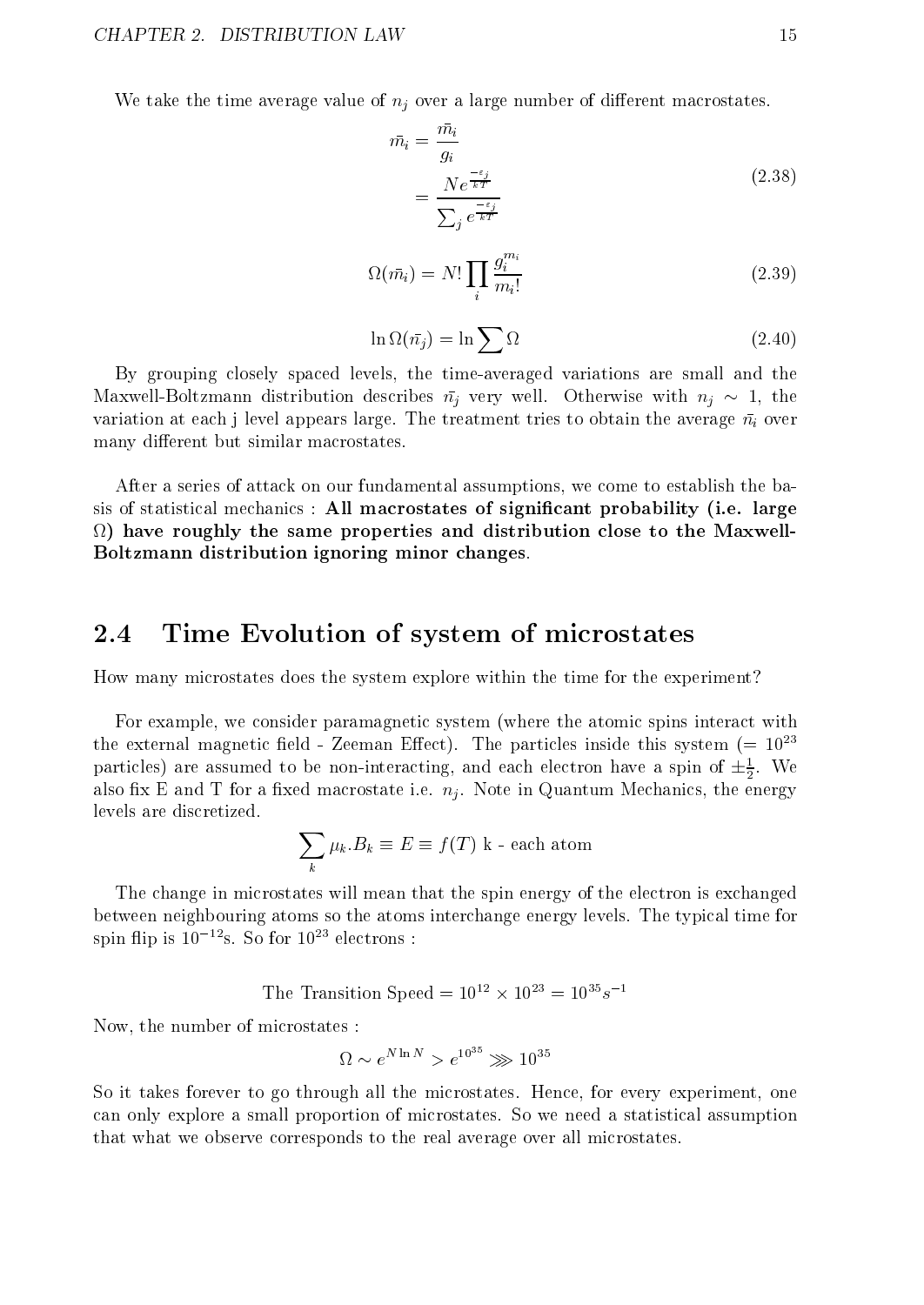### 2.5 Alternative Derivation for Maxwell-Boltzmann Distribution

We present an alternative method to derive Maxwell-Boltzmann distribution from the perspective of equilibrium.

Suppose we change from 1 macrostate to another macrostate, keeping E, V and N fixed. We need a transition from i to k to be accompanied by another transition from j to l.



Both the transitions from i to l or i to k requires the same amount of energy.

Therefore, the rate

$$
R_{ij \to kl} = N_i N_j T_{ij \to kl} \tag{2.41}
$$

where  $T_{ij\rightarrow kl}$  is the transition probability. The total rate out from level i :

$$
R_{i \text{ out}} = N_i \sum_{j,k,l} N_j T_{ij \to kl} \tag{2.42}
$$

The total rate in to level i :

$$
R_{i \text{ in}} = \sum_{j,k,l} N_k N_l T_{kl \to ij} \tag{2.43}
$$

At equilibrium,

$$
R_{i \text{ out}} = R_{i \text{ in}} \tag{2.44}
$$

Therefore it follows that :

$$
N_i \sum_{j,k,l} N_j T_{ij \to kl} = \sum_{j,k,l} N_k N_l T_{kl \to ij} \tag{2.45}
$$

Now we invoke the time-reversal invariance, which is true for almost all transitions,

$$
T_{kl \to ij} = T_{ij \to kl} \tag{2.46}
$$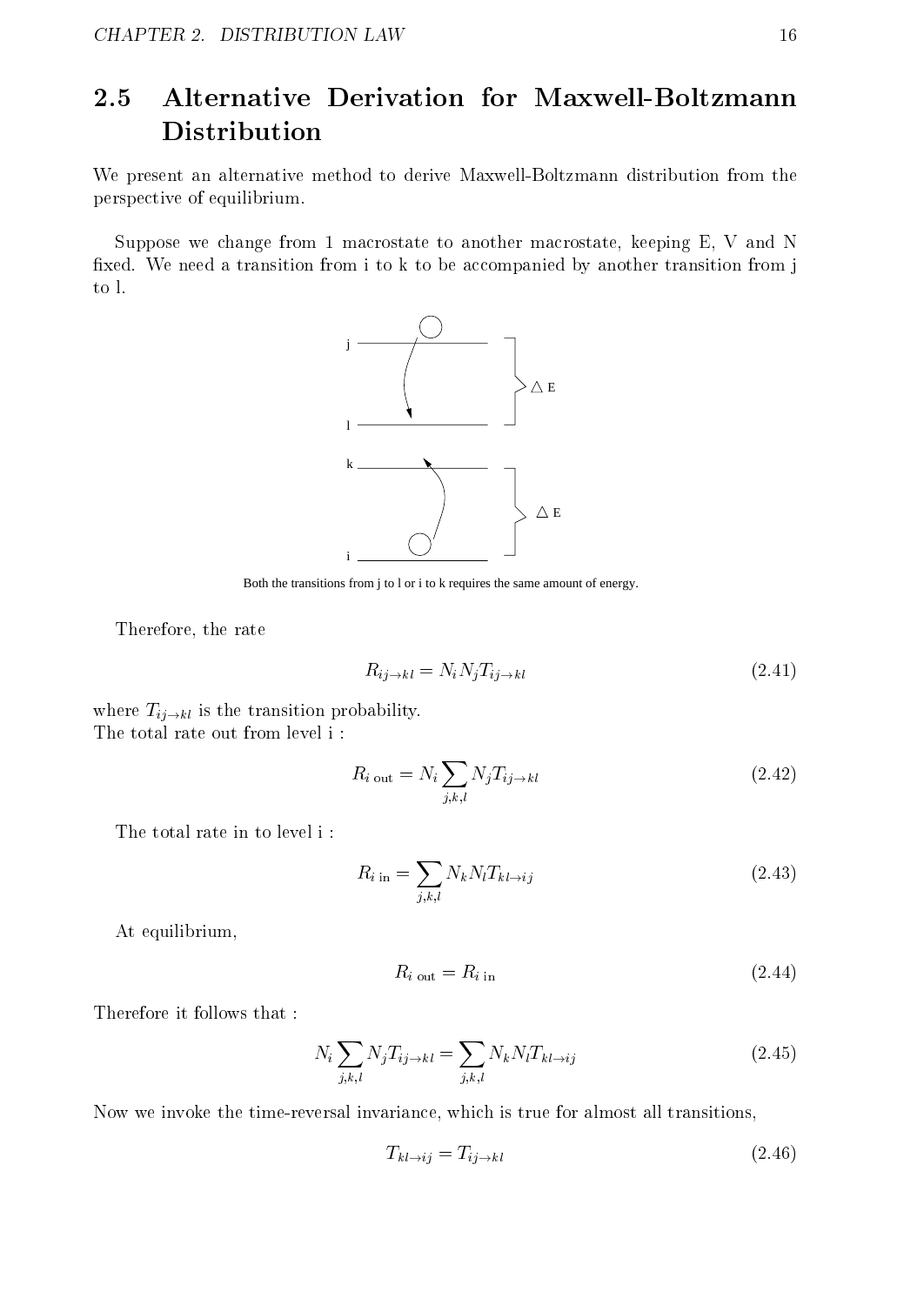Thus for every combination i, j, k and l, we require

$$
N_i N_j = N_k N_l
$$
 (Principle of Detailed Balancing) \t(2.47)

or

$$
\ln N_i + \ln N_j = \ln N_k + \ln N_l \tag{2.48}
$$

and

$$
\varepsilon_i + \varepsilon_j = \varepsilon_k + \varepsilon_l \tag{2.49}
$$

is required for energy conservation.

Since  $N_i \equiv N(\varepsilon_i)$ , both equations will lead to

$$
\ln N_i = -\beta \varepsilon_i + \alpha \tag{2.50}
$$

$$
N_i = e^{\alpha} e^{-\beta \varepsilon_i} \tag{2.51}
$$

which is the Maxwell-Boltzmann Distribution.

### 2.6 Examples of Counting in Statistical Mechanics

Problem 1 :

Given 6 distinguishable particles, 2 energy levels (one with a degeneracy of 2 and the other degeneracy of 5). We want to calculate the number of macrostates and microstates in this system.

First of all, we present a diagramatic scheme of the problem :



We also note importantly that there are no equilibrium macrostate in this problem because all the macrostates have alfferent total energies.  $\;$ 

There are 7 macrostates namely :  $(6,0)$ ,  $(5,1)$ ,  $(4,2)$ ,  $(3,3)$ ,  $(2,4)$ ,  $(1,5)$  and  $(0,6)$ .

Now we come to calculate the microstates : For (6,0) macrostate,

$$
\Omega = 2^{\circ} \text{ ways}
$$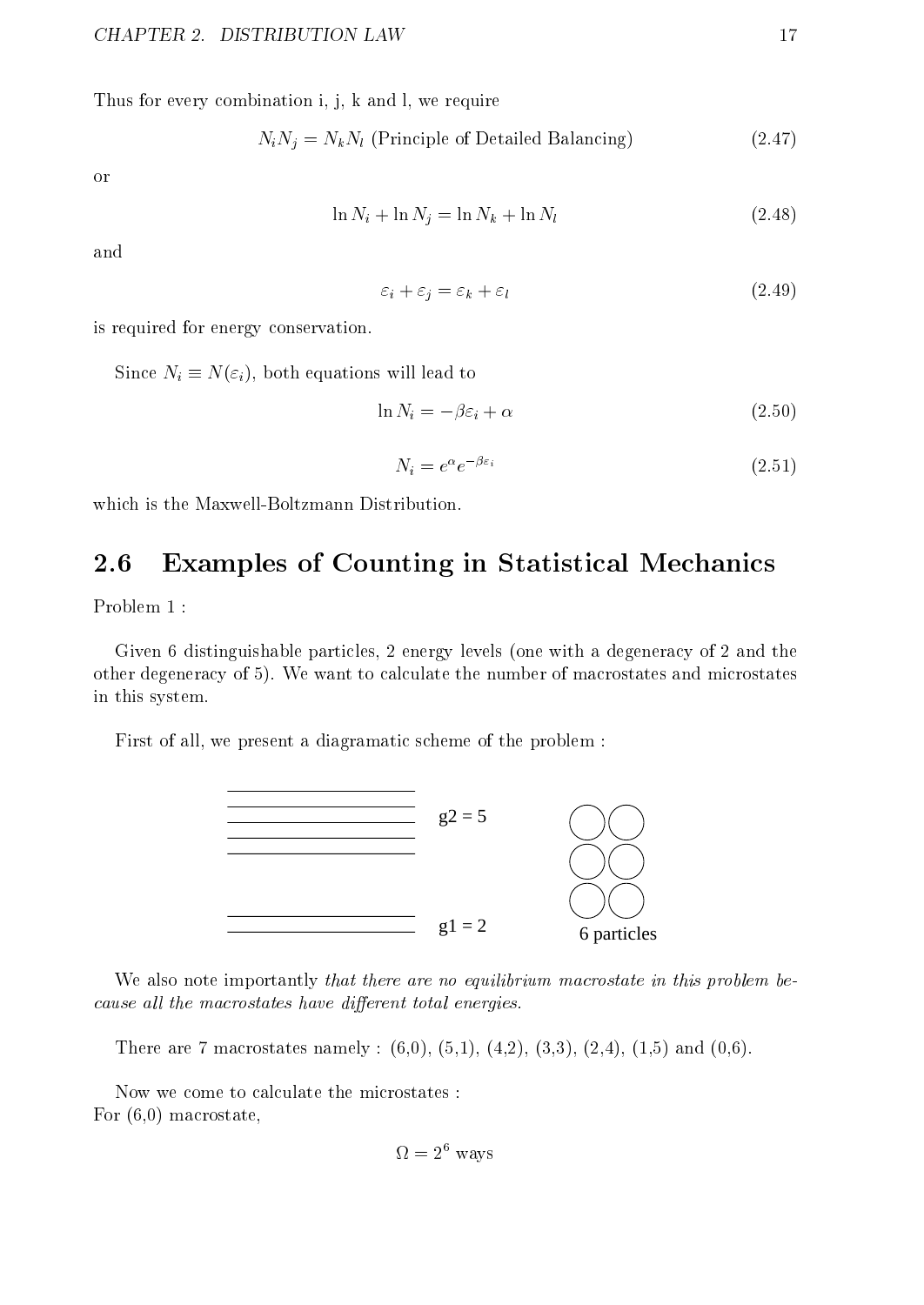For (5,1) macrostate,

$$
\Omega = \frac{N!}{n_1! n_2!} g_1^{n_1} g_2^{n_2}
$$
  
=  $\frac{6!}{5!1!} \times 2^5 \times 5$  ways

Subsequently, we can calculate for the remaining macrostates, using the example above.

Problem 2 :

Given 5 energy levels, each separated by  $\Delta E$ . We consider the particles to be weakly interacting, i.e. they exchange energy but do not affect each other's energy levels. Let us look at the first 3 levels : (i) a particle moves from the 3rd level down to the 2nd level and (ii) a particle moves from 1st level to the 2nd level. In this case, the change in energy is balanced by exchange of particles for the 2 processes. Hence we can talk about a fixed macrostate. Now we try to calculate  $\Omega$ 

Now we consider the schematic picture of this problem :



Macrostate (5,0,1,0,0),  $\Omega_1 = C_5 \times C_0 \times C_1 \times C_0 \times C_0$  $=6$  ways

$$
\begin{aligned} \text{Macrostate } (4,2,0,0,0), \ \Omega_2 &= \,^6 C_4 \times^2 C_2 \times^0 C_0 \times^0 C_0 \times^0 C_0 \\ &= 15 \text{ ways} \end{aligned}
$$

At equilibrium, we apply the weighted average for microstates, because the number of microstates in either macrostate is not overwhelming enough.

$$
\tilde{n_j} = \frac{\sum n_j \Omega_i(n_j)}{\sum \Omega_i} \tag{2.52}
$$

Therefore,

$$
\tilde{n_1} = \frac{5 \times 6 + 4 \times 15}{6 + 15} = \frac{90}{21}
$$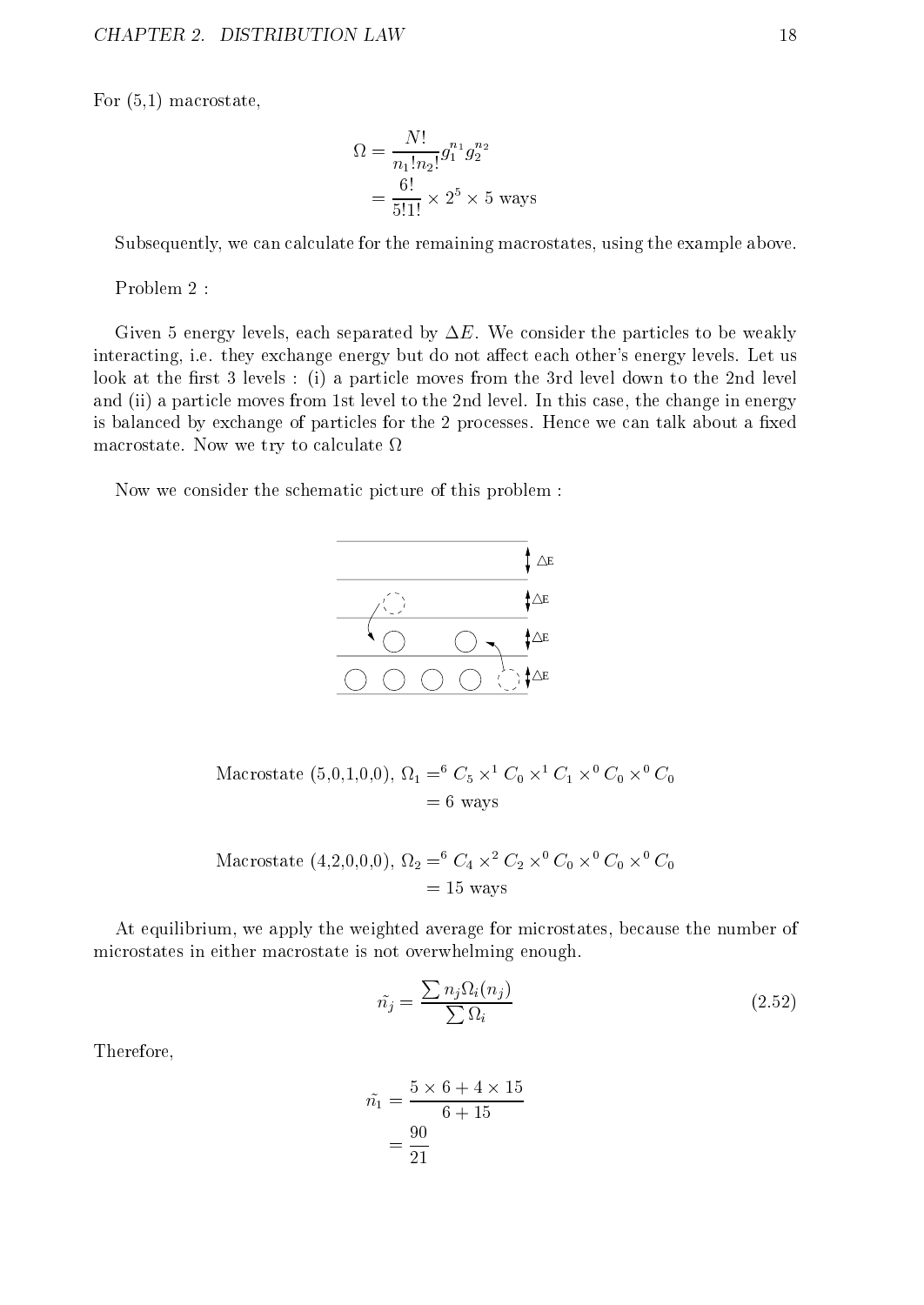$$
\tilde{n_2} = \frac{0 \times 6 + 2 \times 15}{6 + 15}
$$
  
=  $\frac{30}{21}$   

$$
\tilde{n_3} = \frac{1 \times 6 + 0 \times 15}{6 + 15}
$$
  
=  $\frac{6}{21}$   

$$
\tilde{n_4} = 0
$$
  

$$
\tilde{n_5} = 0
$$

Note :

$$
\sum_j \tilde{n_j}=6
$$

which is the same as  $\sum n_i$  for any macrostate.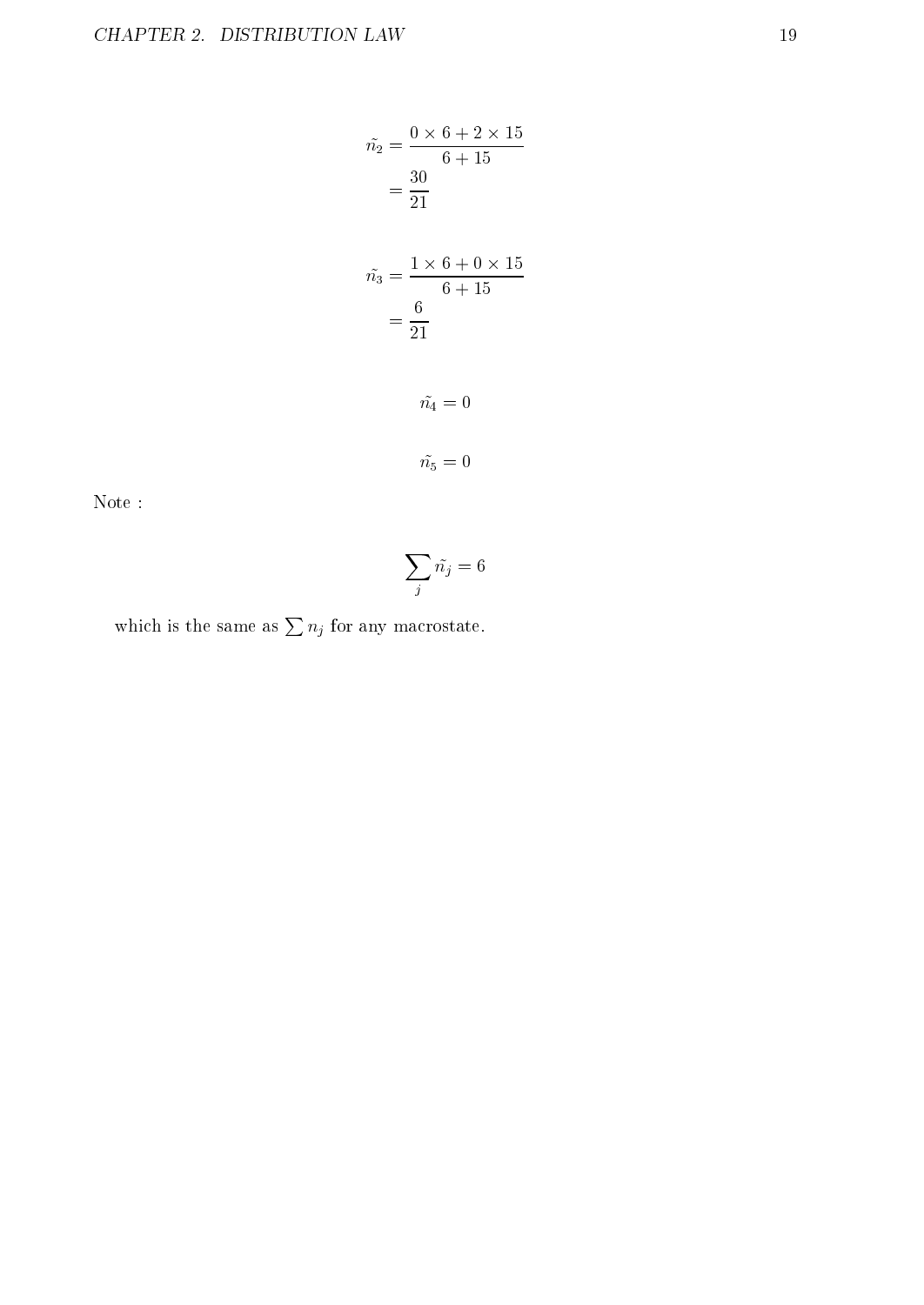## Chapter 3

## Indistinguishable Particles

#### **Introduction**  $3.1$

Why are particles indistinguishable?

This is a quantum mechanical effect. The exchange of quantum particles cannot be detected. The  $\psi$ 's of the individual particles combine to form a total  $\psi$ , and they are non-localised.

We can write a many particle wavefunction  $\Psi$  as a linear combination of  $\psi_a(1)\psi_b(2)$ ...... plus all the possible permutations. For example, for three particle permutations, we get six possibilities :

$$
\psi_a(2)\psi_b(1)\psi_c(3)......
$$
  
\n
$$
\psi_a(2)\psi_b(3)\psi_c(1)......
$$
  
\n
$$
\psi_a(1)\psi_b(3)\psi_c(2)......
$$
  
\netc.

All particles are identical so all permutations are solutions to Schrodinger's equations, and so are all linear combination of the permutations.

There are two physically meaningful solutions.

1. Symmetric  $\psi$ :

$$
\psi_s = \sum_p P[\psi(1, 2, \dots, N)] \tag{3.1}
$$

E.g. for 3 particles, we get

$$
\psi_s = \psi_a(1)\psi_b(2)\psi_c(3) + \psi_a(2)\psi_b(1)\psi_c(3) + \psi_a(3)\psi_b(2)\psi_c(1) + \psi_a(1)\psi_b(3)\psi_c(2) + \psi_a(2)\psi_b(3)\psi_c(1) + \psi_a(3)\psi_b(1)\psi_c(2)
$$

2. Antisymmetric  $\psi$ 

$$
\psi_a = \sum_p (-1)^p P[\psi(1, 2, \dots, N)] \tag{3.2}
$$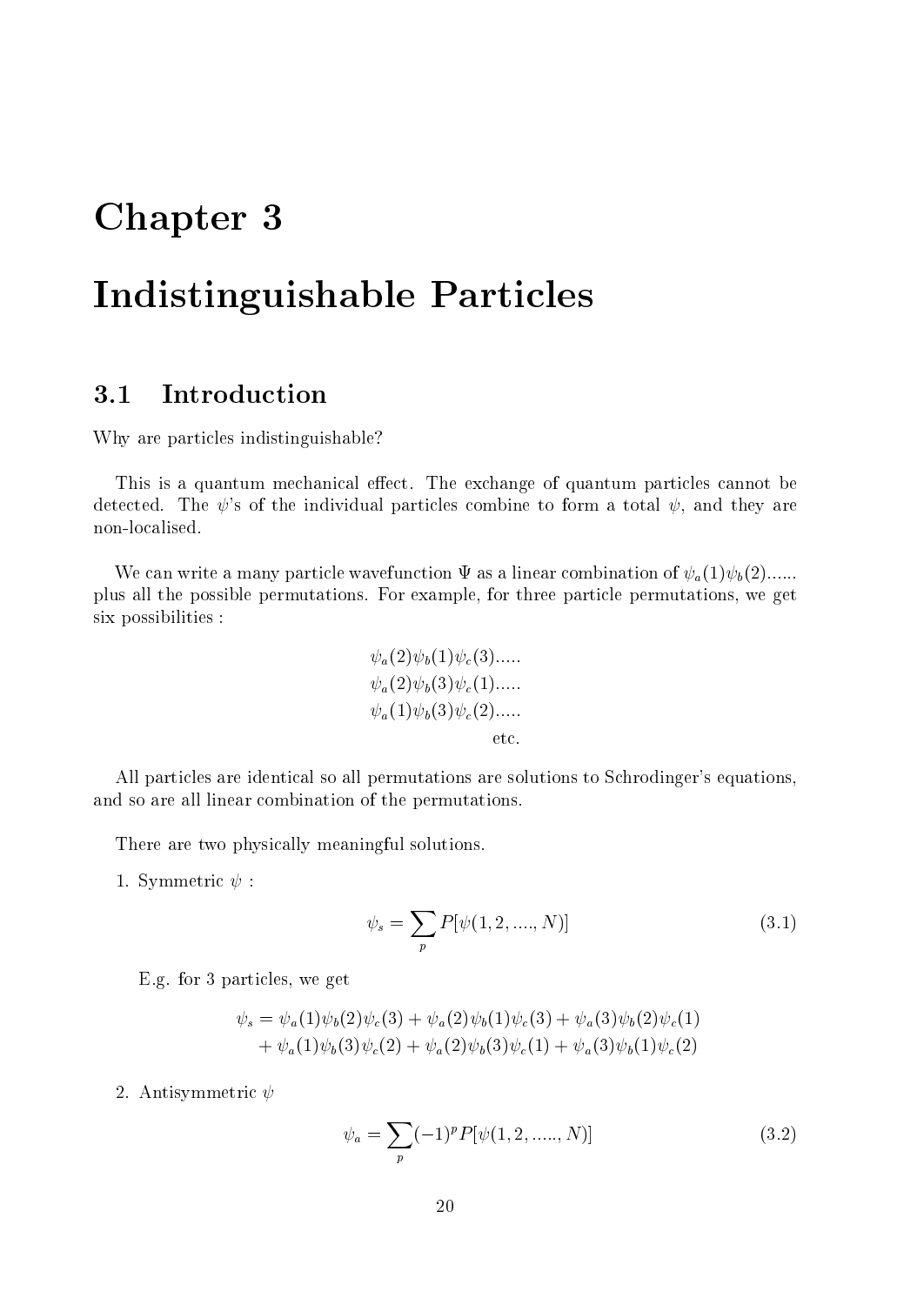where P is the *permutation operator*;  $(-1)$  - means  $x(-1)$  every time we exchange two particle states.

E.g., for 3 particles, we get

$$
\psi_s = \psi_a(1)\psi_b(2)\psi_c(3) - \psi_a(2)\psi_b(1)\psi_c(3) - \psi_a(3)\psi_b(2)\psi_c(1) - \psi_a(1)\psi_b(3)\psi_c(2) + \psi_a(2)\psi_b(3)\psi_c(1) + \psi_a(3)\psi_b(1)\psi_c(2)
$$

If we exchange 1 and 2, then  $\psi_a(2, 1, 3) = -\psi_a(1, 2, 3)$ 

There are two kinds of quantum particles in nature:

- 1. Bosons : Symmetric wavefunctions with integral spins.
- 2. Fermions : Anti-symmetric wavefunctions with half-integral spins.

Note when 2 fermions are in the same state, total  $\psi$  is zero. For example,  $\psi_a = \psi_b$ , meaning all permutations cancel in pairs, and hence we obtain Pauli's Exclusion Principle.

#### 3.2 3.2 Bose-Einstein Distribution for Bosons

There is no limit to the occupation number at each level of quantum state. In fact, the more that better. Note that  $\mathbf{M}$  for all matrix  $\mathbf{M}$ of particles. (Macrostates  $\equiv$  Microstates)

Unless  $q \gg 1$  for some levels, for example, by the clumping of levels together to make  $q_i$ large. We can then count microstates (i.e.  $\mathcal{L}$  ) because the states in in indicates in in indicates in in

To put  $m_i$  particles in  $g_i$  states, imagine arranging  $m_i$  particles into  $g_i$  states, by arranging  $m_i$  identical particles and  $g_{i-1}$  identical barriers on a straight line.

$$
\text{O}\text{O}\text{O}|\text{O}\text{O}|\text{O}|\text{O}|\text{O}\text{O}\text{O}\text{O}\text{C}|\text{etc.}
$$

The number of ways 
$$
=\frac{(m_i + g_i - 1)!}{m_i!(g_i - 1)!}
$$
 (3.3)

Therefore,

$$
\Omega = \frac{(m_i + g_i - 1)!}{m_i!(g_i - 1)!} \tag{3.4}
$$

To maximise subject to the constraints :

$$
\sum_{i} m_{i} = N
$$

$$
\sum_{i} m_{i} \varepsilon_{i} = E
$$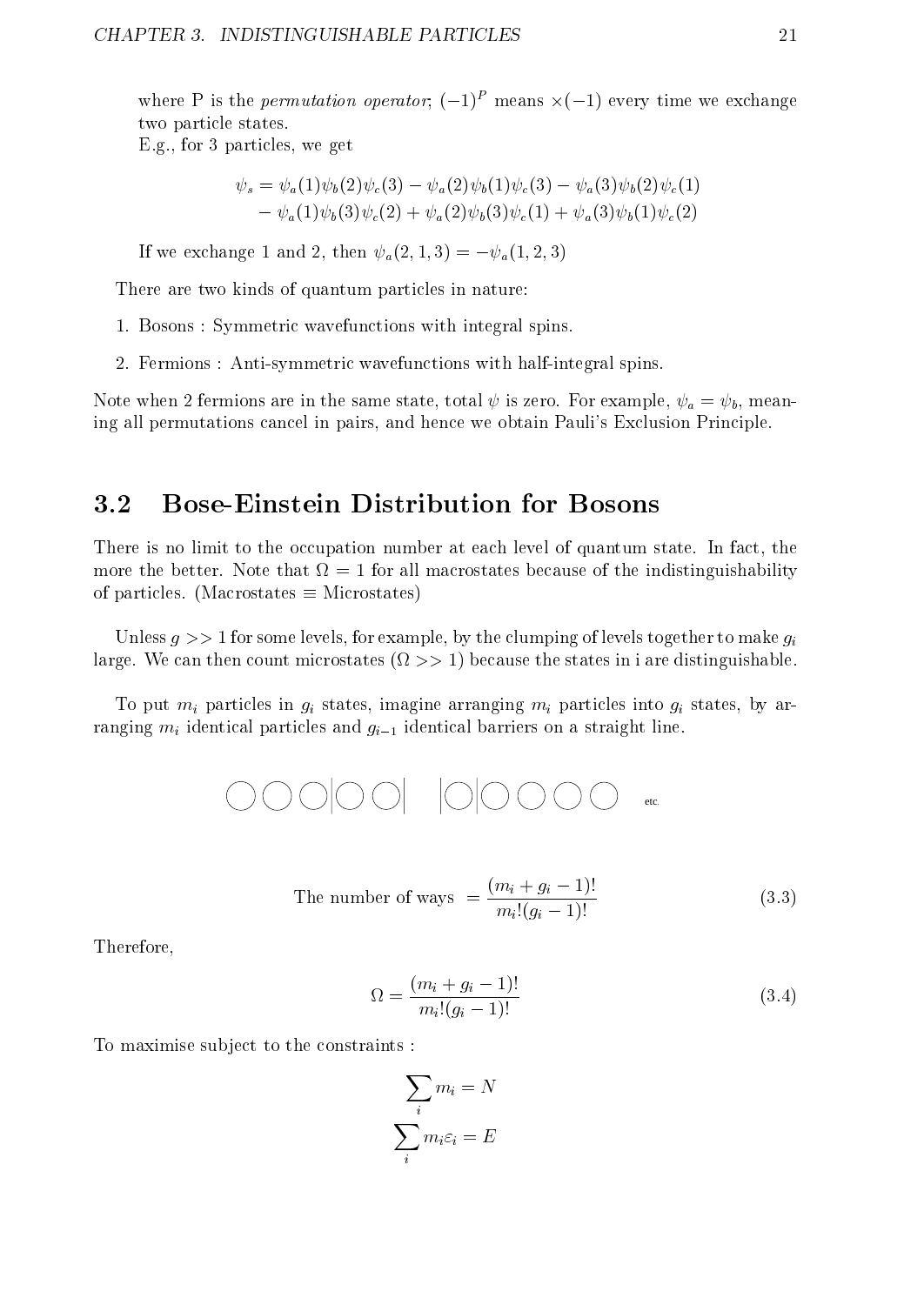Therefore,

$$
\ln \Omega = \sum_{i} [\ln(m_i + g_i - 1)! - \ln m_i! - \ln(g_i - 1)!]
$$
  
\n
$$
\approx \sum_{i} [(m_i + g_i - 1) \ln(m_i + g_i - 1) - (m_i + g_i - 1) - m_i \ln m_i + m_i - (g_i - 1) \ln(g_i - 1) - (g_i - 1)]
$$
  
\n
$$
\approx \sum_{i} [(m_i + g_i) \ln(m_i + g_i) - m_i \ln m_i - g_i \ln g_i]
$$
\n(3.5)

for  $g_i, m_i \gg 1$ 

$$
d(\ln \Omega) = \sum_{i} dm_i \ln(m_i + g_i) + dm_i - dm_i \ln m_i - dm_i = 0
$$
 (3.6)

$$
\sum_{i} (\ln \frac{m_i + g_i}{m_i}) dm_i = 0 \tag{3.7}
$$

Add in :

$$
\alpha \sum_{i} dm_i = 0
$$

$$
-\beta \sum_{i} \varepsilon_i dm_i = 0
$$

So

$$
\sum_{i} (\ln(\frac{m_i + g_i}{m_i}) + \alpha - \beta \varepsilon_i) dm_i = 0 \tag{3.8}
$$

Then,

$$
\frac{m_i + g_i}{m_i} = e^{-\alpha} e^{\beta \varepsilon_i} \tag{3.9}
$$

Therefore,

$$
m_i = \frac{g_i}{e^{-\alpha}e^{\beta \varepsilon_i} - 1} \tag{3.10}
$$

where  $\rho = \frac{1}{kT}$  (to be proved later).

Averaging over the  $g_i$  levels in each clump,

$$
n_j = \frac{1}{e^{-\alpha}e^{\beta \varepsilon_j} - 1} \tag{3.11}
$$

which is the Bose-Einstein Distribution.

We will find later that  $\alpha = \frac{E}{kT}$  where  $\mu$  is the chemical potential. Two systems at thermodynamic equilibrium have the same temperature T. The systems at chemical (particle number) equilibrium have the same  $\mu$ .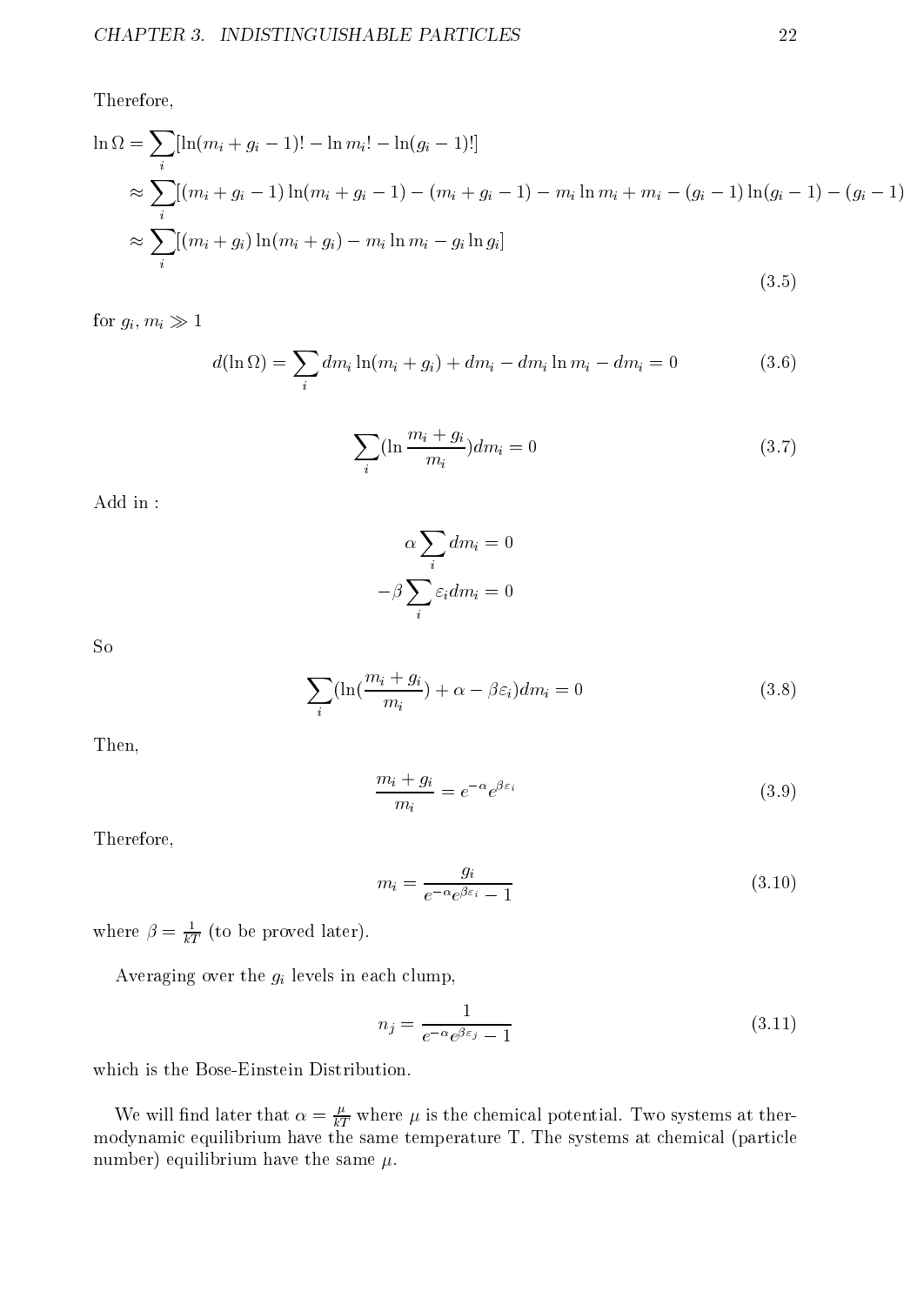### 3.3 Fermi-Dirac Distribution for Fermions

In this case, we allow 0 or 1 particle to each quantum state.

Now we clump the energy levels to produce  $g_i$  states and  $m_i$  ( $<< g_i$ ).



Either there is a particle or no particle in each quantum state.

 $\mathcal{L}$  and the state of the state of the state of  $\mathcal{L}$  , and the state of given out of  $\mathcal{L}$  $\boldsymbol{\sigma}$  $m_i!(g_i - m_i)!$  (3.12)

Therefore

$$
\Omega = \prod_{i} \frac{g_i}{m_i!(g_i - m_i)!} \tag{3.13}
$$

To maximise subject to the constraints :

$$
\sum_{i} m_{i} = N
$$

$$
\sum_{i} m_{i} \varepsilon_{i} = E
$$

Therefore,

$$
\ln \Omega \approx \sum_{i} g_i \ln g_i - m_i \ln m_i - (g_i - m_i) \ln (g_i - m_i)
$$
\n(3.14)

where  $g_i >> m_i >> 1$ 

$$
d \ln \Omega = \sum_{i} -dm_i ln m_i - dm_i + dm_i \ln(g_i - m_i) + dm_i
$$
  
= 
$$
\sum_{i} \ln(\frac{g_i - m_i}{m_i}) dm_i
$$
 (3.15)  
= 0

Now we add in :

$$
\alpha \sum_{i} dm_i = 0
$$

$$
-\beta \sum_{i} \varepsilon_i dm_i = 0
$$

So

$$
\sum_{i} (\ln(\frac{g_i - m_i}{m_i}) + \alpha - \beta \varepsilon_i) dm_i = 0 \tag{3.16}
$$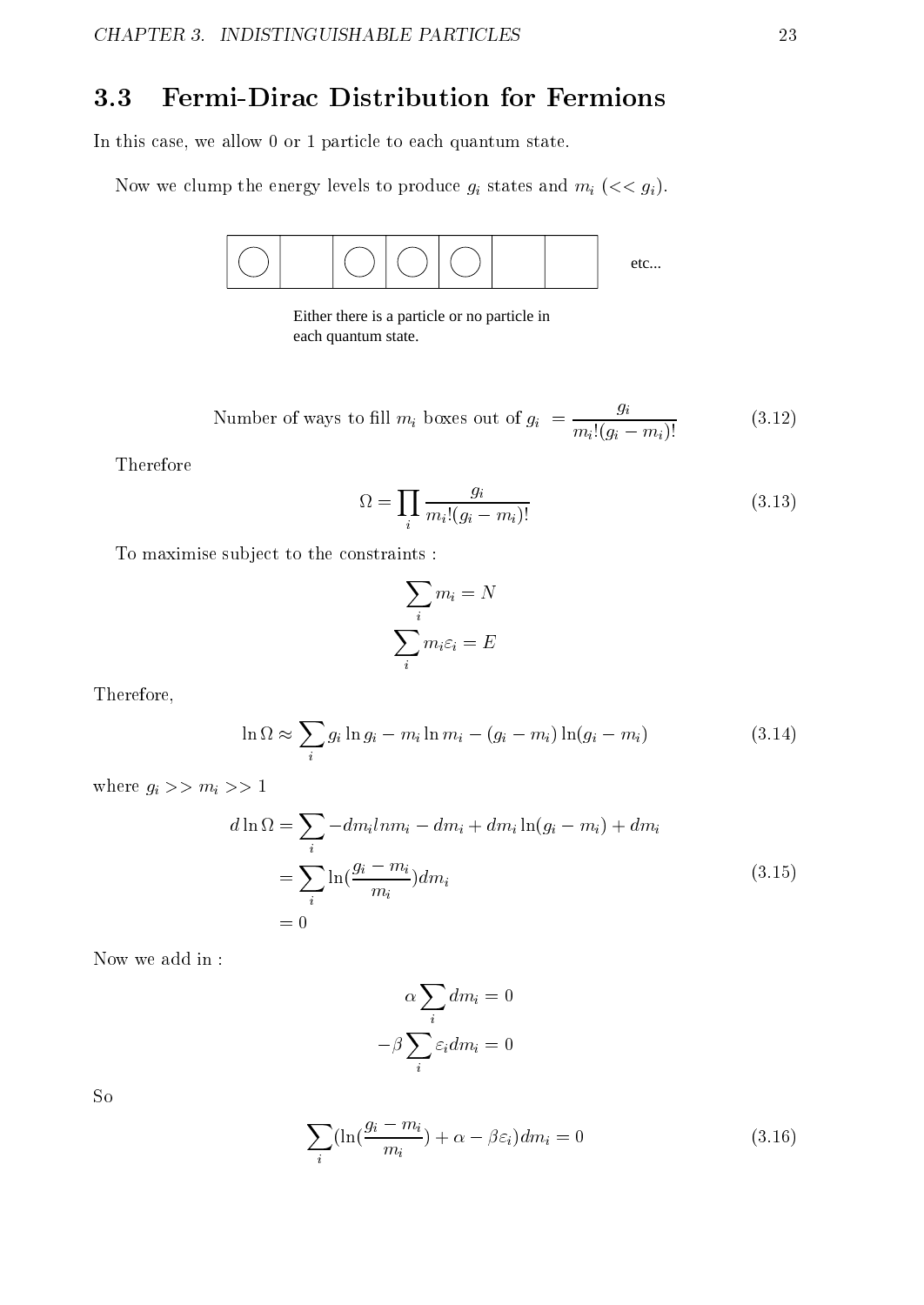Then,

$$
\frac{g_i - m_i}{m_i} = e^{-\alpha} e^{\beta \varepsilon_i} \tag{3.17}
$$

Therefore,

$$
m_i = \frac{g_i}{e^{-\alpha}e^{\beta \varepsilon_i} + 1} \tag{3.18}
$$

Averaging over the  $g_i$  levels in each clump,

$$
n_j = \frac{1}{e^{-\alpha}e^{\beta \varepsilon_j} + 1} \tag{3.19}
$$

which is the Fermi-Dirac Distribution.

Note :

1) The positive sign in Fermi-Dirac distribution implies that  $\bar{n}_j \leq 1$  which is Pauli Exclusion principle (which states that no 2 fermions can share the same quantum state).

2) If  $\sum n_i = N$  is not a constraint,  $\mu$  is zero and this is true for open systems. For isolated systems with fixed N,  $\mu$  has a value.

### 3.4 Alternative Derivation for Bose-Einstein and Fermi-**Dirac Statistics**

For equilibrium consideration,  $T_{ij \to kl}$  is the transition rate from  $i \to k$  accompanied by  $j \rightarrow l$  to maintain energy conservation.

Suppose the rate depends on the occupation at k and l,

$$
Ri_{out} = N_i \sum_{j,k,l} N_j T_{ij \to kl} (1 \pm N_k)(1 \pm N_l)
$$
\n(3.20)

$$
Ri_{in} = \sum_{j,k,l} N_k N_l T_{kl \to ij} (1 \pm N_i) (1 \pm N_j)
$$
  
=  $(1 \pm N_i) \sum_{j,k,l} N_k N_l T_{kl \to ij} (1 \pm N_j)$  (3.21)

At equilibrium,

$$
N_i \sum_{j,k,l} N_j T_{ij \to kl} (1 \pm N_k)(1 \pm N_l) = (1 \pm N_i) \sum_{j,k,l} N_k N_l T_{kl \to ij} (1 \pm N_j)
$$
(3.22)

Applying time-reversal invariance,

$$
T_{ij \to kl} = T_{kl \to ij} \tag{3.23}
$$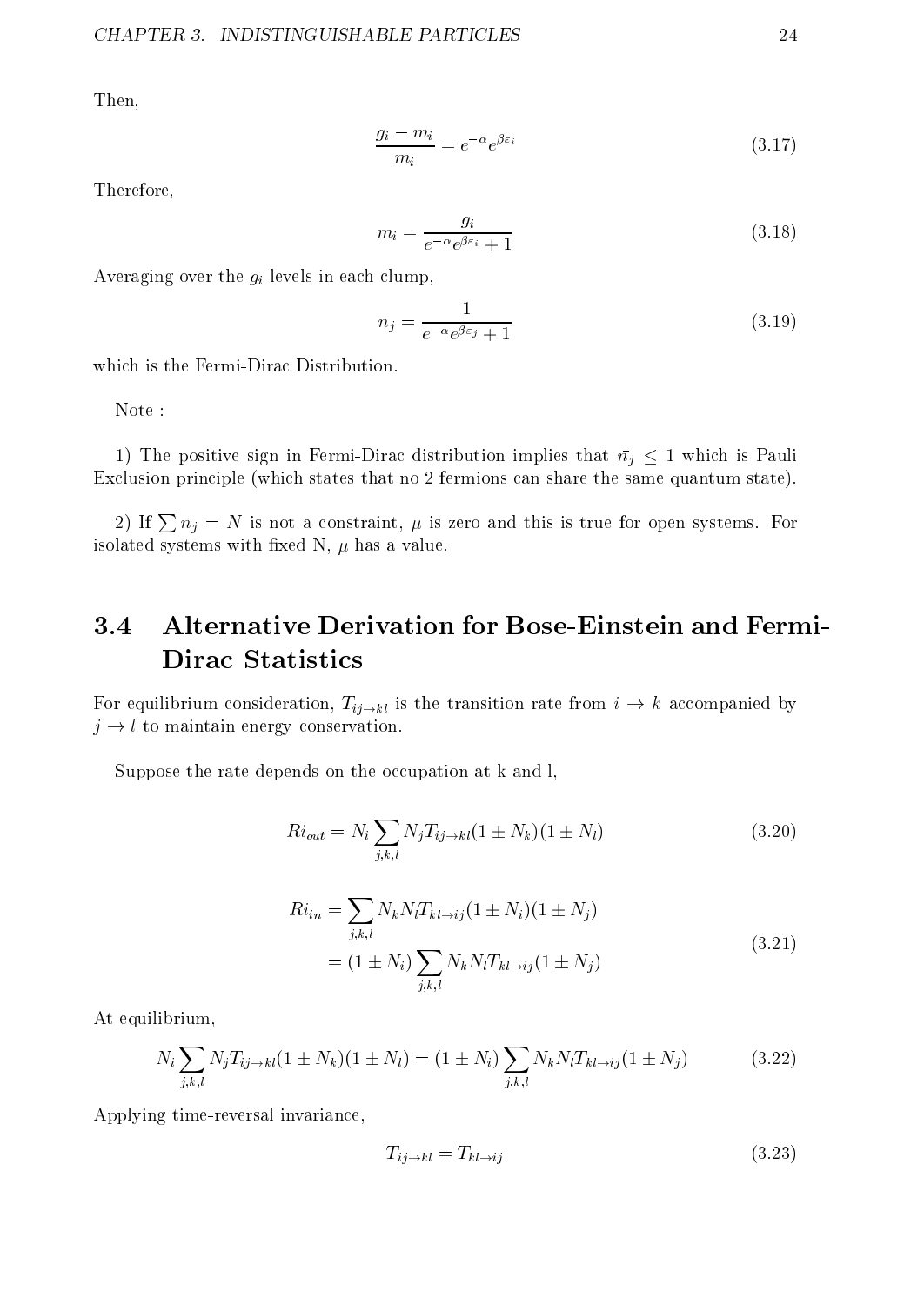Then for every combination i, j, k, l, we need

$$
N_i N_j (1 \pm N_k)(1 \pm N_l) = N_k N_l (1 \pm N_i)(1 \pm N_j)
$$
\n(3.24)

So

$$
\frac{N_i}{1 \pm N_i} \frac{N_j}{1 \pm N_j} = \frac{N_k}{1 \pm N_k} \frac{N_l}{1 \pm N_l}
$$
\n(3.25)

$$
\ln \frac{N_i}{1 \pm N_i} + \ln \frac{N_j}{1 \pm N_j} = \ln \frac{N_k}{1 \pm N_k} + \ln \frac{N_l}{1 \pm N_l}
$$
 (3.26)

with

$$
\varepsilon_i + \varepsilon_j = \varepsilon_k + \varepsilon_l \tag{3.27}
$$

which is the conservation of energy. Therefore

$$
\ln \frac{N_i}{1 \pm N_i} = \alpha - \beta \varepsilon_i \tag{3.28}
$$

then,

$$
\frac{N_i}{1 \pm N_i} = e^{\alpha} e^{-\beta \varepsilon_i} \tag{3.29}
$$

$$
N_i \mp N_i e^{\alpha} e^{-\beta \varepsilon_i} = e^{\alpha} e^{-\beta \varepsilon_i} \tag{3.30}
$$

$$
N_i = \frac{1}{e^{-\alpha}e^{\beta \varepsilon_i} \mp 1} \tag{3.31}
$$

So starting with the positive  $(+)$  sign, we obtain

$$
N_i = \frac{1}{e^{-\alpha}e^{\beta \varepsilon_i} + 1}
$$
 Fermi-Dirac Distribution (3.32)

and with the negative (-) sign, we obtain

$$
N_i = \frac{1}{e^{-\alpha}e^{\beta \varepsilon_i} - 1}
$$
 Bose-Einstein Distribution (3.33)

For fermions, the rate  $Ri_{out} \propto (1 - N_k)(1 - N_l)$  which demostrates Pauli's Exclusion Principle, and for bosons, the rate  $Ri_{out} \propto (1 + N_k)(1 - N_l)$ , i.e. the more particles in k and l, the more likely the transition. (The more you have, the more you receive).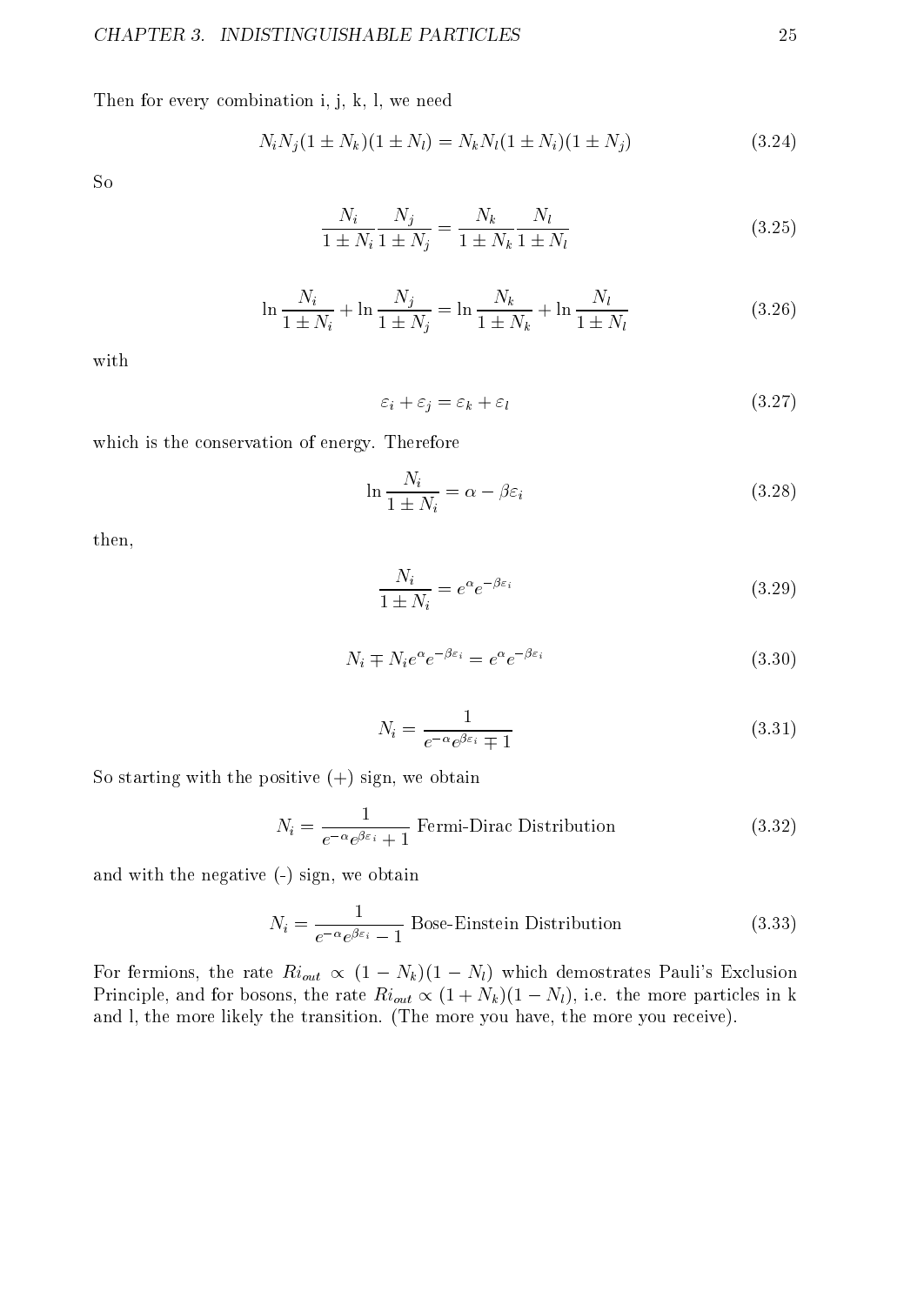## Chapter 4

# Statistical Mechanics and Thermodynamic Laws

### 4.1 First Law

The First law of Thermodynamics :

$$
dU = dQ + dW \tag{4.1}
$$

In Statistical Mechanics :

Total Energy, 
$$
E = U = \sum_{j} n_j \varepsilon_j
$$
 (4.2)

Therefore

$$
dU = \sum_{j} \varepsilon_j dn_j + \sum_{j} n_j d\varepsilon_j \tag{4.3}
$$

Now, we have  $dW = -P dV$  or  $\mu_0 H dm$  etc. This occurs when there is a change in the boundary conditions (V, M, etc). When the boundary conditions change, the energy levels change.

For example : particle in a box

$$
\varepsilon_j = \frac{\hbar^2 \pi^2}{2m} \frac{1}{V^{\frac{2}{3}}} (n_x^2 + n_y^2 + n_z^2)
$$
\n(4.4)

Hence

$$
dW = \sum_{j} n_{j} d\varepsilon_{j} \tag{4.5}
$$

So, e.g.

$$
-P = \sum_{j} n_{j} \frac{\partial \varepsilon_{j}}{\partial V}
$$
 (4.6)

or

$$
\mu_0 H = \sum_j n_j \frac{\partial \varepsilon_j}{\partial m} \tag{4.7}
$$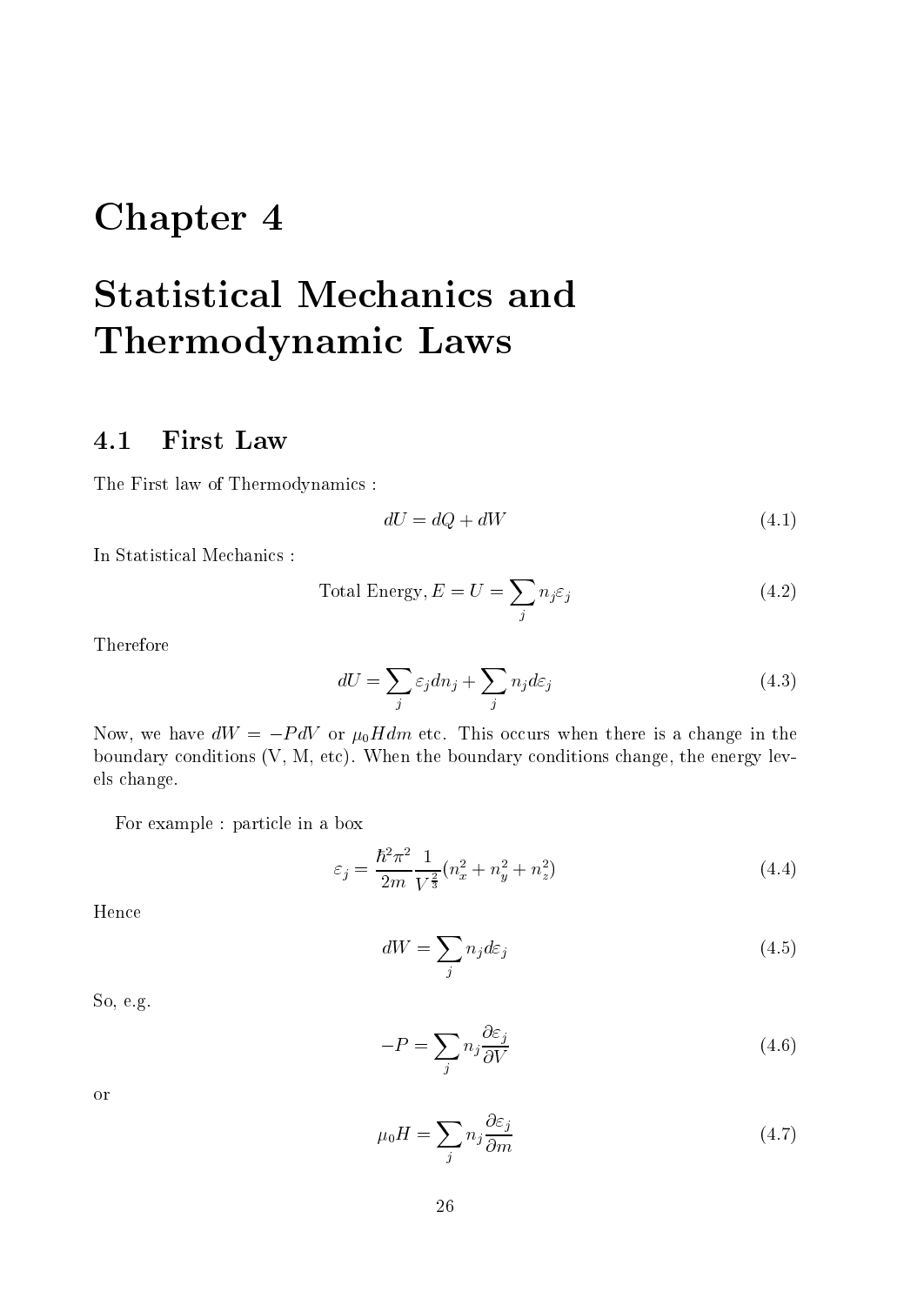

Then  $dQ = \sum \varepsilon_i dn_i$  which takes place by rearrangement in the distribution.

In kinetic theory, the particles may collide with the chamber walls and acquire more energy where the walls are hotter (with more heat added).

### 4.2 Second Law

we now search for a microscopic explanation for S in terms of S in terms of S in terms of S in terms of S in t equation :

$$
TdS = dU + PdV - \mu dN \tag{4.8}
$$

so

$$
S \equiv f(E, V, N) \tag{4.9}
$$

Also

$$
\Omega \equiv g(E, V, N) \tag{4.10}
$$

Note : In adiabatic changes, for example, volume increase with no heat added  $(dQ = 0)$ . dS = 0 i.e.s is constant.Also dnj = 0 so dnj = 0 so dnj = 0 so dnj = 0 so dnj = 0 so dnj = 0 so dnj = 0 so dnj

During irreversible changes, the total S in the Universe increases. The total of the Universe also increases because the equilibrium macrostate must be the maximum  $\Omega$ .

Now we consider 2 systems with entropy S1 and S2 and disorder number <sup>1</sup> and 2,

$$
Total entropy, S = S_1 + S_2 \tag{4.11}
$$

$$
Total\Omega = \Omega_1 \Omega_2 \tag{4.12}
$$

Now

$$
S \equiv f(\Omega) \tag{4.13}
$$

so S2  $\rightarrow$  1, Now  $\rightarrow$  1, Now  $\rightarrow$  1, Now  $\rightarrow$  1, Now  $\rightarrow$  1, Now  $\rightarrow$  1, Now  $\rightarrow$  1, Now  $\rightarrow$  1, Now  $\rightarrow$  1, Now  $\rightarrow$  1, Now  $\rightarrow$  1, Now  $\rightarrow$  1, Now  $\rightarrow$  1, Now  $\rightarrow$  1, Now  $\rightarrow$  1, Now  $\rightarrow$  1, Now  $\rightarrow$  1, Now  $\rightarrow$  1, Now

$$
f(\Omega_1 \Omega_2) = f(\Omega_1) + f(\Omega_2) \tag{4.14}
$$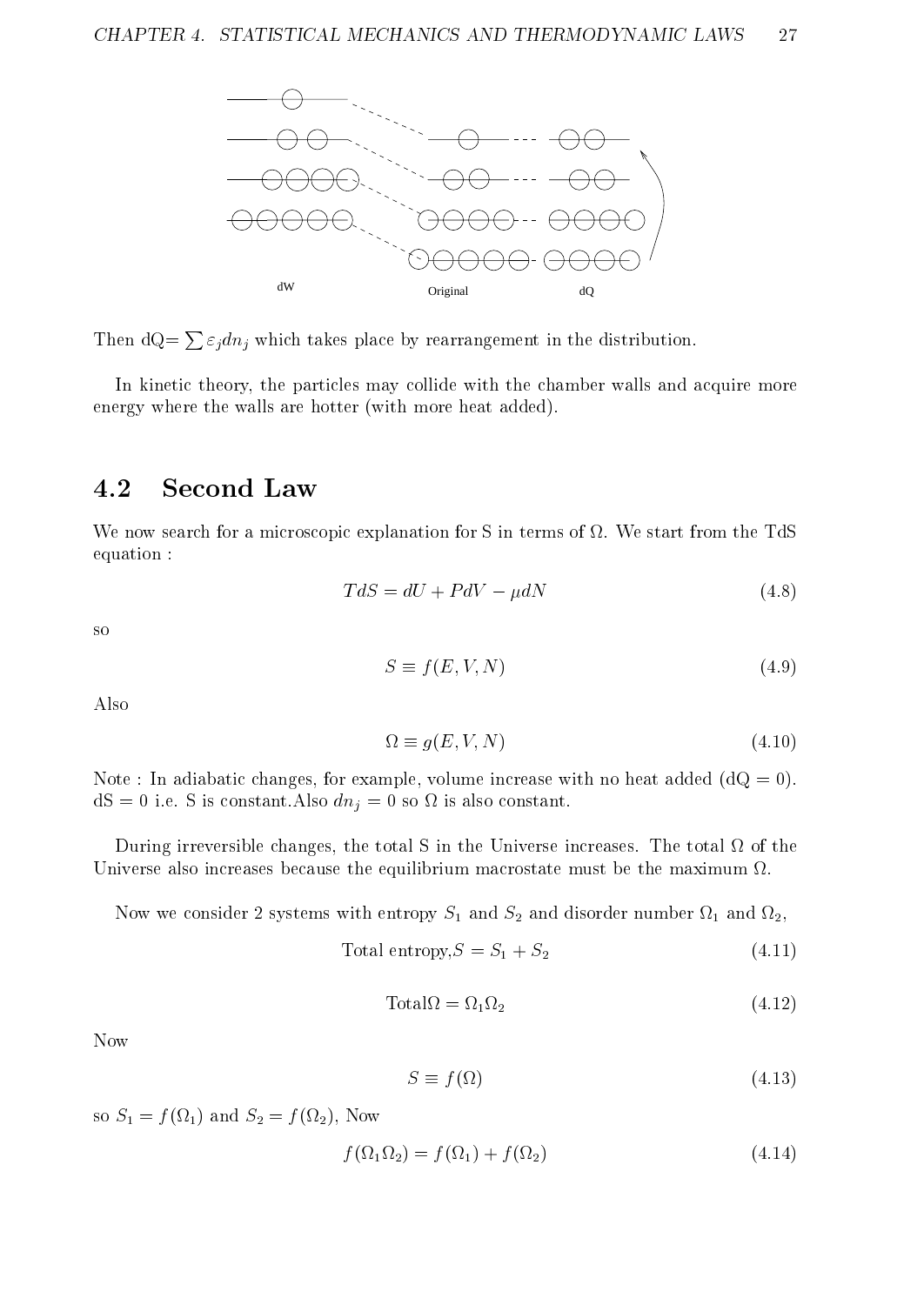Then

$$
\frac{\partial f(\Omega_1 \Omega_2)}{\partial \Omega_1} = \frac{\partial f(\Omega_1 \Omega_2)}{\partial (\Omega_1 \Omega_2)} \Omega_2 = \frac{\partial f(\Omega_1)}{\partial \Omega_1}
$$
(4.15)

So

$$
\frac{\partial f(\Omega)}{\partial \Omega} \Omega_2 = \frac{\partial f(\Omega_1)}{\partial \Omega_1} \tag{4.16}
$$

Also

$$
\frac{\partial f(\Omega_1 \Omega_2)}{\partial \Omega_2} = \frac{\partial f(\Omega)}{\partial \Omega} \Omega_1 = \frac{\partial f(\Omega_2)}{\partial \Omega_2}
$$
(4.17)

Then

$$
\frac{1}{\Omega_2} \frac{\partial f(\Omega_1)}{\partial \Omega_1} = \frac{1}{\Omega_1} \frac{\partial f(\Omega_2)}{\partial \Omega_2}
$$
(4.18)

$$
\Omega_1 \frac{\partial f(\Omega_1)}{\partial \Omega_1} = \Omega_2 \frac{\partial f(\Omega_2)}{\partial \Omega_2} = k \tag{4.19}
$$

where k is a constant by separation of variables.

So

$$
S_1 = f(\Omega_1) = k \ln \Omega_1 + C \tag{4.20}
$$

$$
S_2 = f(\Omega_2) = k \ln \Omega_2 + C \tag{4.21}
$$

$$
S = k \ln \Omega_1 + k \ln \Omega_2 + C
$$
  
= S<sub>1</sub> + S<sub>2</sub> (4.22)

which implies that  $C = 0$ . Therefore

$$
S = k \ln \Omega \tag{4.23}
$$

where k is the Boltzmann constant  $= \frac{N_A}{N_A}$ . (To be proven later)

Hence we have a microscopic meaning of entropy. The system is perfectly ordered when lesser the knowledge about a system, the more disordered it gets.

From the formula which we are unable the formula with  $\mathbb{R}^n$  , we are unable the relation of entropy with  $\mathbb{R}^n$ to deduce the value of k. The value of k comes out from the ideal gas equation.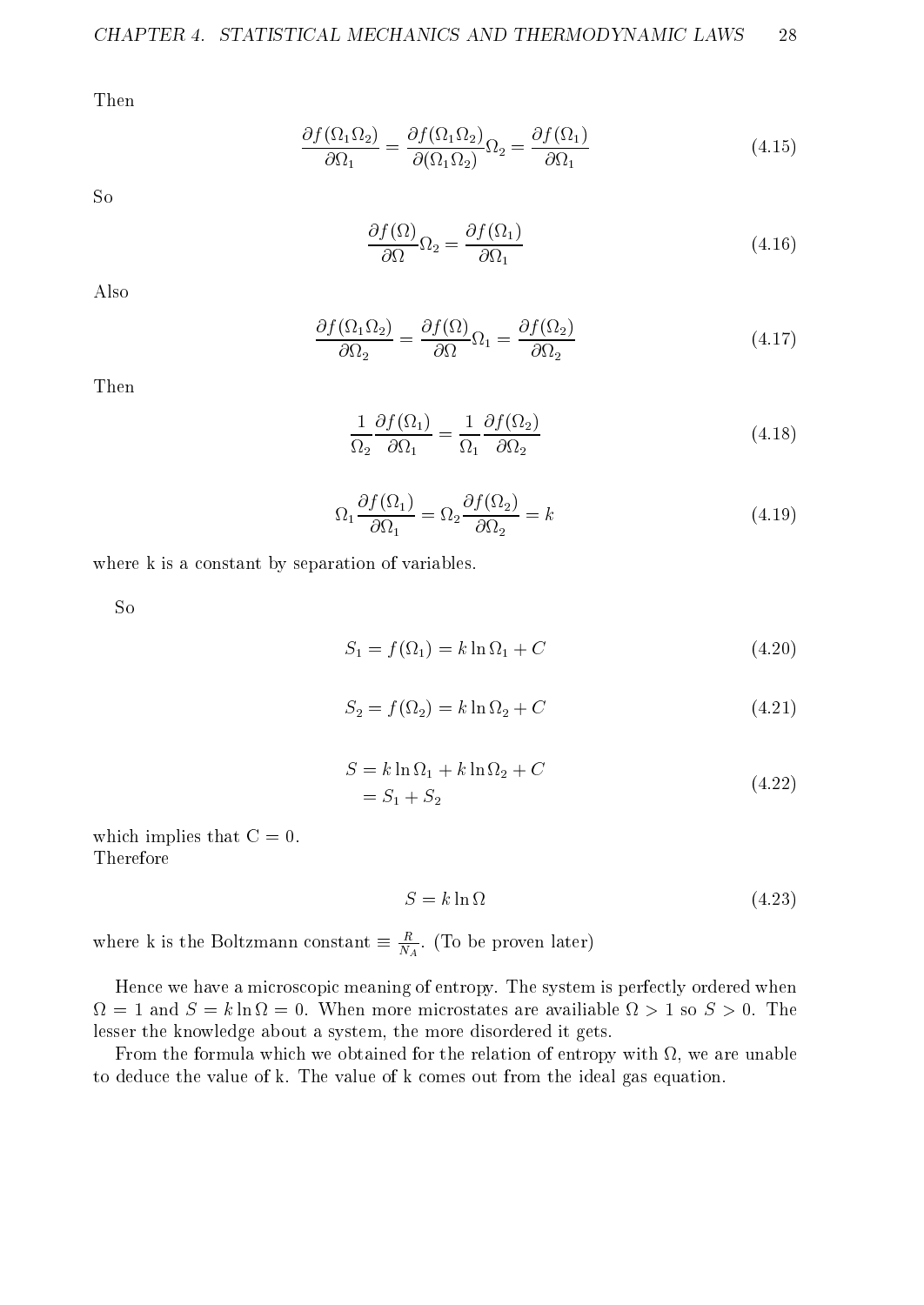### 4.3 Third Law

As the temperature T tends to zero, the contribution to the entropy S from the system components also tend to mean when when all the particles takes the ground state, all the particles to ground state the  $\eta$ 1. When the macrostate has only one microstate, it implies that there are no further permutations for the Maxwell-Boltzmann distribution.

$$
S = k \log \Omega(E_0) = 0
$$

Practically, some small interactions (e.g. nuclear paramagnetism) may lift the ground state degeneracy. If kT  $> \varepsilon_{int}$ , then S  $\neq 0$  at a given T. Hence we can only say S  $\rightarrow S_0$ as  $T \rightarrow 0$  where  $S_0$  is the entropy associated with the remaining small interactions for which  $\varepsilon_{int} < kT$  and independent of all the entropy for all the other interactions (degrees of freedom).



Note that it is meaningless to talk about the exchange of particles in the same state because they do not exchange their positions.

We know from the 2nd law of thermodynamics that heat passes from hot (high temperature) to cold (low temperature) if no work is done. The internal energy  $U(T)$  increases when T increases. Now we come to the formulation of the third law :

The Third Law of Thermodynamics states that as the temperature  $T \rightarrow 0$ , the entropy  $S \to 0$ , it is approaching ground state as U(T) also approaches  $0, \Rightarrow$  that the

From the third law, T=0 is a theoretically correct statement, but it is an impossibility. Why is this so?

The answer :

There exists very small interactions in the nucleus, made up of magnetic moments, quadrapole moments and octapole moments etc. In order to make  $T = 0$ , the magnetic moments are required to point in the same direction. However, experimentally, this is not achievable.

The third law of thermodynamics can also be understood in a quantum mechanical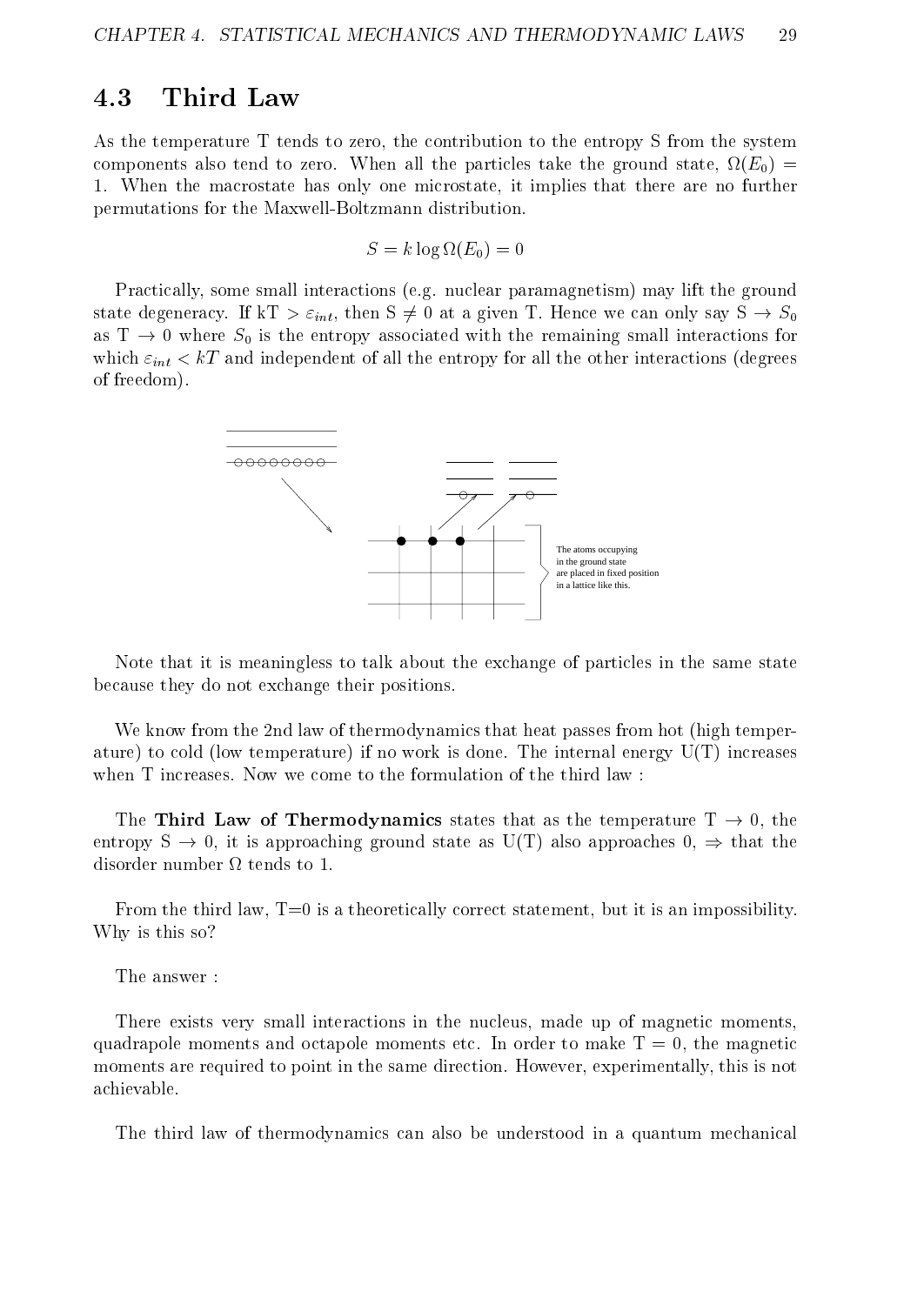perspective as the freezing out of interactions. By the Schrodinger equation :

$$
-\frac{\hbar^2}{2m}\frac{\partial^2\Psi}{\partial x^2} + V(\Psi) = H\Psi
$$

The  $V(\Psi)$  consists of many interaction terms. Hence we can approach the total entropy, S as a combination of entropies of many sub-systems :

$$
S = S_{\text{total 1}} + S_{\text{total 2}} + S_{\text{total 3}}
$$

#### Calculation of Other Thermodynamic Variables  $4.4$

From chapter 2, the Partition function  $Z$  is defined as:

$$
Z = \sum_{j} g_j e^{\frac{-\varepsilon_j}{kT}} \tag{4.24}
$$

where j represents all levels.

Now we try to find the relation between  $P$  and  $T$ , when 2 systems are in thermal equilibrium, where  $\beta$  will be the same. The  $\alpha$  depends on the nature of the particles and volume V etc. For the system of same identical particles, free exchange of particles will allow  $\alpha$ to reach the same value. Now we proceed to calculate the other thermodynamic variables.

$$
\frac{\partial Z}{\partial \beta}|_{V,N} = \sum_{j} -\varepsilon_j g_j e^{-\beta \varepsilon_j} \tag{4.25}
$$

$$
\beta = \frac{1}{kT}
$$

which is proven in tutorial.

We also define the internal energy,  $U$  (or  $E$ )

$$
U = \sum_{j} n_{j} \varepsilon_{j}
$$
  
= 
$$
\frac{N}{Z} \sum_{j} g_{j} e^{-\beta \varepsilon_{j}} \varepsilon_{j}
$$
  
= 
$$
-\frac{N}{Z} \frac{\partial Z}{\partial \beta} |_{V,N}
$$
 (4.26)

Since,

$$
\frac{d\beta}{dT} = -\frac{1}{kT^2}
$$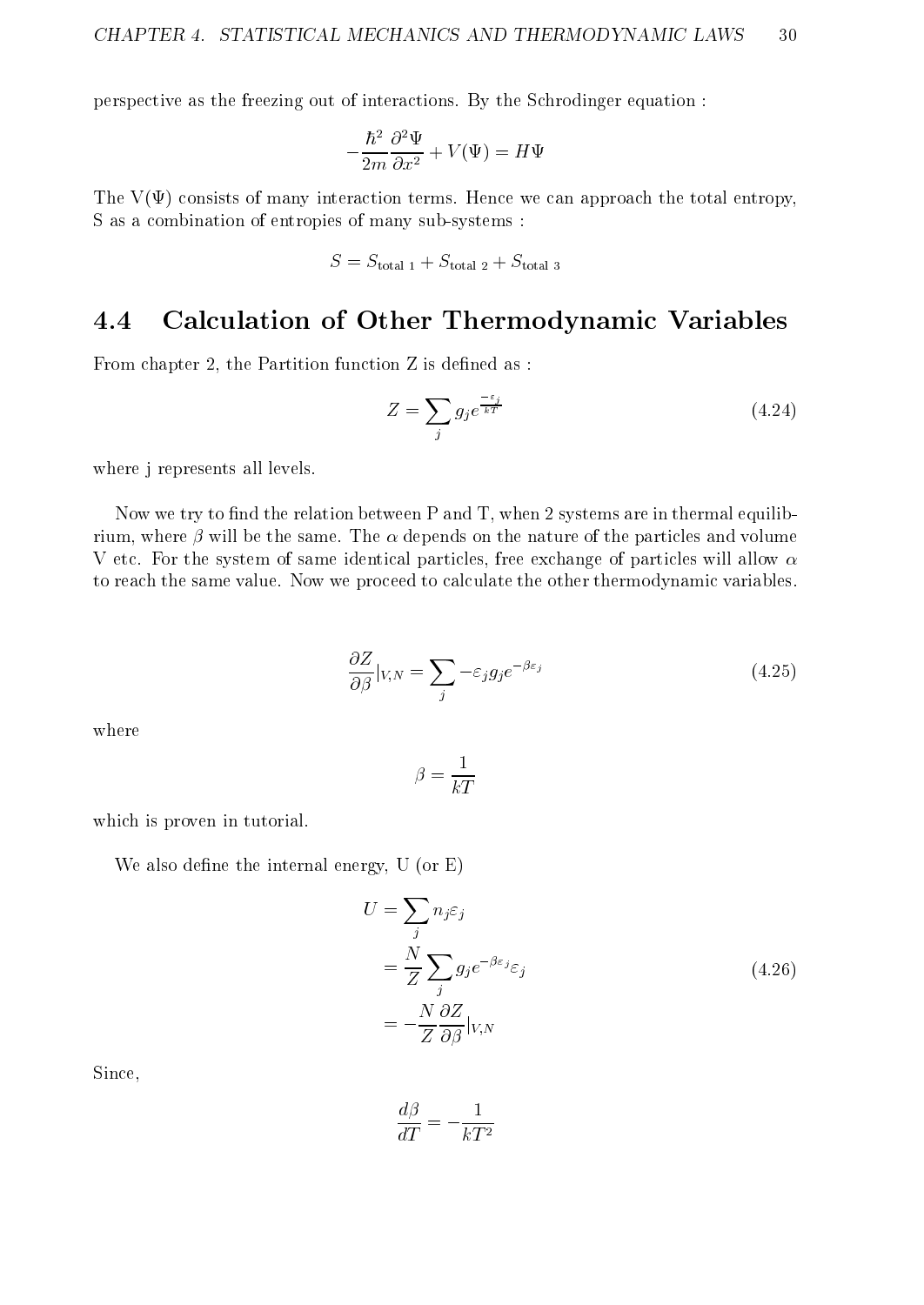and

$$
\frac{1}{Z}\partial Z = \partial(\ln Z)
$$

therefore,

$$
U = -N \frac{\partial \ln Z}{\partial \beta}|_{V,N}
$$
  
=  $NkT^2 \frac{\partial \ln Z}{\partial T}|_{V,N}$  (4.27)

We know that

$$
n_j = \frac{N}{Z} g_j e^{-\beta \varepsilon_j}
$$

$$
\Rightarrow \frac{g_j}{n_j} = \frac{Z}{N} e^{\beta \varepsilon_j}
$$

Then we work out ln ,

$$
\ln \Omega = N \ln N! + \sum_{j} (n_j \ln g_j - \ln n_j!)
$$
  
= N \ln N - N +  $\sum_{j} (n_j \ln(\frac{g_j}{n_j}) + n_j)$   
= N \ln N +  $\beta(\sum_{j} n_j \varepsilon_j) + N \ln Z - N \ln N$   
=  $\beta U + N \ln Z$  (4.28)

Therefore

$$
S = k \ln \Omega
$$
  
=  $k \beta U + N k \ln Z$   
=  $\frac{U}{T} + N k \ln Z$  (4.29)

The Helmholtz free energy, F is defined as :

$$
F = U - TS \tag{4.30}
$$

Therefore

$$
F = -NkT \ln Z \tag{4.31}
$$

Since

$$
dF = dU - TdS - SdT
$$
  
= TdS - PdV - TdS - SdT  
= -SdT - PdV  
(4.32)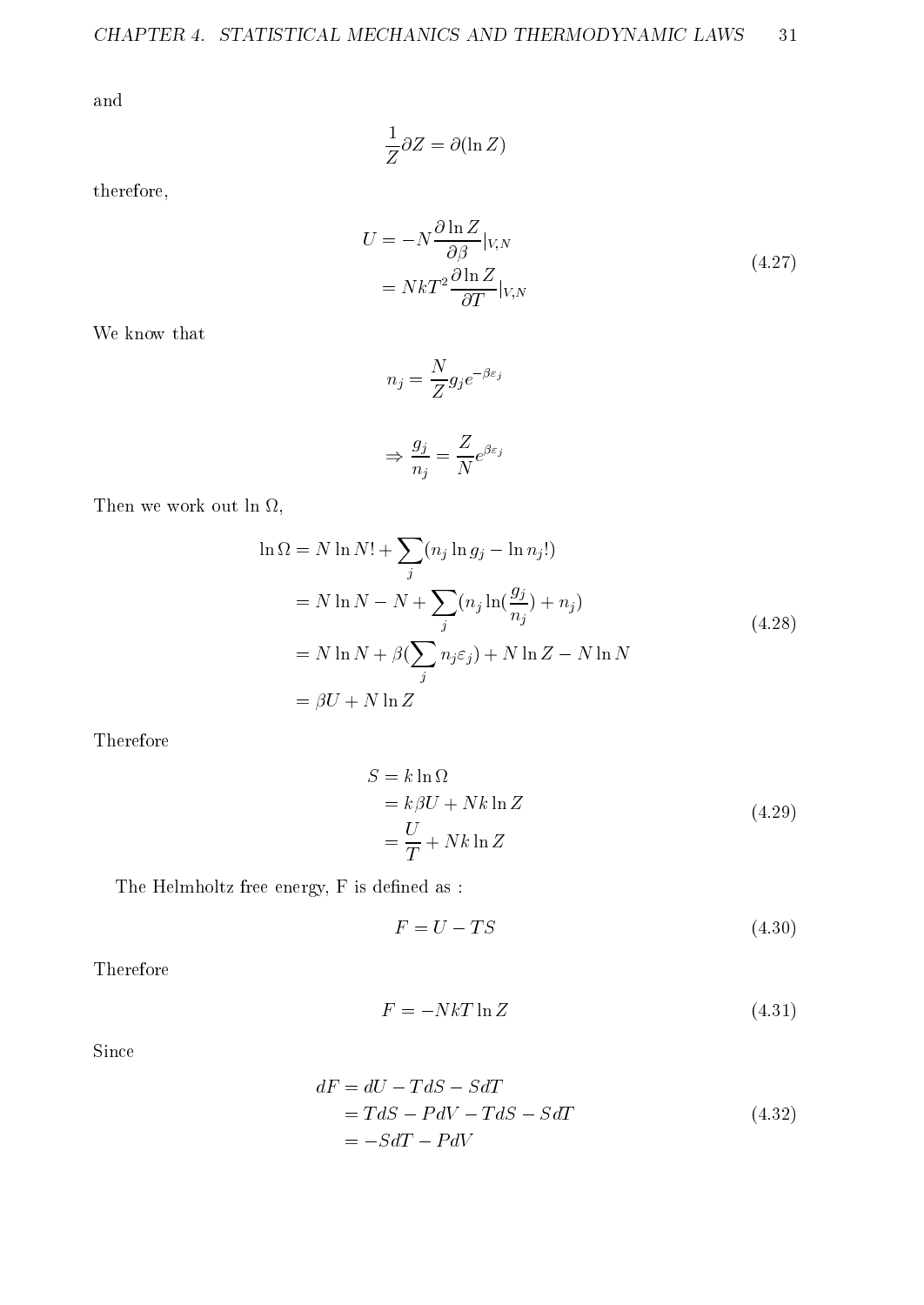From the chain rule

$$
dF = (\frac{\partial F}{\partial V})_T dV + (\frac{\partial F}{\partial T})_V dT
$$

Therefore, we can calculate : Pressure :

$$
P = -\left(\frac{\partial F}{\partial V}\right)_T
$$
  
=  $NkT\left(\frac{\partial \ln Z}{\partial V}\right)_T$  (4.33)

Entropy :

$$
S = -(\frac{\partial F}{\partial T})_V
$$
  
= Nk ln Z +  $\frac{NkT}{Z} \frac{\partial Z}{\partial T}$   
= Nk ln Z +  $\frac{U}{T}$  (4.34)

Then we can use the results above to compute the heat capacity at constant volume :

$$
C_v = \left(\frac{\partial U}{\partial T}\right)_V\tag{4.35}
$$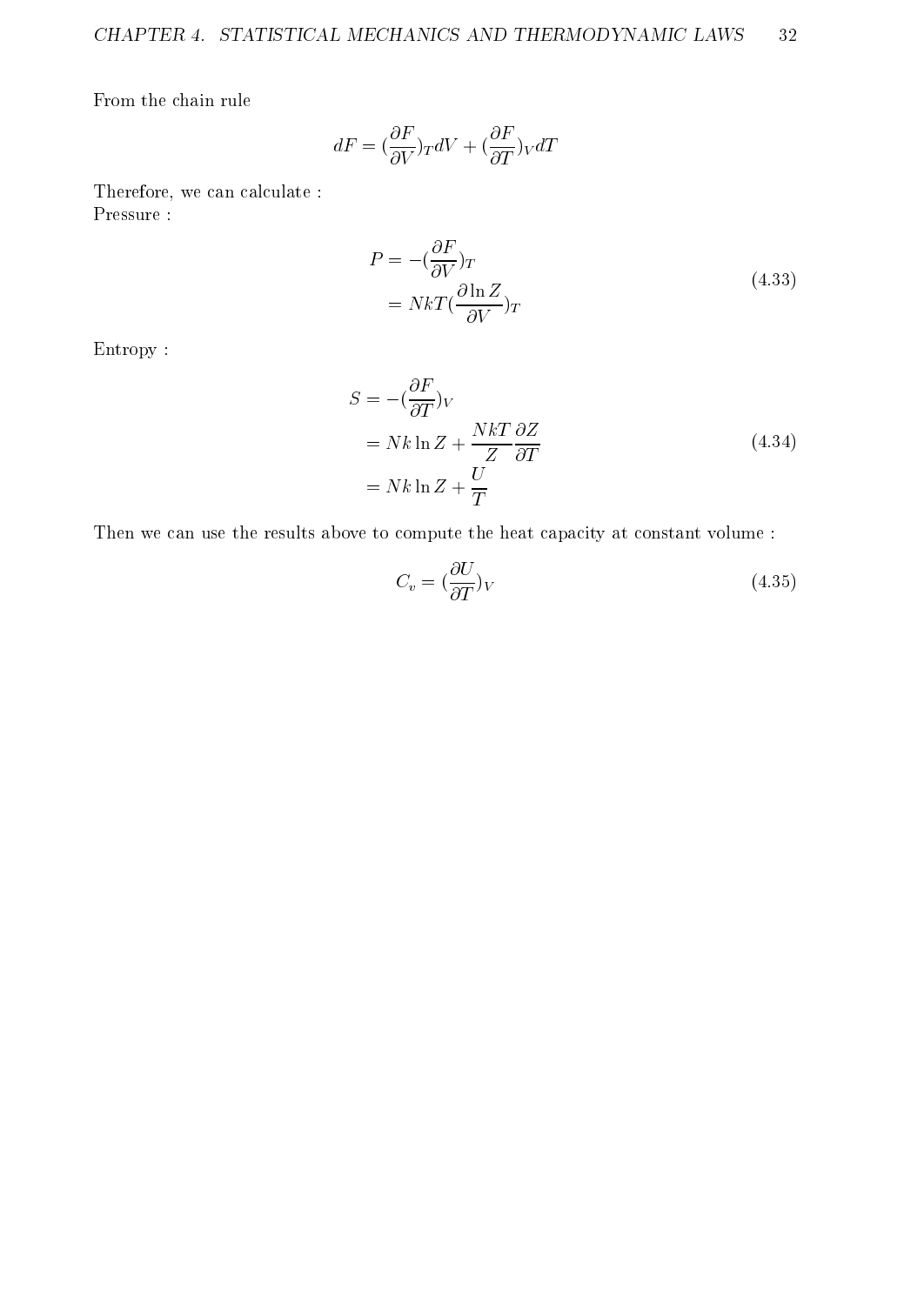## Chapter 5

# Applications of Maxwell-Boltzmann **Statistics**

### 5.1 Classical Perfect Gas

To apply the Maxwell-Boltzmann Statistics to the classical perfect gas, we require a few conditions :

- 1. The gas is monatomic, hence we consider only the translational kinetic energy (KE).
- 2. There is no internal structure for the particles, i.e. no excited electronic states and the paricles are treated as single particles.
- 3. There is no interaction with external fields, e.g. gravity, magnetic fields.
- 4. The energy is quantized as in the case of particle in a box (in QM).
- 5. There is a weak mutual interaction only for exchanging energy between particles and establishing thermal equilibrium, but there is no interference on each other's  $\varepsilon_j$ .
- 6. The discrete levels can be replaced by a continuous one if the spacing is small as compared to T, i.e.  $\Delta \varepsilon \ll kT$  which is the classical limit.
- 7. The atoms are pointlike occupying no volume.

From quantum mechanics,

$$
\varepsilon_j=\frac{\hbar^2\pi^2}{2mL^2}(n_x^2+n_y^2+n_z^2)
$$

for  $V = L^3$  and where  $n_x$ ,  $n_y$  and  $n_z$  are integers.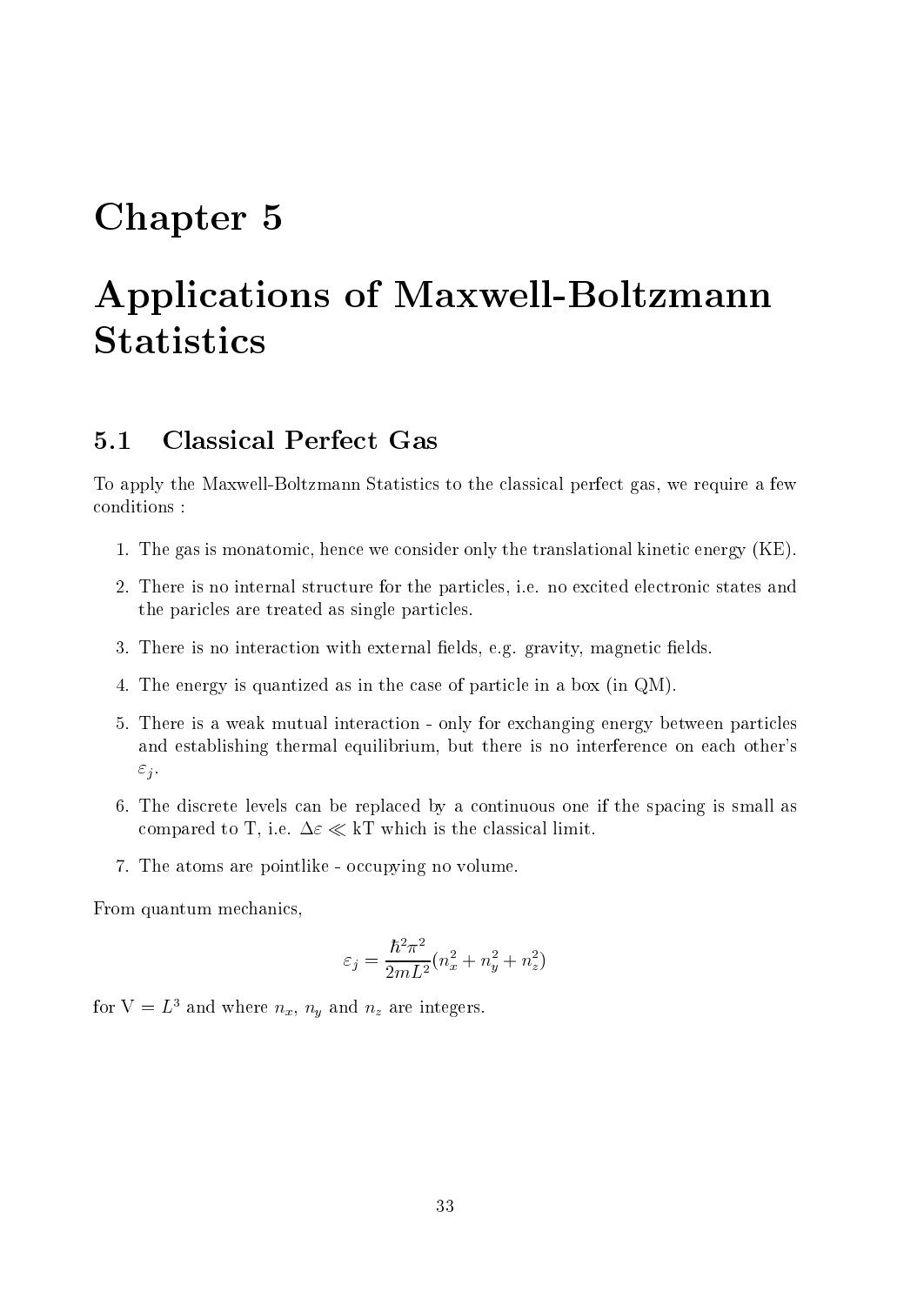Now we compute the partition function, Z and in this case  $g_j = 1$ , because all the states are summed over.

$$
Z = \sum_{j} e^{-\frac{\varepsilon_{j}}{kT}}
$$
  
\n
$$
= \sum_{n_{x}} \sum_{n_{y}} \sum_{n_{z}} e^{-\frac{\hbar^{2}\pi^{2}}{2mkTL^{2}}(n_{x}^{2} + n_{y}^{2} + n_{z}^{2})}
$$
  
\n
$$
= \sum_{n_{x}} e^{\frac{-\hbar^{2}\pi^{2}}{2mkTL^{2}}n_{x}^{2}} \sum_{n_{y}} e^{\frac{-\hbar^{2}\pi^{2}}{2mkTL^{2}}n_{y}^{2}} \sum_{n_{z}} e^{\frac{-\hbar^{2}\pi^{2}}{2mkTL^{2}}n_{z}^{2}}
$$
  
\n
$$
= \int_{0}^{\infty} dn_{x} e^{\frac{-\hbar^{2}\pi^{2}}{2mkTL^{2}}n_{x}^{2}} \int_{0}^{\infty} dn_{y} e^{\frac{-\hbar^{2}\pi^{2}}{2mkTL^{2}}n_{y}^{2}} \int_{0}^{\infty} dn_{z} e^{\frac{-\hbar^{2}\pi^{2}}{2mkTL^{2}}n_{z}^{2}}
$$
  
\n(5.1)

To evaluate the integral :

Let 
$$
x = \left(\frac{-\hbar^2 \pi^2}{2mL^2 kT}\right)^{\frac{1}{2}} n_x
$$
  
\n
$$
\int_0^\infty e^{\frac{\hbar^2 \pi^2 n_x^2}{2mL^2 kT}} dn_x = \left(\frac{2mL^2 kT}{\hbar^2 \pi^2}\right)^{\frac{1}{2}} \frac{1}{2} \int_{-\infty}^\infty e^{-x^2} dx
$$
\n
$$
= L\left(\frac{2m kT}{h^2}\right)^{\frac{1}{2}} \int_{-\infty}^\infty e^{-x^2} dx
$$
\n(5.2)

where

$$
\int_{-\infty}^{\infty} e^{-x^2} dx = \left(\int_{-\infty}^{\infty} e^{-x^2} dx \int_{-\infty}^{\infty} e^{-y^2} dy\right)^{\frac{1}{2}}
$$
  
\n
$$
= \left(\int_{-\infty}^{\infty} \int_{-\infty}^{\infty} e^{-(x^2+y^2)} dx dy\right)^{\frac{1}{2}}
$$
  
\n
$$
= \left(\int_{0}^{\infty} r dr \int_{0}^{2\pi} d\theta e^{-r^2} \right)^{\frac{1}{2}}
$$
  
\n
$$
= \left(\frac{1}{2}2\pi\right)^{\frac{1}{2}}
$$
  
\n
$$
= \sqrt{\pi}
$$
  
\n(5.3)

Therefore

$$
Z = L^3 \left(\frac{2m\pi kT}{h^2}\right)^{\frac{3}{2}}
$$
  
=  $V\left(\frac{2m\pi kT}{h^2}\right)^{\frac{3}{2}}$  (5.4)

$$
\ln Z = \ln V + \frac{3}{2} \ln T + \frac{3}{2} \ln \frac{2m\pi k}{h^2}
$$
 (5.5)

So,

$$
P = NkT(\frac{\partial \ln Z}{\partial V})_T
$$
  
= 
$$
\frac{NkT}{V}
$$
 (5.6)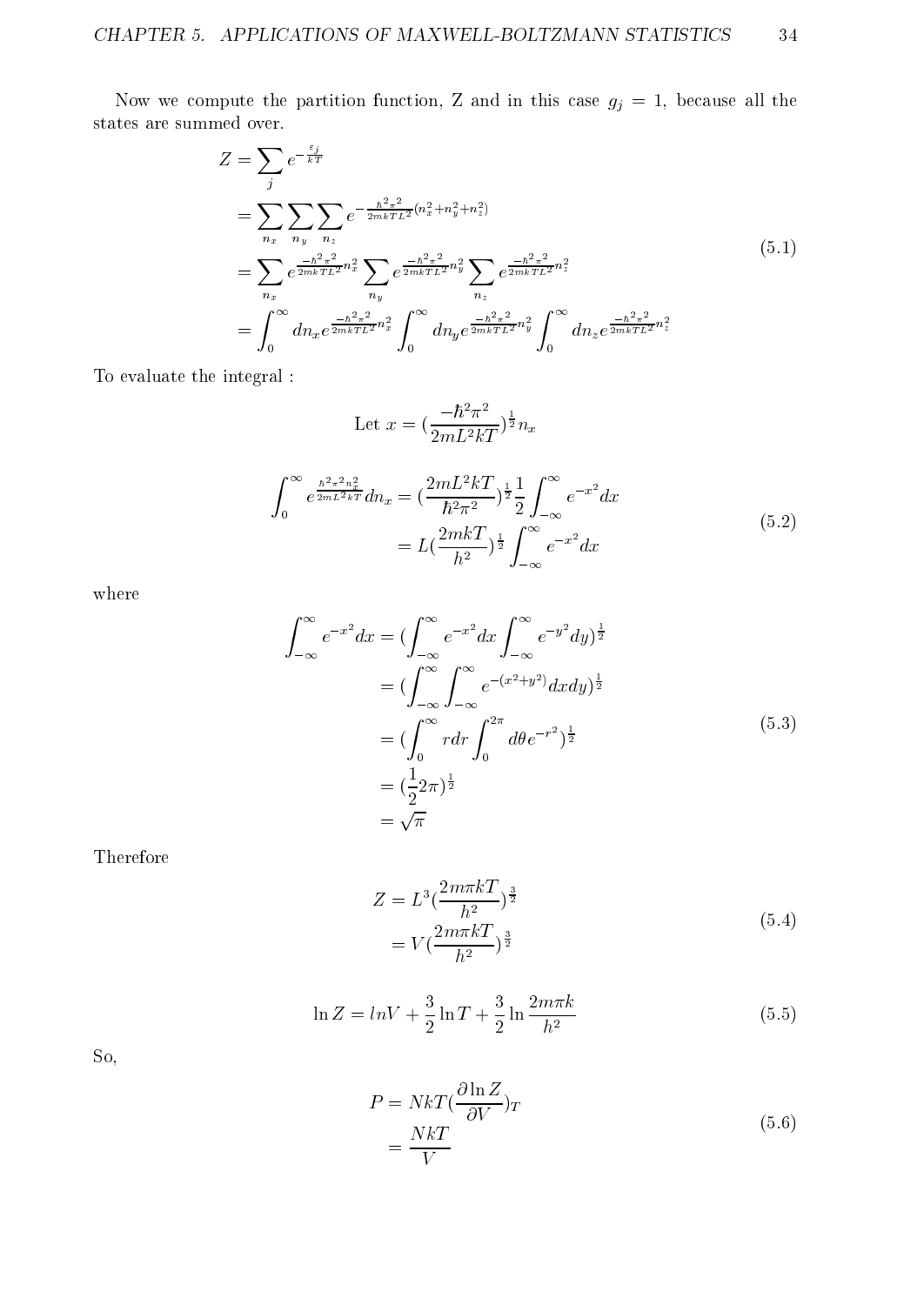$$
35\,
$$

i.e. 
$$
PV = NkT
$$
  
\n
$$
PV = nRT
$$
\n
$$
Nk = nR
$$
\n
$$
k = \frac{n}{N}R
$$
\n
$$
k = \frac{R}{N}
$$
\n(5.7)

NAME OF STREET

because  $\frac{1}{n} = N_A$  molecules per mole

$$
U = NkT^{2} \left(\frac{\partial \ln Z}{\partial T}\right)_{V}
$$
  
=  $NkT^{2} \frac{3}{2} \frac{1}{T}$  (5.8)  
=  $\frac{3}{2} NkT$ 

For each atom,

since

$$
\bar{U}=\frac{3}{2}kT
$$

Also the entropy is given by :

$$
S = \frac{U}{T} + Nk \ln Z
$$
  
=  $\frac{3}{2} Nk + \frac{3}{2} Nk \ln(\frac{2m\pi k}{h^2}) + Nk(\ln V + \frac{3}{2} \ln T)$  (5.9)

Therefore, the distribution becomes :

$$
n_j = \frac{N}{Z} e^{\frac{-\varepsilon_j}{kT}}
$$
  
= 
$$
\frac{Nh^3}{V(2\pi mkT)^{\frac{3}{2}}} e^{\frac{-\varepsilon_j}{kT}}
$$
 (5.10)

where j represent all  $n_x$ ,  $n_y$  and  $n_z$  states.

The number of particles having energies between  $\varepsilon$  and  $\varepsilon + \Delta \varepsilon$ :

$$
\Delta n = \frac{Nh^3}{V(2\pi mkT)^{\frac{3}{2}}}e^{\frac{-\varepsilon}{kT}}\frac{dn}{d\varepsilon}\Delta\varepsilon\tag{5.11}
$$

where  $\frac{dE}{d\varepsilon}$  is the density of states, i.e degeneracy  $\frac{dE}{d\varepsilon}\Delta\varepsilon$ .

To calculate the density of states, we consider the quantum numbers  $n_x$ ,  $n_y$  and  $n_z$ making up the grid points with each grid point representing one state.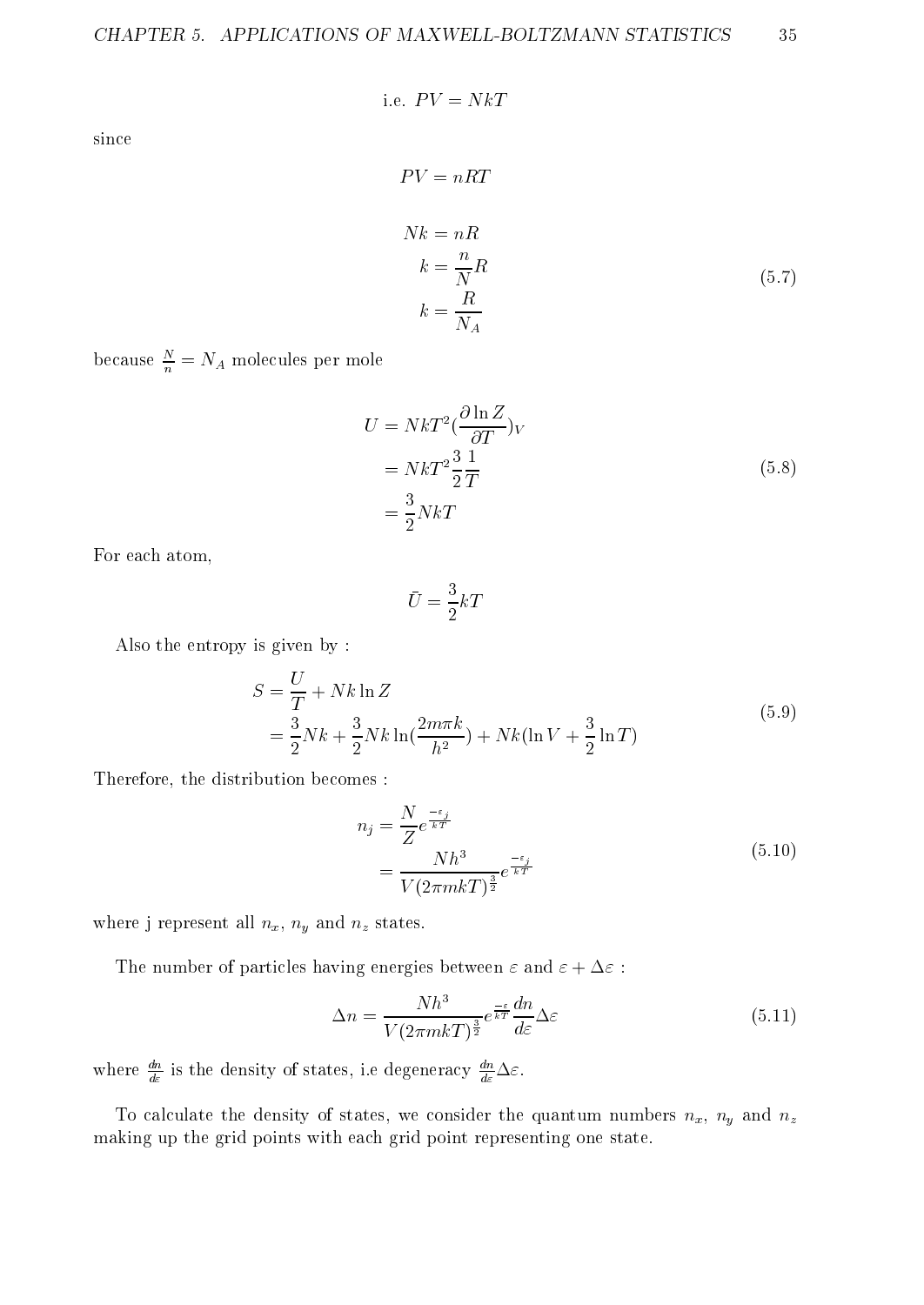By writing

$$
R^2 = n_x^2 + n_y^2 + n_z^2
$$

The number of points (states) with energy up to  $\varepsilon_R$  he within a sphere of volume  $\frac{1}{3}\pi R^2$ . Only positive n's are allowed so we take the positive octant.

The number of states lying between energy  $\varepsilon$  and  $\varepsilon + \Delta \varepsilon$  will become:

$$
\frac{dn}{d\varepsilon}\Delta\varepsilon = \frac{1}{8}(4\pi R^2)\Delta R
$$
  
=  $\frac{1}{8}(4\pi R^2)\frac{dR}{d\varepsilon}\Delta\varepsilon$  (5.12)

Using

" =  $\frac{n^2\pi^2}{2mL^2}R^2$ 

we obtain,

$$
\frac{d\varepsilon}{dR}=\frac{\hbar^2\pi^2}{mL^2}R
$$

Therefore,

$$
\frac{dn}{d\varepsilon}\Delta\varepsilon = \frac{\pi}{2}R\frac{mL^2}{\hbar^2\pi^2}\Delta\varepsilon
$$
\n
$$
= \frac{\pi}{4}\frac{(2m)^{\frac{3}{2}}L^3}{\hbar^3\pi^3}\varepsilon^{\frac{1}{2}}\Delta\varepsilon
$$
\n
$$
= 2\pi V\frac{(2m)^{\frac{3}{2}}}{h^3}\varepsilon^{\frac{1}{2}}\Delta\varepsilon
$$
\n(5.13)

Therefore,

$$
\Delta n = \frac{V N h^3 e^{-\frac{\varepsilon}{kT}}}{(2\pi mkT)^{\frac{3}{2}}} 2\pi v \frac{(2m)^{\frac{3}{2}}}{h^3} \varepsilon^{\frac{1}{2}} \Delta \varepsilon
$$
\n
$$
= \frac{N \varepsilon^{\frac{1}{2}} e^{-\frac{\varepsilon}{kT}}}{\sqrt{\frac{\pi}{4}} (kT)^{\frac{3}{2}}} \Delta \varepsilon
$$
\n(5.14)

For the momentum distribution, we use :

$$
\varepsilon=\frac{p^2}{2m}
$$

and

$$
\frac{d\varepsilon}{dp} = \frac{p}{m}
$$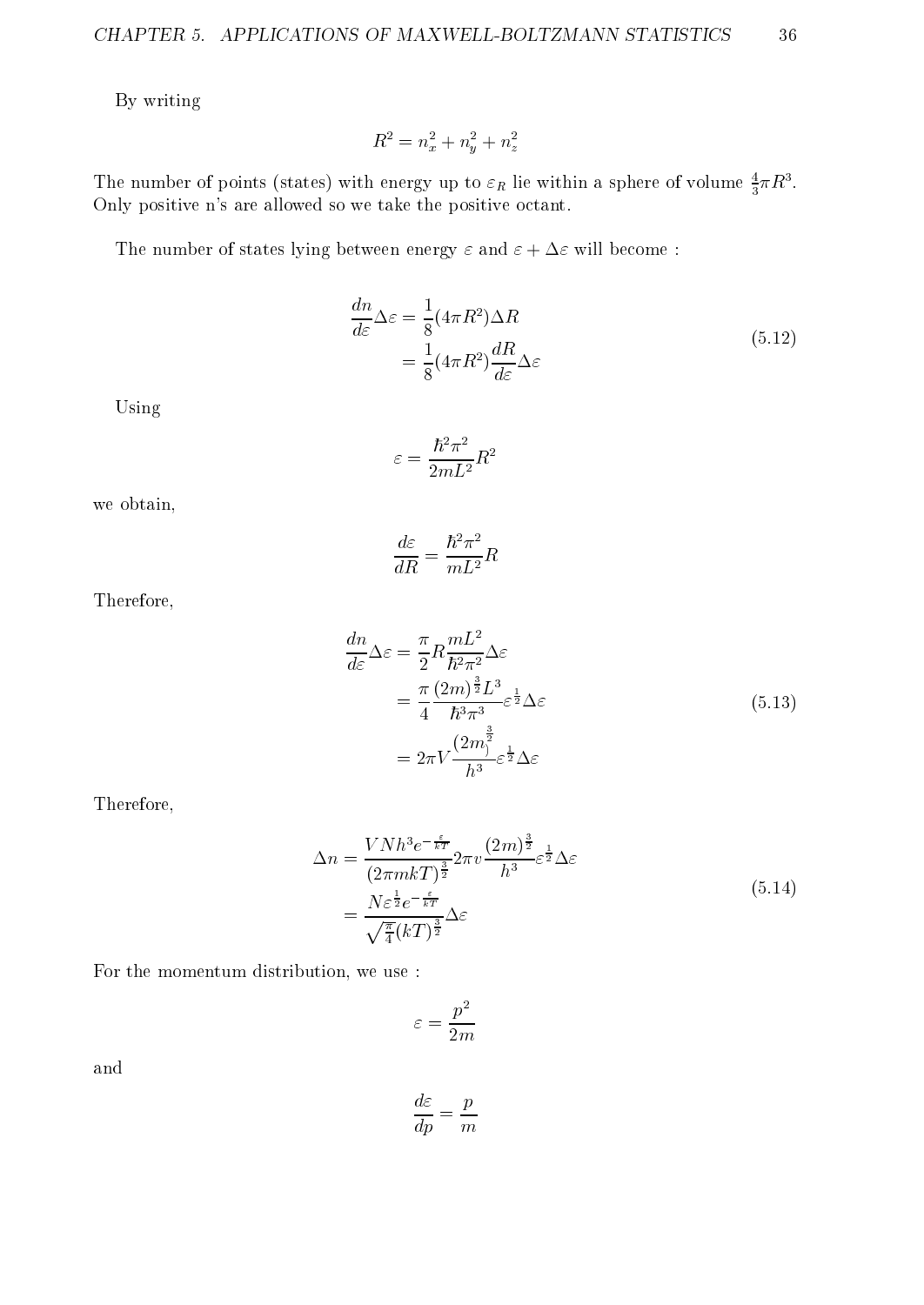So, the number of particles have momentum between p and p +  $\Delta \mathbf{p}$  is :

$$
\Delta n = \frac{N}{\sqrt{\frac{\pi}{4}} (kT)^{\frac{3}{2}}} \frac{p}{\sqrt{2m}} e^{-\frac{p^2}{2mkT}} \frac{d\varepsilon}{dp} \Delta p
$$
  
= 
$$
\frac{N}{(2\pi mkT)^{\frac{3}{2}}} 4\pi e^{-\frac{p^2}{2mkT}} p^2 \Delta p
$$
(5.15)

Note that

$$
\iiint_{\text{all p space}} dp_x dp_y dp_z = \int_0^{2\pi} d\phi_p \int_0^{\pi} \sin \theta_p d\theta_p \int_0^{\infty} p^2 dp
$$
  
= 
$$
\int_0^{\infty} 4\pi p^2 dp
$$
 (5.16)

Therefore we can also express in  $p_x$ ,  $p_y$  and  $p_z$  as

$$
\Delta n = \frac{N}{(2\pi mkT)^{\frac{3}{2}}} e^{-\frac{p^2}{2mkT}} \Delta p_x \Delta p_y \Delta p_z
$$
  
= 
$$
\frac{N}{(2\pi mkT)^{\frac{3}{2}}} e^{-\frac{p_x^2 + p_y^2 + p_z^2}{2mkT}} \Delta p_x \Delta p_y \Delta p_z
$$
  
= 
$$
\frac{N}{(2\pi mkT)^{\frac{3}{2}}} e^{-\frac{p_x^2}{2mkT}} \Delta p_x e^{-\frac{p_y^2}{2mkT}} \Delta p_y e^{-\frac{p_z^2}{2mkT}} \Delta p_z
$$
(5.17)

For velocity distribution, we use  $p = mv$ ,

$$
\Delta n = f(v_x, v_y, v_z) dv_x dv_y dv_z \n= \frac{N m^3}{(2\pi m k T)^{\frac{3}{2}}} e^{-\frac{m(v_x^2 + v_y^2 + v_z^2)}{2kT}} \Delta v_x \Delta v_y \Delta v_z \n= g(v) dv \n= \frac{N m^3 4\pi}{(2\pi m k T)^{\frac{3}{2}}} e^{-\frac{m(v^2)}{2kT}} v^2 dv
$$
\n(5.18)

which are the Maxwell distribution laws for velocities and speeds.

We invoke a few integral identities :

$$
I_n = \int_0^\infty e^{-x^2} x^n dx
$$
  
\n
$$
I_0 = \frac{\sqrt{\pi}}{2}
$$
  
\n
$$
I_1 = \frac{1}{2}
$$
  
\n
$$
I_2 = \frac{1}{2} I_0
$$
  
\n
$$
I_3 = I_1
$$
  
\n
$$
I_4 = \frac{3}{2} I_2
$$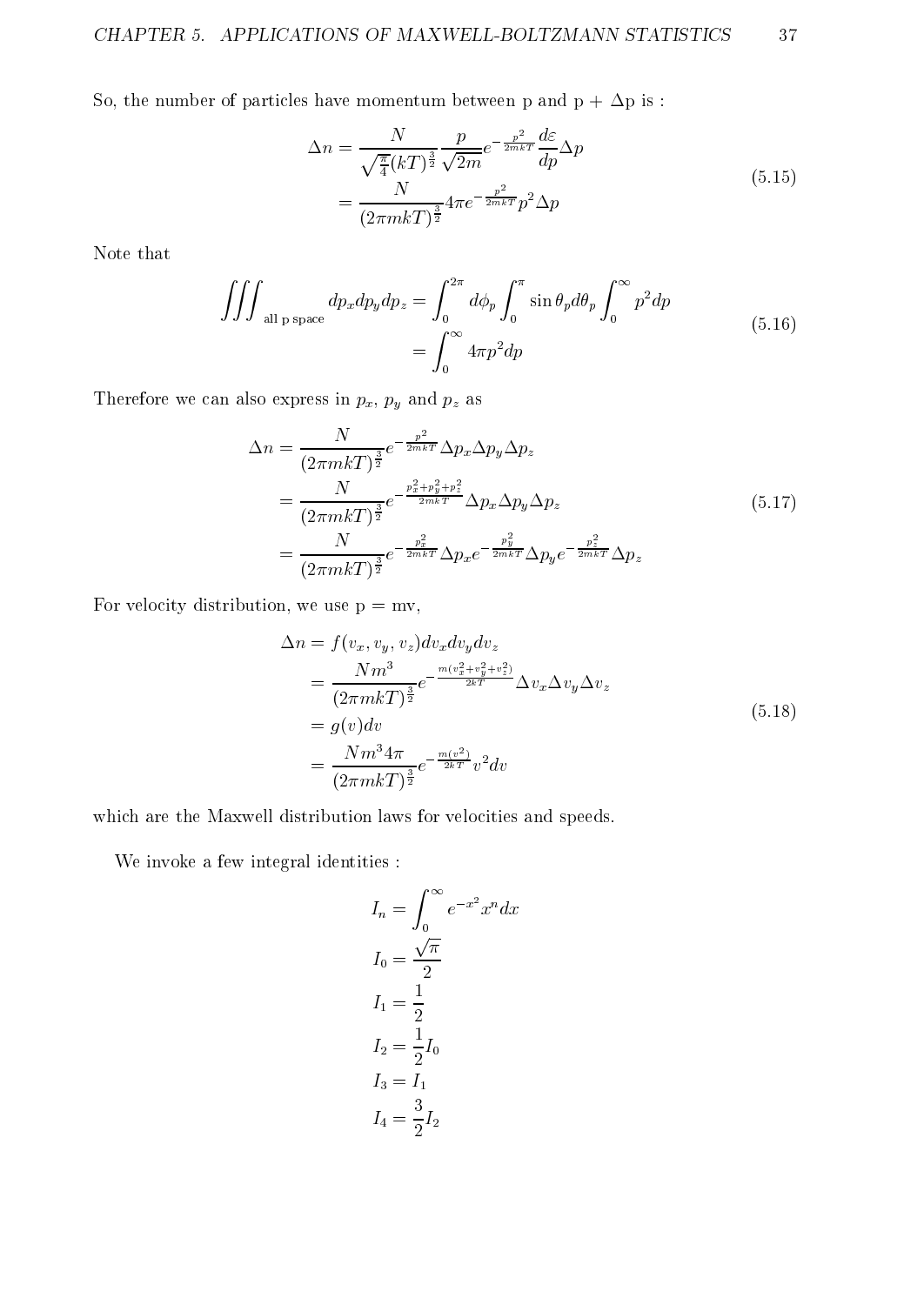So,

$$
\int_0^\infty g(v)dv = \frac{Nm^3 4\pi}{(2\pi mkT)^{\frac{3}{2}}} \left(\frac{2kT}{m}\right)^{\frac{3}{2}} \int_0^\infty e^{-x^2} x^2 dx
$$
\n
$$
= N \tag{5.19}
$$

The mean speed,  $\bar{v}$ 

$$
\bar{v} = \frac{1}{N} \int_0^{\infty} v g(v) dv
$$
  
= 
$$
\frac{m^3 4\pi}{(2\pi mkT)^{\frac{3}{2}}} \left(\frac{2kT}{m}\right)^2 \int_0^{\infty} e^{-x^2} x^3 dx
$$
  
= 
$$
\sqrt{\frac{8kT}{\pi m}}
$$
 (5.20)

and mean square speed is

$$
\bar{v}^2 = \frac{1}{N} \int_0^\infty v^2 g(v) dv
$$
  
= 
$$
\frac{m^3 4\pi}{(2\pi m kT)^{\frac{5}{2}}} \int_0^\infty e^{-x^2} x^4 dx
$$
 (5.21)  
= 
$$
\frac{3kT}{m}
$$

Average energy, 
$$
\frac{1}{2}m\bar{v^2} = \frac{3}{2}kT
$$
 (5.22)

Root mean square (RMS) speed, 
$$
\sqrt{\bar{v}^2} = \sqrt{\frac{3kT}{m}} > \bar{v}
$$
 (5.23)

The most probable speed :

$$
\frac{dg(v)}{dv} = 0 \Rightarrow 2v_p e^{\frac{-mv^2}{2kT}} - \frac{mv_p^3}{kT} e^{\frac{-mv^2}{2kT}} = 0
$$
\n
$$
\Rightarrow v_p = \sqrt{\frac{2kT}{m}}
$$
\n(5.24)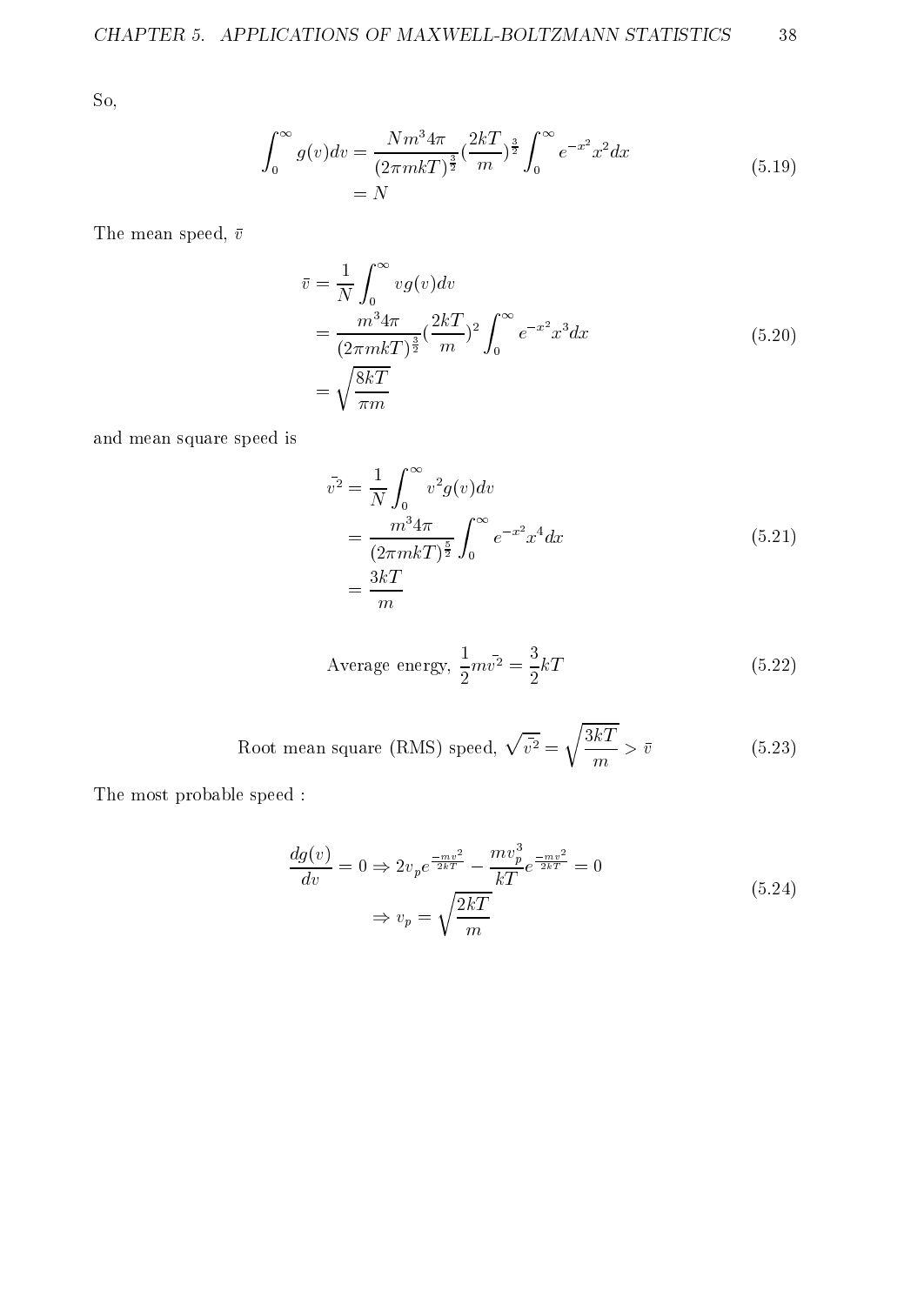



### 5.2 Harmonic Oscillator

We now consider the simple 1-D harmonic oscillator in equilibrium at T, with the

Hamiltonian, 
$$
H = \frac{p^2}{2m} + \frac{1}{2}k_0x^2
$$
  

$$
\varepsilon_j = (j + \frac{1}{2})\hbar\omega
$$

where  $j = 0, 1, 2, ...$ 

$$
\omega=\sqrt{\frac{k_0}{m}}
$$

Assume the oscillators are independent and distinguishable,

$$
n_{j} = \frac{N}{Z} e^{-\frac{\epsilon_{j}}{kT}}
$$
  
\n
$$
Z = \sum_{j=0}^{\infty} e^{-\frac{(j + \frac{1}{2})\hbar\omega}{kT}}
$$
  
\n
$$
= e^{-\frac{\hbar\omega}{2kT}} \sum_{j=0}^{\infty} e^{-\frac{i\hbar\omega}{kT}}
$$
  
\n
$$
= e^{-\frac{\hbar\omega}{2kT}} \frac{1}{1 - e^{-\frac{\hbar\omega}{kT}}}
$$
  
\n
$$
= e^{-\frac{\beta\hbar\omega}{2}} \frac{1}{1 - e^{-\beta\hbar\omega}}
$$
  
\n(5.25)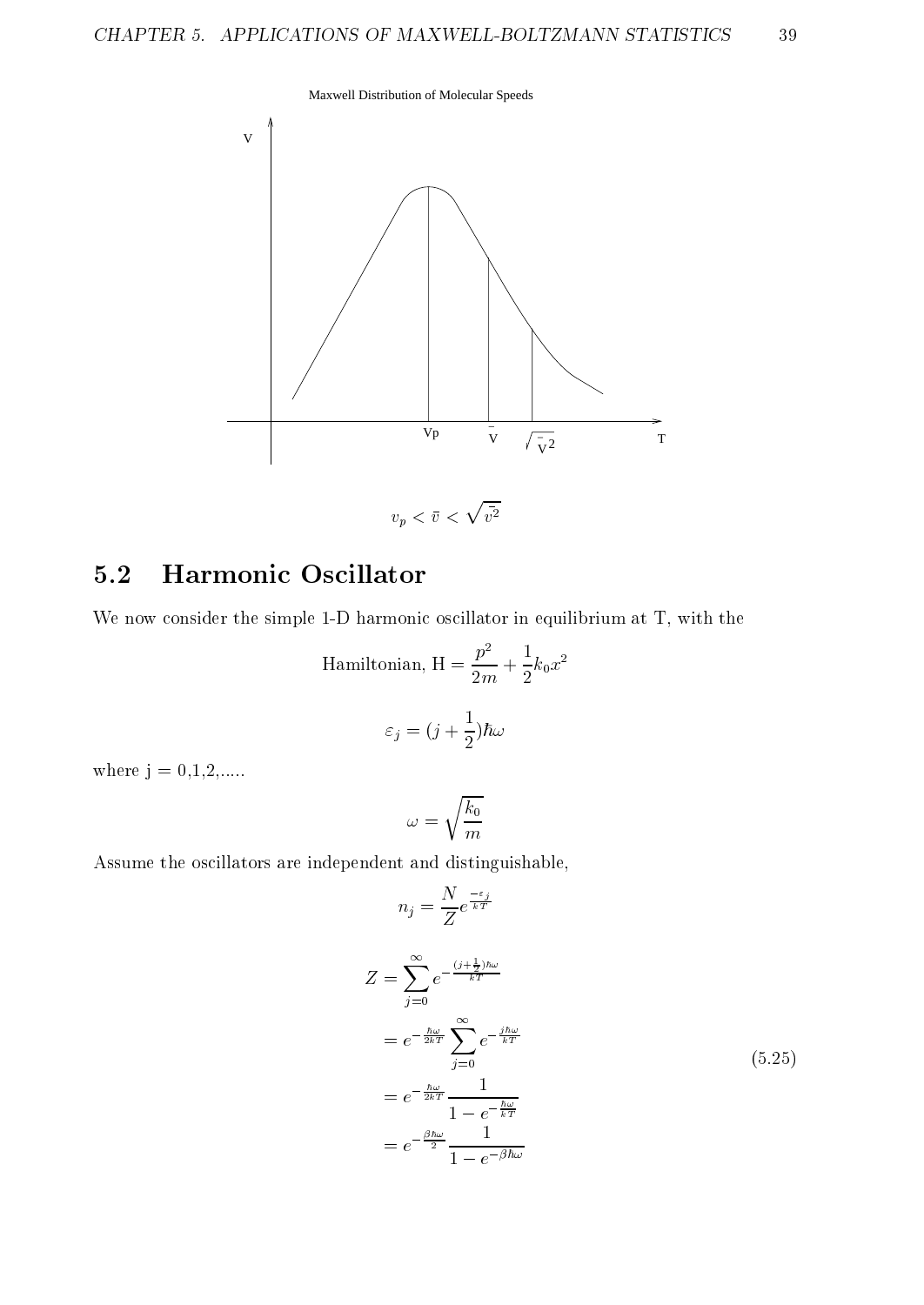Note : for a series of a, ar, ar2 ,.......

$$
\sum_{n=0}^{\infty} ar^n = \frac{a}{1-r}
$$
  
\n
$$
\ln Z = -\frac{1}{2}\beta \hbar \omega - \ln(1 - e^{-\beta \hbar \omega})
$$
\n(5.26)

$$
U = -N \frac{\omega n \omega}{\partial \beta}
$$
  
=  $\frac{1}{2} N \hbar \omega + \frac{N}{1 - e^{-\beta \hbar \omega}} \hbar \omega e^{-\beta \hbar \omega}$   
=  $N \hbar \omega [\frac{1}{2} + \frac{1}{e^{\beta \hbar \omega} - 1}]$   
=  $N \hbar \omega [\frac{1}{2} + \frac{1}{e^{\frac{\hbar \omega}{kT}} - 1}]$  (5.27)

At low 1, U  $\approx \frac{1}{2}$ N $\pi \omega$ , it means that the oscillators are in ground state.

At high T,

$$
U = N\hbar\omega\left[\frac{1}{2} + \frac{1}{1 + \frac{\hbar\omega}{kT} + \dots - 1}\right]
$$
  
=  $N\hbar\omega\left[\frac{1}{2} + \frac{kT}{\hbar\omega}\right]$  (5.28)  
=  $NkT$ 

which is the classical result.

The high energy states are occupied. Quantization is not important for kT  $>> \Delta \varepsilon (=$  $\hbar\omega)$ 

#### 5.3 Equipartition Theorem

The Equipartition theorem states that all terms in the Hamiltonian with squared coordinates (x or  $p_x$  etc) will contribute  $\approx \frac{1}{2} \kappa T$  to the average energy, provided quantization is not important. This is reflected in the classical regime at  $\max$   $\mathbf{r}$  (where  $\mathbf{r}$   $\mathbf{r}$   $\mathbf{r}$ Example 1 : Ideal Gas,

 $H =$  kinetic energy only

$$
= \frac{p_x^2}{2m} + \frac{p_y^2}{2m} + \frac{p_z^2}{2m}
$$

Therefore

$$
U = \frac{3}{2}kT \times N \text{ atoms}
$$

$$
= \frac{3}{2}NkT
$$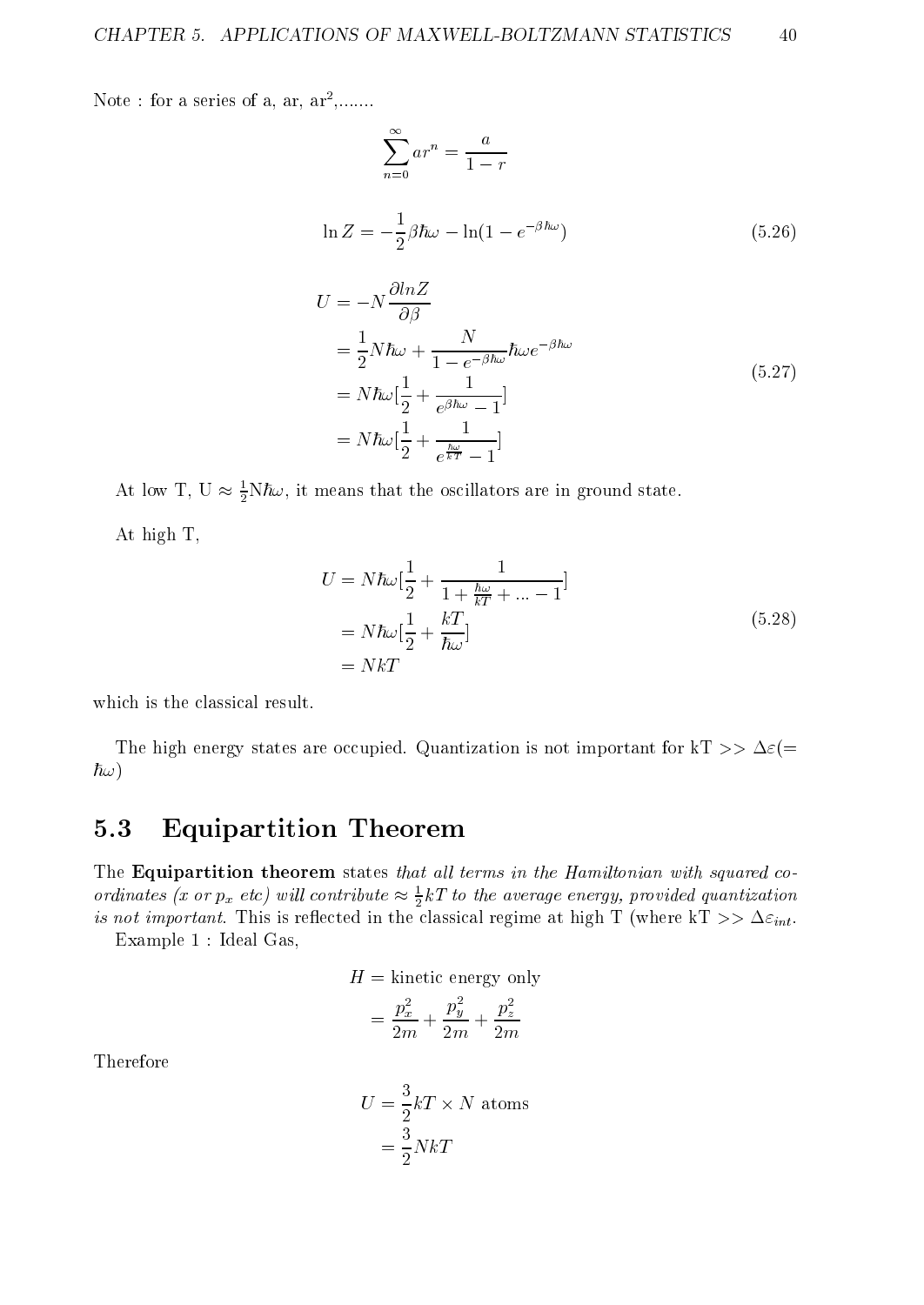Example 2 : 1-D Harmonic Oscillator,

$$
H = \text{Kinetic energy} + \text{Potential energy}
$$

$$
= \frac{p_x^2}{2m} + \frac{1}{2}k_0x^2
$$

Therefore

$$
U = kT \times N \text{ atoms}
$$

$$
= NkT
$$

With quantization setting in at low T, the Hamiltonian is frozen out and the contribution is not  $\frac{1}{2}$ **k i**.

Example 3 : Diatomic gas,

For translational motion,

$$
H_{trans}=\frac{p_x^2}{2m}+\frac{p_y^2}{2m}+\frac{p_z^2}{2m}
$$

For rotational motion,

$$
H_{rot}=\frac{1}{2}\frac{L_x^2}{I_x}+\frac{1}{2}\frac{L_y^2}{I_y}
$$

neglecting rotation about z-axis. For vibrational motion,

$$
H_{vib}=\frac{p_z^{'2}}{2m}+\frac{1}{2}k_0z^{'2}
$$

where z' is the relative coordinate between the 2 atoms.

Therefore, the total internal energy, U should be  $\frac{1}{2}NKL$ . However, the experimental results show that  $U = \frac{1}{2} N K I$ .

The reason is because the vibrational motion is frozen out, i.e.  $\hbar\omega_{vib} >> kT$ . So in terms of  $H_{vib}$ , the atoms are in ground state, i.e. atoms don't appear to vibrate much at normal temperature.

$$
Total H = H_{vib} + H_{trans} + H_{rot}
$$
\n
$$
(5.29)
$$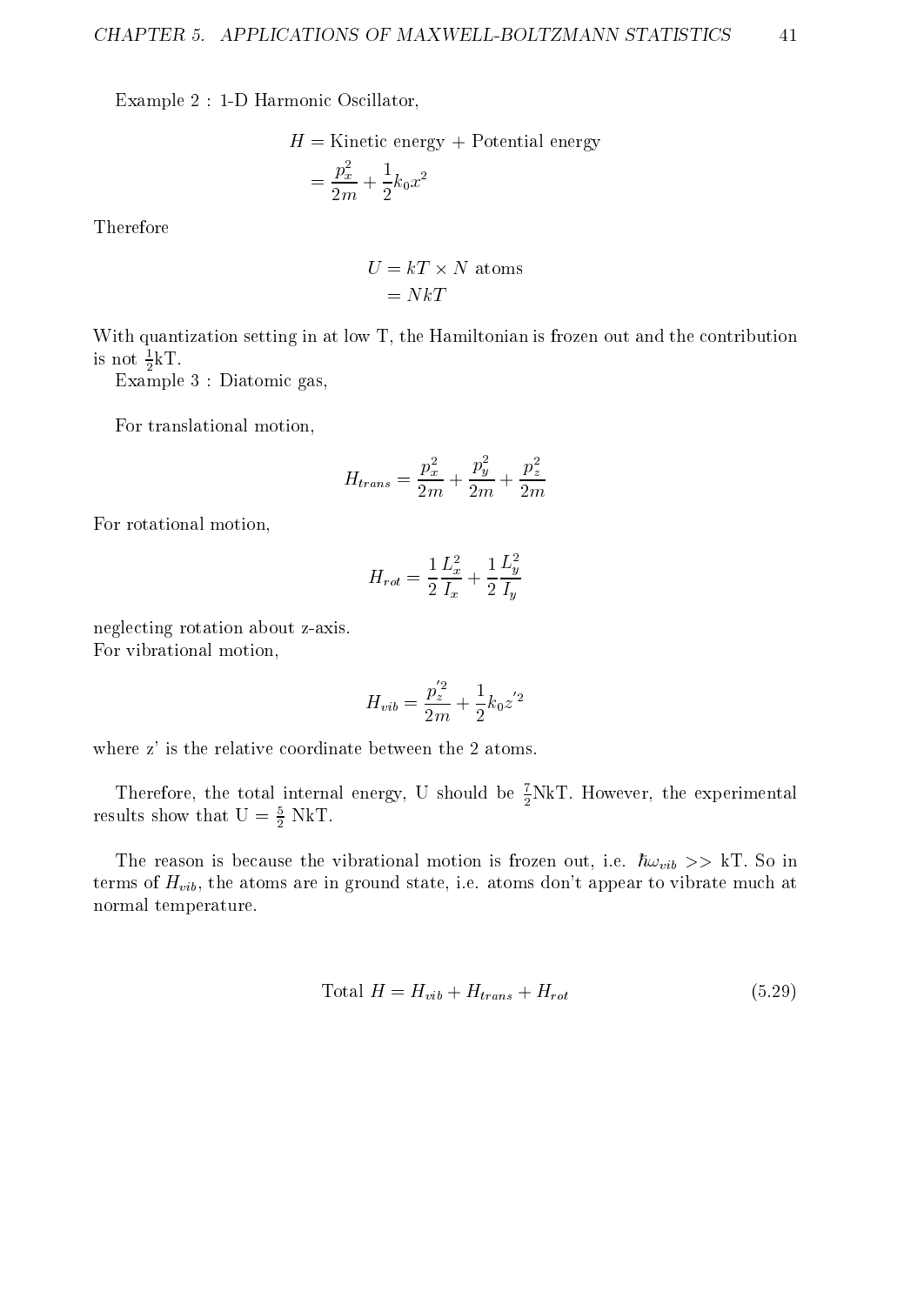# Chapter 6

# Paramagnetic Systems

#### $6.1$

For a paramagnetic spin system, the atoms have unpaired electrons or partially filled orbitals. The net angular momentum J~ for each atom is equal to both the linear orbital angular momentum,  $L^2$  and spin,  $D^2$ , it also acts like the magnetic moment.

$$
\mu_J = -g_J \mu_B J \tag{6.1}
$$

When the system interacts with an external magnetic field,

Hamiltonian, 
$$
H = -\vec{\mu} \cdot \vec{B}
$$
  
=  $g_J \mu_B \vec{B} \cdot \vec{J}$   
=  $g_J \mu_B B_z J_z$  (Quantization) (6.2)

The  $J_z$  and J are observed from atomic physics.

$$
\mu_B = \frac{e\hbar}{2mc}
$$
 (Bohr Magneton)

In a solid, the outer electrons are involved in valency for chemical bonds, which are ultimately paired up so that the net J of outer electrons is zero. The inner core, particularly 3d, 4d and 4f orbitals of many elements are not involved in valency, so magnetism arises from their S, L and J.

In many solids of transition elements (3d), the orbital quenching occurs, so that the net  $L = 0$  for atoms in the ground electronic state. Note that the excited electronic states are unoccupied at room temperature because  $\Delta \varepsilon >> kT$ .

Hence in the ground electronic state of 3d elements, there is a degeneracy of  $(2S + 1)$ states. Note that  $J = S$ .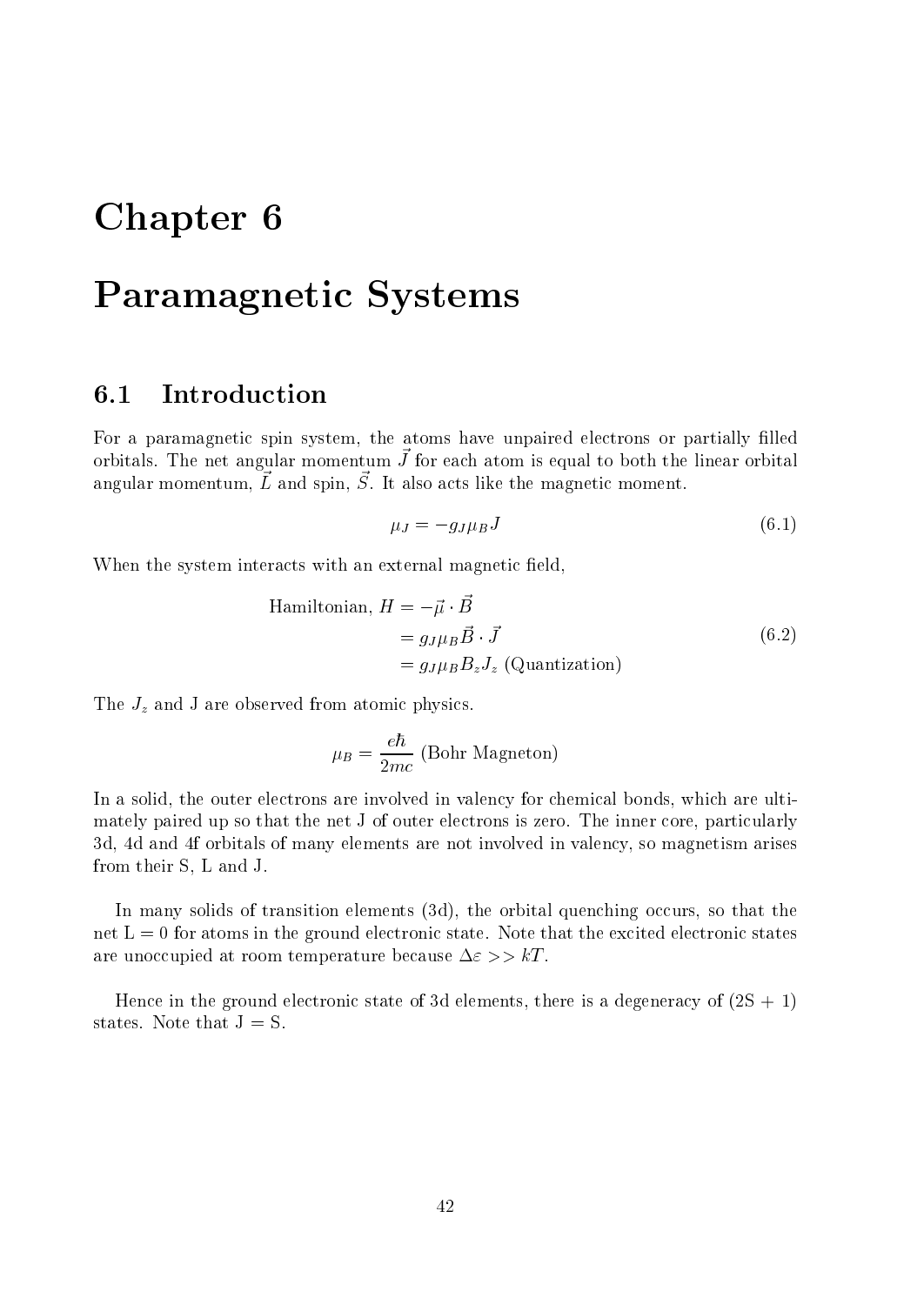Applying B-neid to a spin  $\frac{1}{2}$  system :



$$
Hamiltonian, H = g_s \mu_B B S_z \tag{6.3}
$$

and  $g_s \approx 2$  for electron spin.

The distribution in the spin states is associated with the spin temperature  $T<sub>S</sub>$  which may not be the same as the lattice temperature  $T_L$ . A mechanism must exist for  $T_S$  and  $T<sub>L</sub>$  to establish thermal equilibrium - spin-phonon interaction. This is important in spin resonance experiments such as electron spin resonance and nuclear magnetic resonance, and determines the relaxation time  $\tau$ .

### $\mathbf{0.2}$  spin  $\frac{1}{2}$  Quantum system

we consider the system of N magnetic atoms of spin  $\frac{1}{2}$  due to 1 unpaired electron.

The magnetic moment, 
$$
\mu = -g_s \mu_B S_z
$$
  
=  $\mp \frac{1}{2} g_s \mu_B$  (6.4)

The Zeeman interaction with external field gives energy levels

$$
g_s \mu_B B_z S_z = \pm \frac{1}{2} g_s \mu_B B \tag{6.5}
$$

where  $g_s \approx 2$  and  $\mu_B$  is the Bohr magneton.

The  $\pm$  energies correspond to spin  $\downarrow$  ( $\mu$  antiparallel to B) or spin  $\uparrow$  ( $\mu$  parallel to B).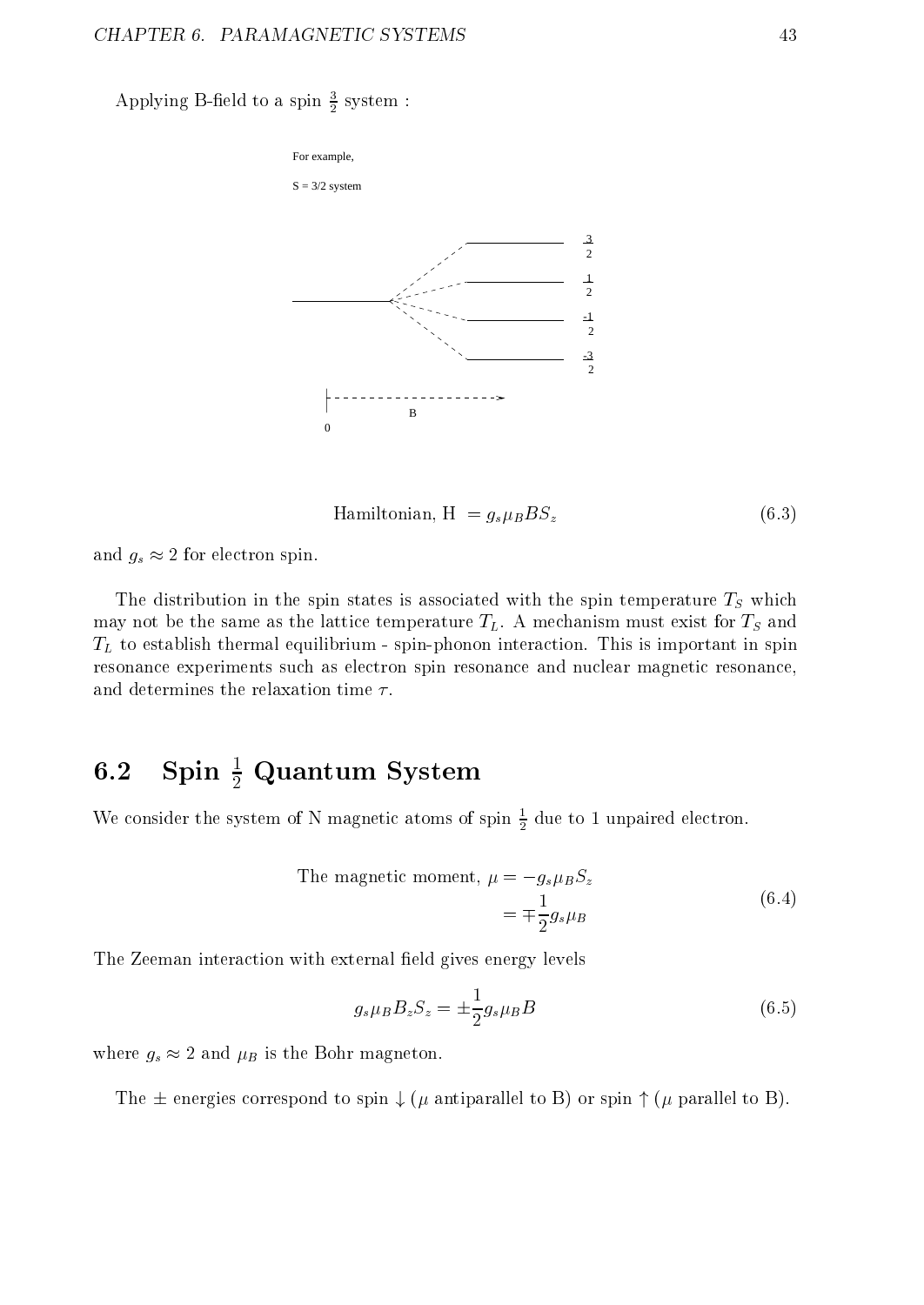So

$$
\varepsilon_{\uparrow} = -\frac{1}{2} g_s \mu_B B \tag{6.6}
$$

$$
\varepsilon_{\downarrow} = +\frac{1}{2}g_s \mu_B B \tag{6.7}
$$

Using the Maxwell-Boltzmann distribution,

$$
n_{\uparrow} = \frac{N}{Z} e^{+\frac{g_s \mu_B B}{2kT}} \tag{6.8}
$$

$$
n_{\downarrow} = \frac{N}{Z} e^{-\frac{g_s \mu_B B}{2kT}} \tag{6.9}
$$

where

$$
Z = e^{+\frac{g_s \mu_B B}{2kT}} + e^{-\frac{g_s \mu_B B}{2kT}}
$$
  
=  $2 \cosh(\frac{g_s \mu_B B}{2kT})$  (6.10)

Therefore, the total energy, E :

$$
E = \frac{N}{Z} \left( -\frac{1}{2} g_s \mu_B B e^{+\frac{g_s \mu_B B}{2kT}} + \frac{1}{2} g_s \mu_B B e^{-\frac{g_s \mu_B B}{2kT}} \right)
$$
  
= 
$$
-\frac{N g_s \mu_B B}{Z} (\sinh(\frac{g_s \mu_B B}{2kT}))
$$
  
= 
$$
-\frac{N g_s \mu_B B}{Z} (\tanh(\frac{g_s \mu_B B}{2kT}))
$$
 (6.11)

The entropy S :

$$
S = \frac{U}{T} + Nk \ln Z
$$
  
= 
$$
-\frac{Ng_{s\mu B}B}{T}(\tanh(\frac{g_{s\mu B}B}{2kT})) + Nk \ln(2 \cosh(\frac{g_{s\mu B}B}{2kT}))
$$
(6.12)

The magnetization M :

$$
M = \frac{1}{V} \sum_{j} n_{j} \mu_{j}
$$
  
=  $\frac{N}{VZ} \sum_{j} \mu_{j} e^{+\frac{\mu_{j}B}{kT}}$   
=  $\frac{N}{VZ} [\frac{1}{2} g_{s} \mu_{B} e^{\frac{g_{s} \mu_{B} B}{2kT}} - \frac{1}{2} g_{s} \mu_{B} e^{-\frac{g_{s} \mu_{B} B}{2kT}}$   
=  $\frac{N}{VZ} g_{s} \mu_{B} \sinh(\frac{g_{s} \mu_{B} B}{2kT})$   
=  $\frac{1}{2} \frac{N}{V} g_{s} \mu_{B} \tanh(\frac{g_{s} \mu_{B} B}{2kT})$   
=  $-\frac{E}{BV}$  (6.13)

where  $\varepsilon = \mu B$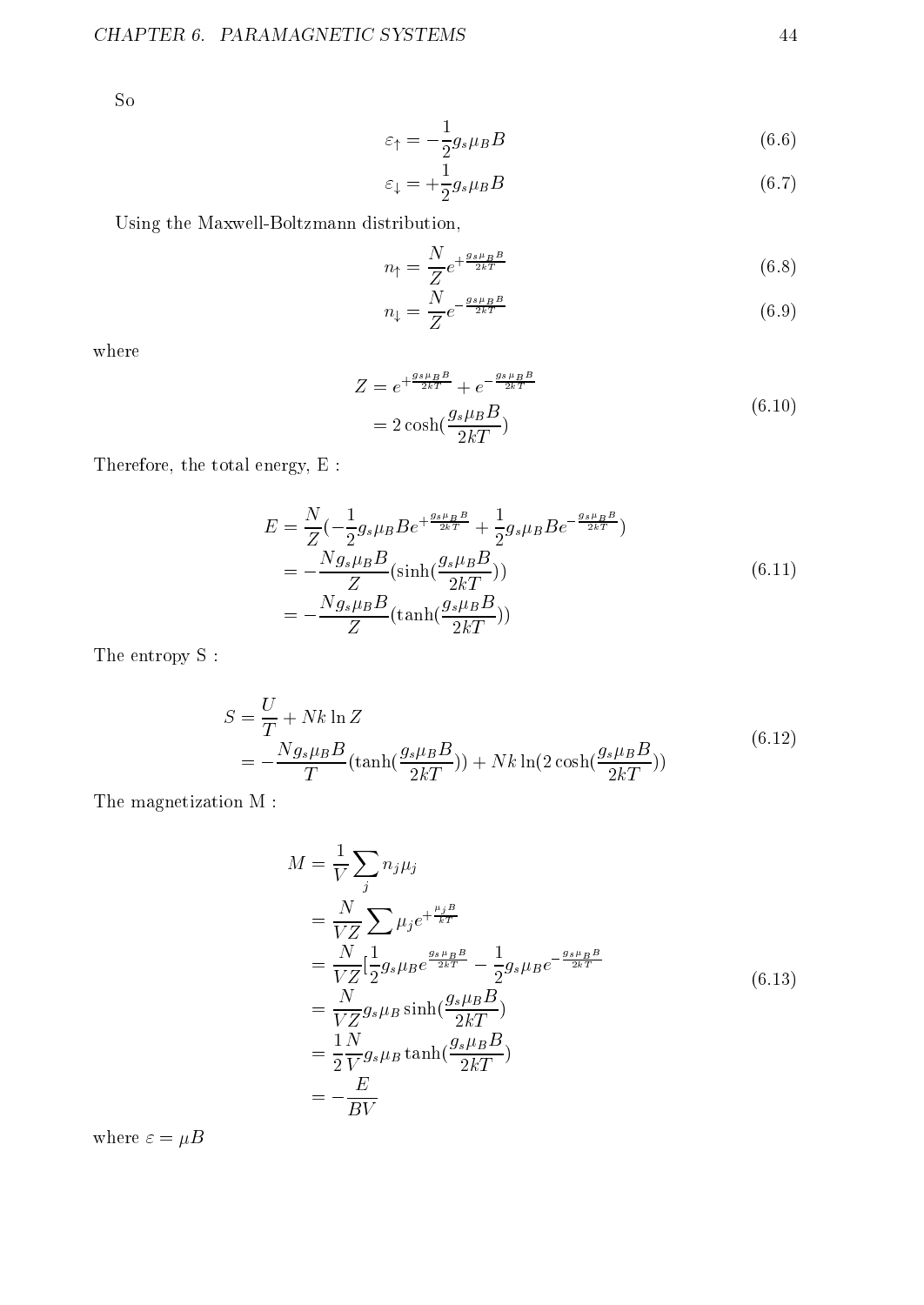### 6.3 Spin J Quantum System

Now we consider a system with total angular momentum J in an external B-field.



 $m_J = -J, -(J - 1), \dots, 0, 1, \dots, (J - 1), J$ 

Therefore there are  $(2J + 1)$  states.

$$
\varepsilon_J = g_J \mu_B B m_J \tag{6.14}
$$

where  $g_J$  is the Lande g-factor (an experimental quantity). Let

$$
y = g_J \mu_B B \beta
$$

Therefore, the partition function,

$$
Z = \sum_{m_j=-J}^{J} e^{g_j \mu_B B \beta}
$$
  
=  $\sum_{m_j=-J}^{J} e^{ym_j}$   
=  $e^{-yJ} \sum_{m_j=0}^{2J} e^{ym_j}$   
=  $(e^{-yJ}) \frac{e^{(2J+1)y} - 1}{e^y - 1}$  (G.P sum =  $\frac{a(r^n - 1)}{r - 1}$ ) (6.15)  
=  $\frac{e^{(J+1)y} - e^{-Jy}}{e^y - 1}$   
=  $\frac{e^{(J+\frac{1}{2})y} - e^{-(J+\frac{1}{2})y}}{e^{\frac{1}{2}y} - e^{-\frac{1}{2}y}}$   
=  $\frac{\sinh(J+\frac{1}{2})y}{\sinh\frac{y}{2}}$  (6.15)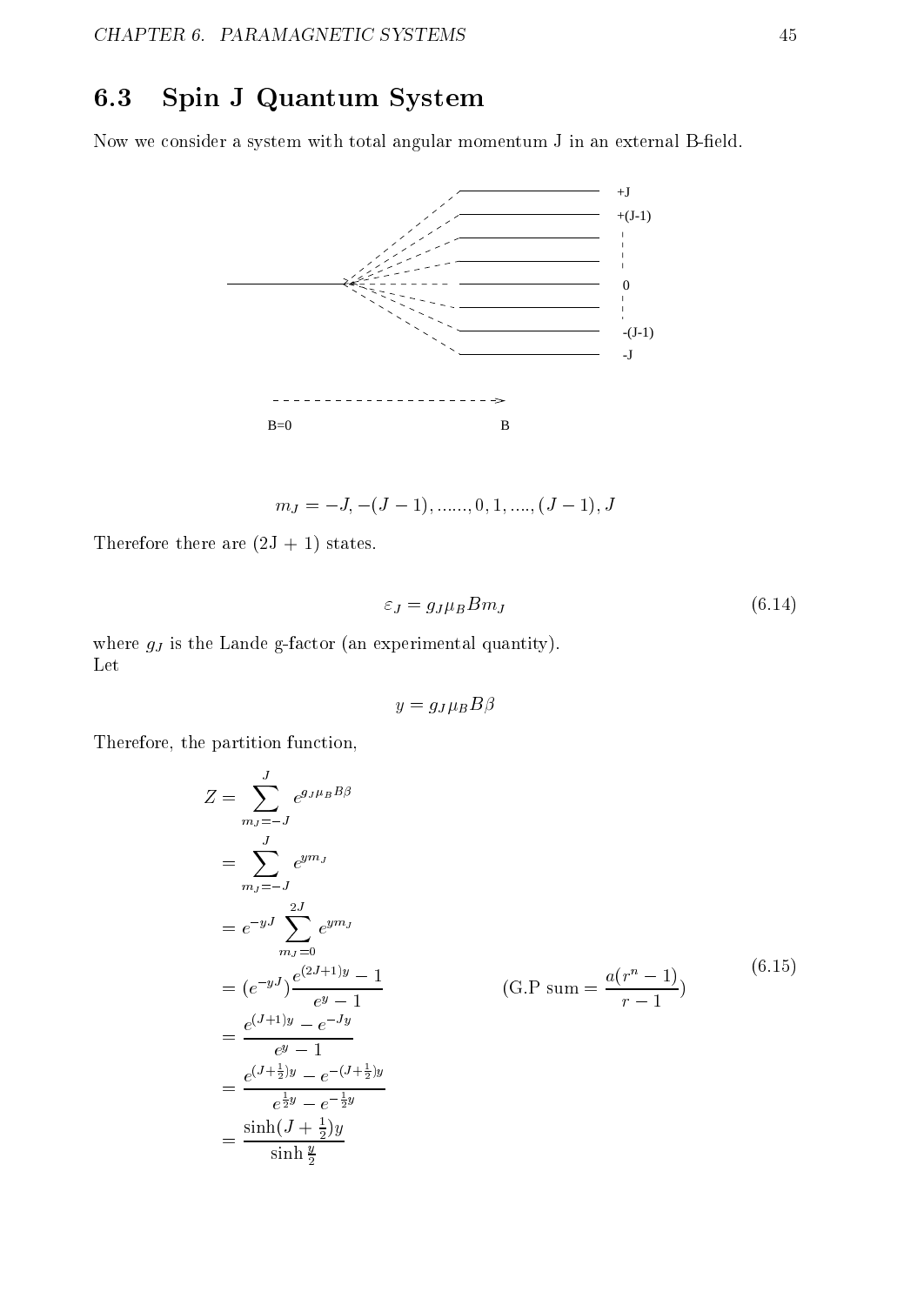Therefore,

$$
n_J = \frac{N}{Z} e^{-\beta \varepsilon_J}
$$
  
= 
$$
\frac{N}{Z} e^{-\beta g_J \mu_B B m_J}
$$
 (6.16)

Then

Magnetization, 
$$
M = \frac{N}{VZ} \sum g_{J} \mu_B m_J e^{\beta g_J \mu_B B m_J}
$$
  
\n
$$
= \frac{N}{VZ} \frac{1}{\beta} \frac{\partial Z}{\partial B}
$$
\n
$$
= \frac{N}{VZ} \frac{1}{\beta} \frac{\partial Z}{\partial y} \frac{\partial y}{\partial B}
$$
\n
$$
= \frac{N}{VZ} g_J \mu_B \frac{\partial Z}{\partial y}
$$
\n
$$
= \frac{N}{V} g_J \mu_B \frac{\partial \ln Z}{\partial y}
$$
\n(6.17)

$$
\ln Z = \ln(\sinh(J + \frac{1}{2})y) - \ln(\sinh\frac{y}{2})\tag{6.18}
$$

$$
M = \frac{N}{V} g_J \mu_B \left( \frac{(J + \frac{1}{2}) \cosh(J + \frac{1}{2})y}{\sinh(J + \frac{1}{2})y} - \frac{\frac{1}{2} \cosh \frac{y}{2}}{\sinh \frac{y}{2}} \right)
$$
  
=  $\frac{N}{V} g_J \mu_B \left( (J + \frac{1}{2}) \coth(J + \frac{1}{2})y - \frac{1}{2} \coth \frac{y}{2} \right)$   
=  $\frac{N}{V} g_J \mu_B J B_J(y)$  (6.19)

where

$$
B_J(y) = \frac{1}{J} \left[ (J + \frac{1}{2}) \coth(J + \frac{1}{2})y - \frac{1}{2} \coth \frac{y}{2} \right]
$$
 Brillouin function (6.20)

We proceed to evaluate other thermodynamic quantities :

Helmholtz free energy, 
$$
F = -NkT \ln Z
$$
  
=  $-NkT[\ln(\sinh(J + \frac{1}{2})y) - \ln(\sinh\frac{y}{2})]$  (6.21)

Internal energy, 
$$
U = -N \frac{\partial \ln Z}{\partial \beta}
$$
  
=  $-N \frac{\partial \ln Z}{\partial y} \frac{\partial y}{\partial \beta}$   
=  $-Ng_J \mu_B BJB_J(y)$  (6.22)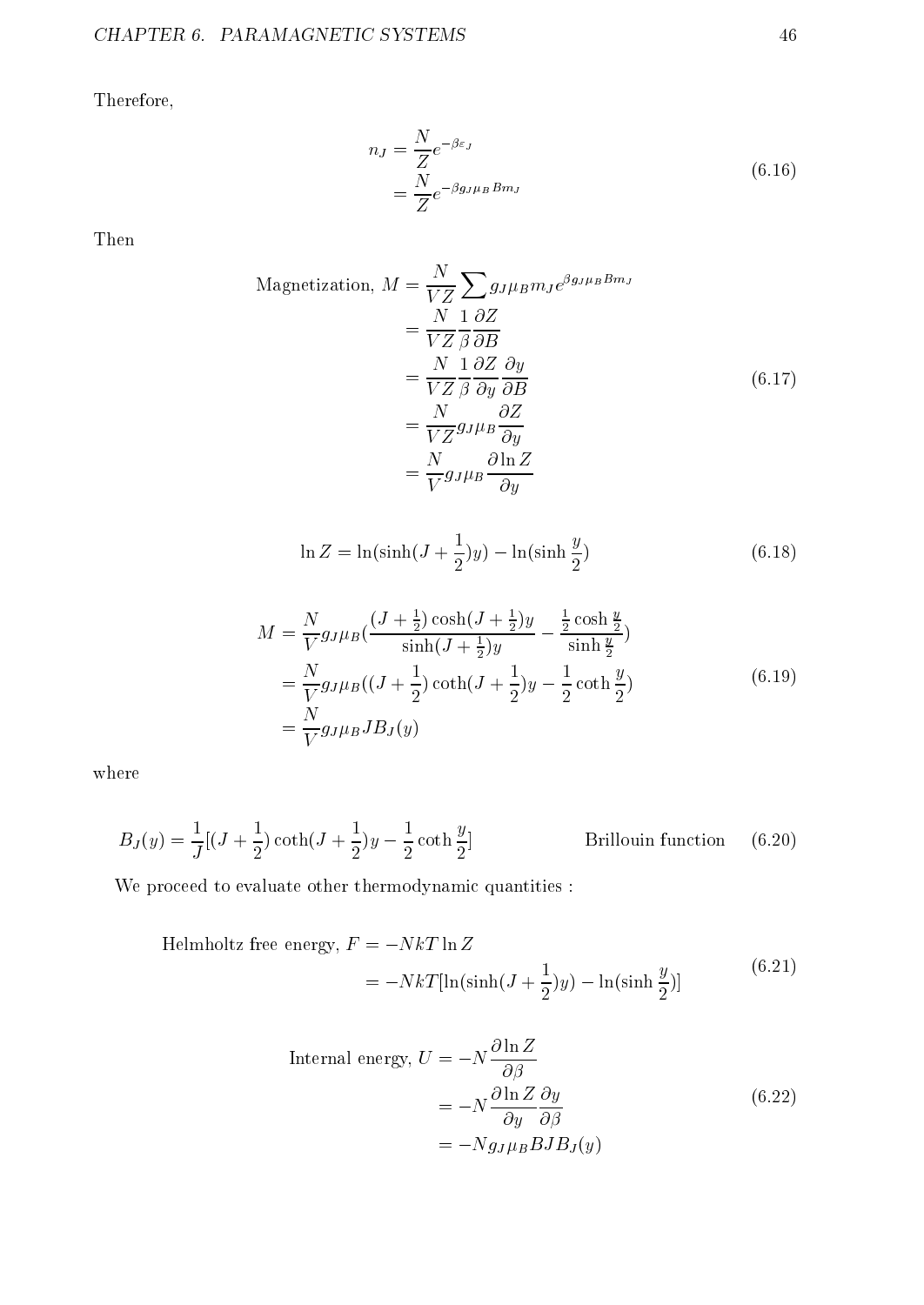Entropy, 
$$
S = \frac{U}{T} + NK \ln Z
$$

$$
= -\frac{Ng_{J} \mu_B B J B_J(y)}{T} + Nk[\ln(\sinh(J + \frac{1}{2})y) - \ln(\sinh\frac{y}{2})]
$$
(6.23)

At high T,  $y \ll 1$ , and for small x,

$$
\coth x = \frac{e^x + e^{-x}}{e^x - e^{-x}}
$$
  
\n
$$
= \frac{e^{2x} + 1}{e^{2x} - 1}
$$
  
\n
$$
= (1 + 2x + \frac{4x^2}{2} + \dots + 1)(1 + 2x + \frac{4x^2}{2} + \frac{8x^3}{3!} + \dots - 1)^{-1}
$$
  
\n
$$
= \frac{1}{2x}(2 + 2x + 2x^2 + \dots)(1 + x + \frac{2x^2}{3} + \dots)
$$
  
\n
$$
= \frac{1}{x}(1 + x + x^2 + \dots)(1 - (x + \frac{2x^2}{3} + \dots) + (x + \frac{2x^2}{3} + \dots)^2 \dots)
$$
  
\n
$$
= \frac{1}{x}(1 + x - x + x^2 - x^2 - \frac{x^2}{3} + 2 \dots)
$$
  
\n
$$
= \frac{1}{x}(1 + \frac{x^2}{3} + \dots)
$$
  
\n
$$
= \frac{1}{x} + \frac{x}{3}
$$
  
\n(6.24)

So,

$$
B_J(y) = \frac{1}{J}[(J + \frac{1}{2})(\frac{1}{(J + \frac{1}{2})y} + \frac{(J + \frac{1}{2})y}{3}) - \frac{1}{2}(\frac{1}{\frac{y}{2}} + \frac{\frac{y}{2}}{3})]
$$
  
\n
$$
= \frac{1}{J}[\frac{1}{y} + \frac{(J + \frac{1}{2})^2y}{3} - \frac{1}{y} - \frac{y}{12}]
$$
  
\n
$$
= \frac{1}{3J}[(J^2 + J)y]
$$
  
\n
$$
= \frac{y}{3}(J + 1)
$$
\n(6.25)

Therefore,

$$
M = \frac{N}{V} g_J \mu_B J (J+1) \frac{y}{3}
$$
  
= 
$$
\frac{N}{V} \frac{g_J^2 \mu_B^2 J (J+1) B}{3kT}
$$
 (6.26)

so,

$$
\chi = \mu_0 \left(\frac{\partial \mu}{\partial B}\right) T
$$
  
=  $\frac{N}{V} \frac{g_J^2 \mu_B^2 \mu_0 J(J+1)}{3kT}$   
 $\propto \frac{1}{T}$  (Curie's law) (6.27)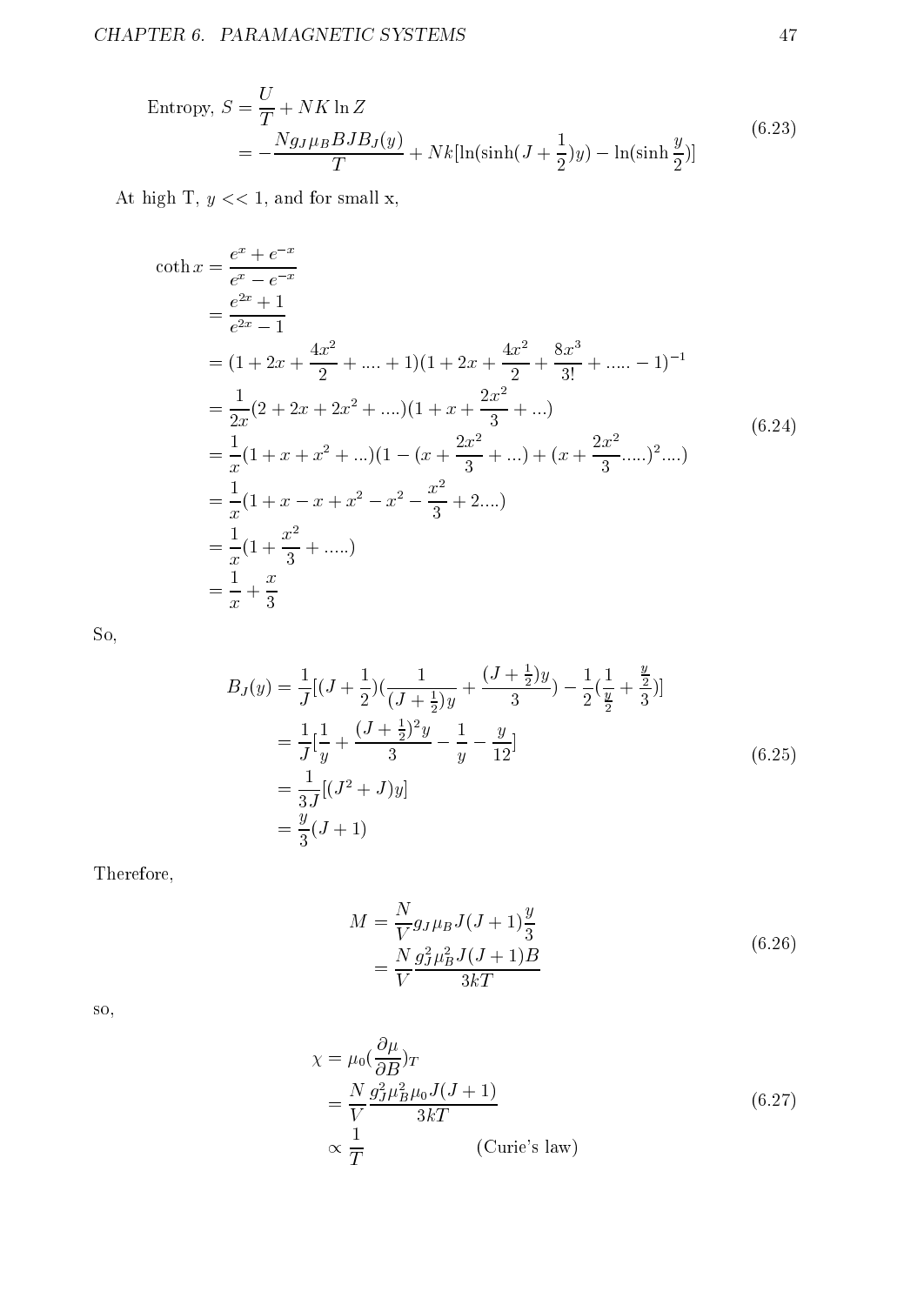Since,

$$
U = -\frac{Ng_J \mu_B B J (J+1) y}{3} \to 0
$$

Since,

$$
\ln Z \approx \ln(2J+1) \tag{6.28}
$$

Proof :

$$
\ln Z = \ln \frac{e^{(J + \frac{1}{2})y} - e^{-(J + \frac{1}{2})y}}{2}
$$
  
=  $\ln[e^{-(J + \frac{1}{2})y} \frac{e^{-(J + \frac{1}{2})2y} - 1}{2} - \ln[e^{\frac{-y}{2}} \frac{e^y - 1}{2}]$   
=  $-(J + \frac{1}{2})y + \ln(\frac{1 + (J + \frac{1}{2})2y + \dots - 1}{2}) + \frac{y}{2} - \ln(\frac{1 + y + \dots - 1}{2})$  (6.29)  
=  $-Jy + \ln[(J + \frac{1}{2})y + \dots] - \ln[\frac{y}{2} + ..]$   
=  $-Jy + \ln(2J + 1)$   
 $\approx \ln(2J + 1)$ 

or

$$
\ln Z = \ln\left[\frac{(1 + (J + \frac{1}{2})y + ....) - (1 - (J + \frac{1}{2} + ...)}{2}\right] - \ln\left[\frac{(1 + \frac{y}{2} + ...) - (1 - \frac{y}{2} + ...)}{2}\right]
$$
  
=  $\ln(J + \frac{1}{2})y - \ln\frac{y}{2}$   
=  $\ln(2J + 1)$  (6.30)

Then

$$
S = Nk \ln(2J+1) \tag{6.31}
$$

for  $(2J + 1)$  levels.

At low T,  $y \gg 1$ , and for large x,

$$
\coth x = \frac{e^x + e^{-x}}{e^x - e^{-x}} = 1
$$

So,

$$
B_J(y) = \frac{1}{J}[J + \frac{1}{2} - \frac{1}{2}] = 1
$$
\n(6.32)

Therefore

$$
M = \frac{N}{V} g_J \mu_B J \tag{6.33}
$$

where all spins are align in the same direction (parallel to B), hence  $\chi \to 0$ .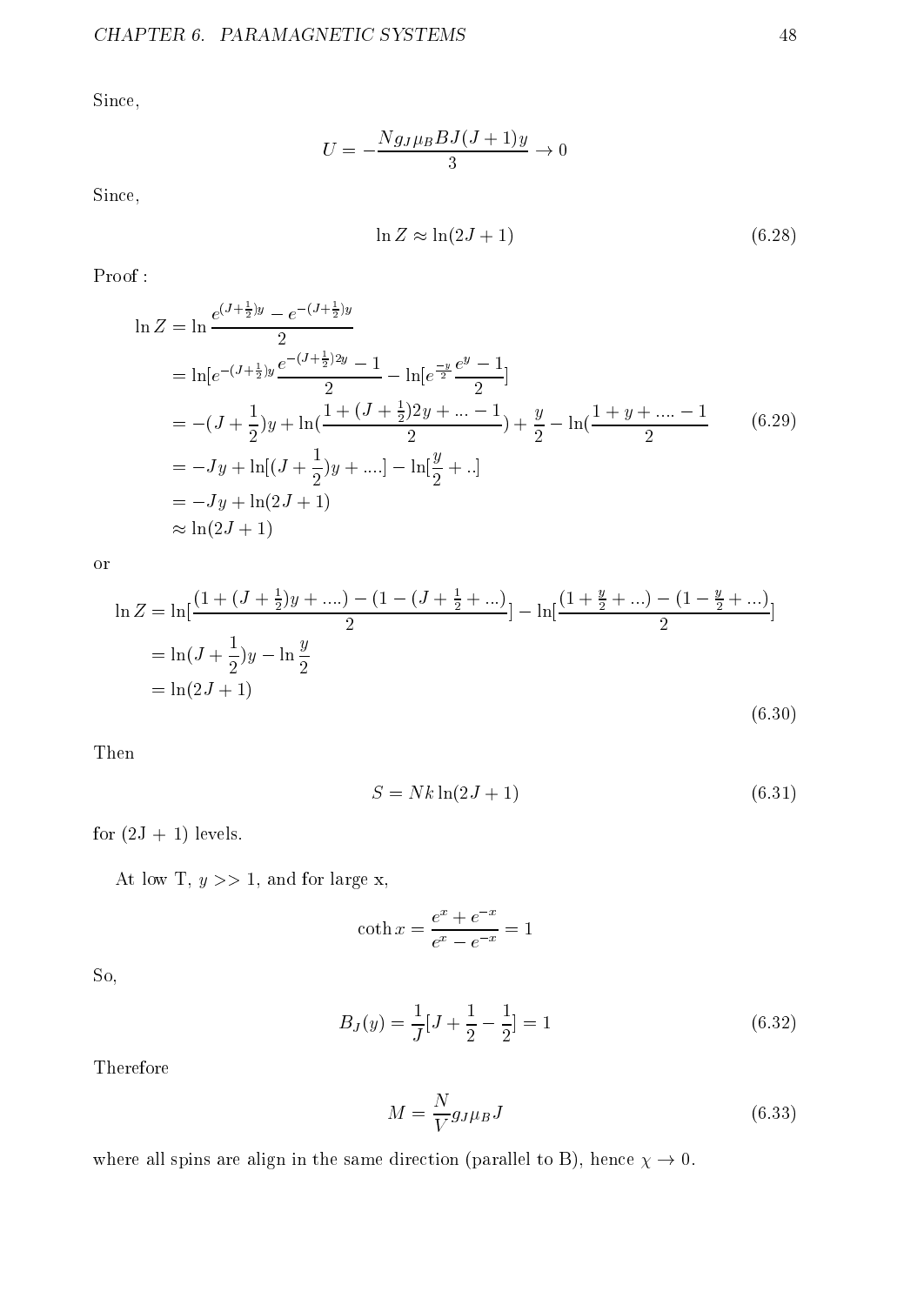$$
\ln Z = \ln\left(\frac{e^{(J + \frac{1}{2})y} - e^{-(J + \frac{1}{2})y}}{2}\right) - \ln\left(\frac{e^{\frac{y}{2}} - e^{-\frac{y}{2}}}{2}\right)
$$
  
=  $(J + \frac{1}{2})y + \ln\frac{1}{2} - \frac{y}{2} - \ln\frac{1}{2}$  (6.34)  
=  $Jy$ 

$$
Internal energy, U = -Ng_J \mu_B B J \tag{6.35}
$$

Entropy, 
$$
S = \frac{-Ng_J \mu_B B J}{T} + NkJy = 0
$$
 (6.36)

#### 6.4 Adiabatic Cooling

From the third law,  $S \to 0$  as  $T \to 0$ , so cooling reduces the entropy of system, so we need magnetic dipoles to align in one direction.

But alignment can also be produced with a B-field, so we need the alignment to stay as we reduce the B-field to zero.

So adiabatic cooling is two-staged.

1. Reduce the entropy by turning on the B-field isothermally. The paramagnetic system is in contact with the lattice and the heat bath. As B-field increases, dipoles align more and energy and entropy is taken out from the system.



2. Reduce the temperature by turning off the B-field adiabatically, i.e. isolated from heat bath.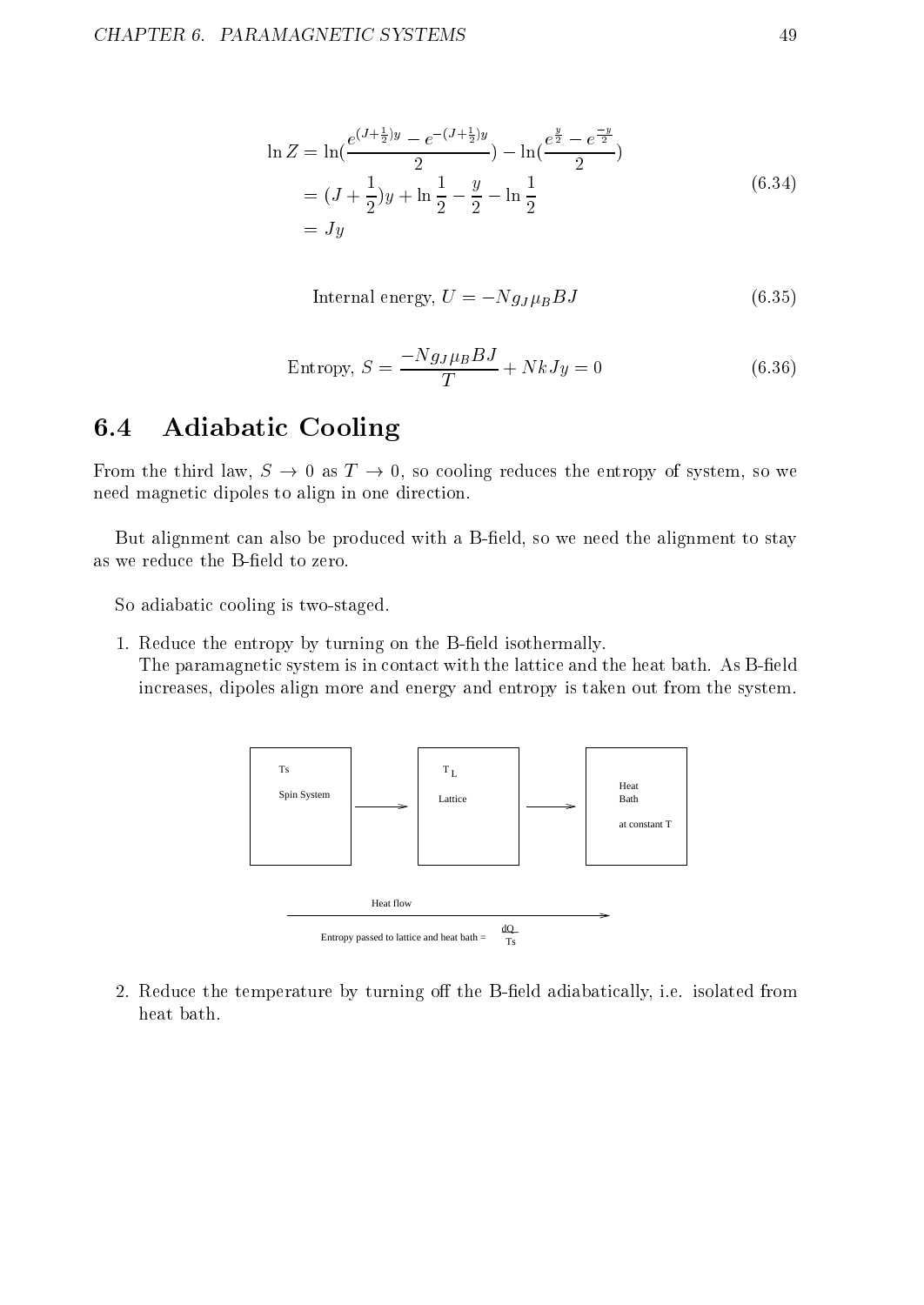

Remove the B-field adiabatically to keep spins align.

As B decreases,  $S_{spin}$  stays constant, so  $T_S$  decreases. The lattice passes heat and entropy back to spin. But this entropy is so small because of low  $T_L$ ,  $S_{Lat}$  is small, so the heat passing is very small. ( $dQ = TdS$ ). Hence both  $T_S$  and  $T_L$  will drop drastically.



Note : They obey the 3rd law Stage (1) : From P to Q, Isothemal Magnetization Stage (2) : From Q to R, Adiabatic Demagnetization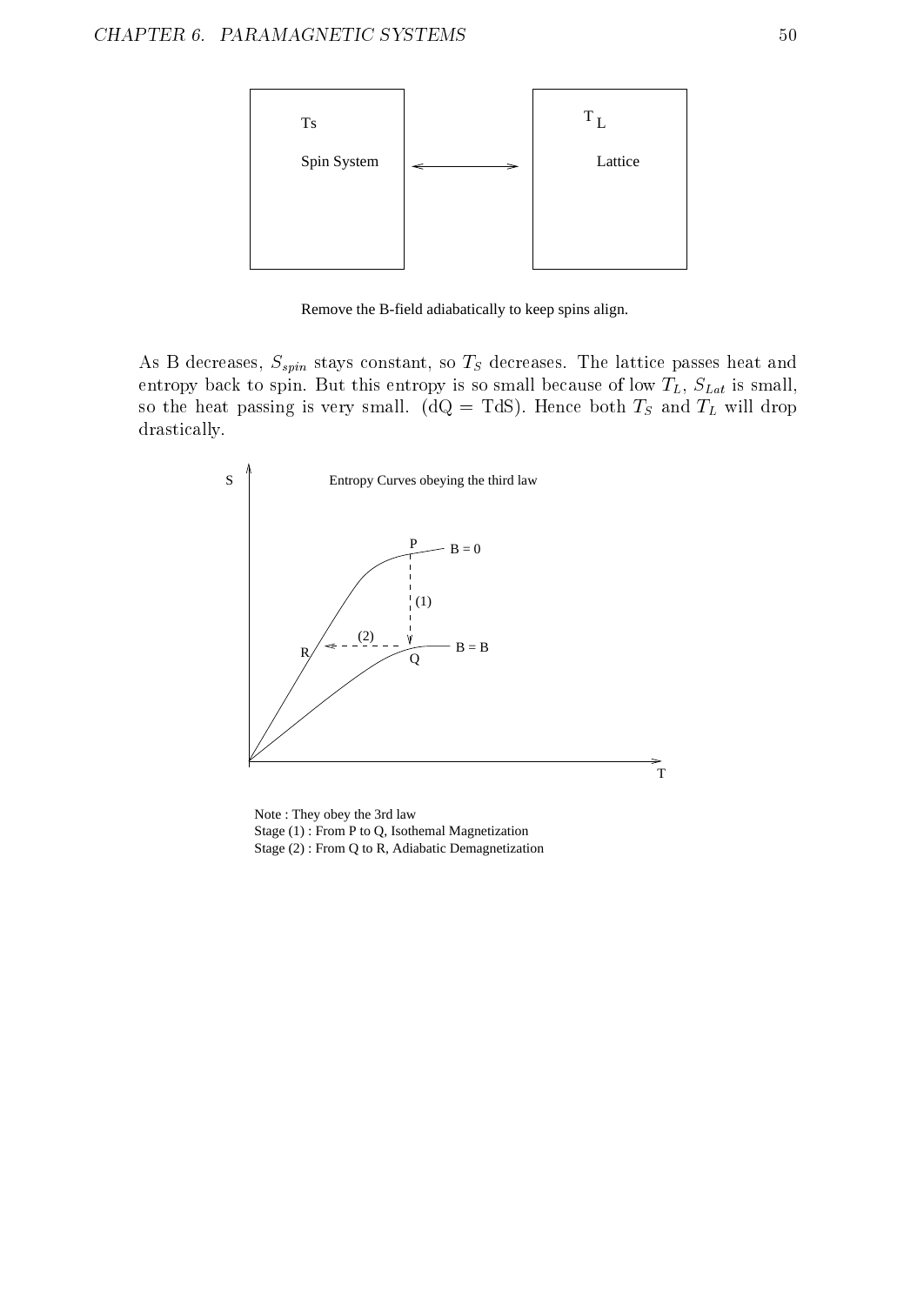# Chapter 7

# Applications of Fermi-Dirac **Statistics**

### 7.1 Fermi-Dirac Distribution

From chapter 3, we obtain two quantum distributions :

1. Fermi-Dirac Distribution

$$
n_j = \frac{g_j}{e^{-\alpha}e^{\beta \varepsilon} + 1} \tag{7.1}
$$

2. Bose-Einstein Distribution

$$
n_j = \frac{g_j}{e^{-\alpha}e^{\beta \varepsilon} - 1} \tag{7.2}
$$

For either systems,  $\rho = \frac{F}{kT}$ . This can be proven by having the quantum system in contact with a classical perfect gas where  $\rho = \frac{1}{kT}$ . The two  $\rho$ s will reach equilibrium at same temperature.

Now to identify  $\alpha$  for Fermi-Dirac distribution, we consider 2 fermion systems in thermal and diffusive contact so to allow particle exchange. We also assume that the same type of fermions for both systems.

With the same constraints :

$$
\sum n_i + \sum n_j = N
$$

$$
\sum n_i \varepsilon_i + n_j \varepsilon_j = E
$$

$$
\Omega = \Omega_i \Omega_j
$$
\n
$$
= \prod_i \frac{g_i}{n_i!(g_i - n_i)!} \prod_j \frac{g_j}{n_j!(g_j - n_j)!} \tag{7.3}
$$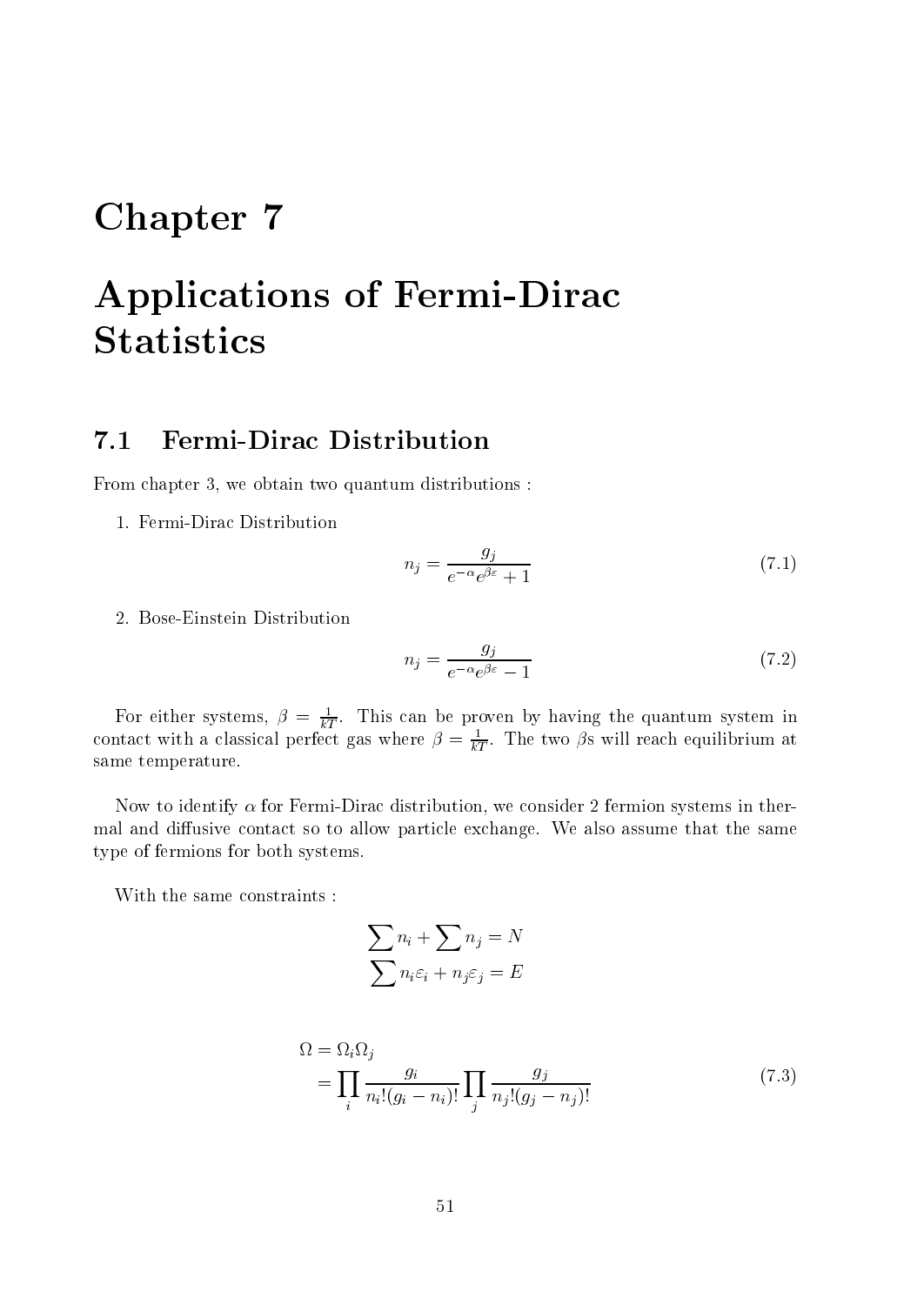$$
ln\Omega = \sum_{i} g_i \ln g_i - g_i - (g_i - n_i) \ln(g_i - n_i) + (g_i - n_i) - n_i \ln n_i + n_i
$$
  
+ 
$$
\sum_{j} g_j \ln g_j - g_j - (g_j - n_j) \ln(g_j - n_j) + (g_j - n_j) - n_j \ln n_j + n_j
$$
  
= 
$$
\sum_{i} g_i \ln g_i - (g_i - n_i) \ln(g_i - n_i) - n_i \ln n_i + \sum_{j} g_j \ln g_j - (g_j - n_j) \ln(g_j - n_j) - n_j \ln n_j
$$
(7.4)

$$
dln\Omega = \sum_{i} \ln(g_i - n_i)dn_i + dn_i - \ln n_i dn_i - dn_i + \sum_{j} \ln(g_j - n_j)dn_j + dn_j - \ln n_j dn_j - dn_j
$$
  
= 
$$
\sum_{i} (\ln \frac{g_i - n_i}{n_i})dn_i + \sum_{j} (\ln \frac{g_j - n_j}{n_j})dn_j
$$
  
= 0 (7.5)

Using the method of Lagrange multipliers,

$$
\alpha(\sum_{i} dn_i + \sum_{j} dn_j) = 0
$$

$$
-\beta(\sum_{i} \varepsilon_i dn_i + \sum_{j} \varepsilon_j dn_j) = 0
$$

So,

$$
\sum_{i} \left(\ln \frac{g_i - n_i}{n_i} - \alpha + \beta \varepsilon_i\right) dn_i + \sum_{j} \left(\ln \frac{g_j - n_j}{n_j} - \alpha + \beta \varepsilon_j\right) dn_j = 0 \tag{7.6}
$$

Then Choose  $\alpha$  and  $\beta$ , so that

$$
\ln \frac{g_i - n_i}{n_i} - \alpha + \beta \varepsilon_i = 0
$$

$$
\ln \frac{g_j - n_j}{n_j} - \alpha + \beta \varepsilon_j = 0
$$

Then

$$
n_i = \frac{g_i}{e^{-\alpha}e^{\beta \varepsilon_i} + 1}
$$

$$
n_j = \frac{g_j}{e^{-\alpha}e^{\beta \varepsilon_j} + 1}
$$

So the two systems in thermal contact have the same  $\beta$  and the two systems in diffusive contact will have the same  $\alpha$ , which is related to  $\mu$ .

The diffusive contact gives rise to chemical equilibrium, so

 $\mu_i = \mu_j = \mu$  (chemical potential)

Suppose we take one of the systems :

$$
S_j = k \ln \Omega_j
$$
  
= 
$$
\sum_j g_j \ln g_j - (g_j - n_j) \ln(g_j - n_j) - n_j \ln n_j
$$
 (7.7)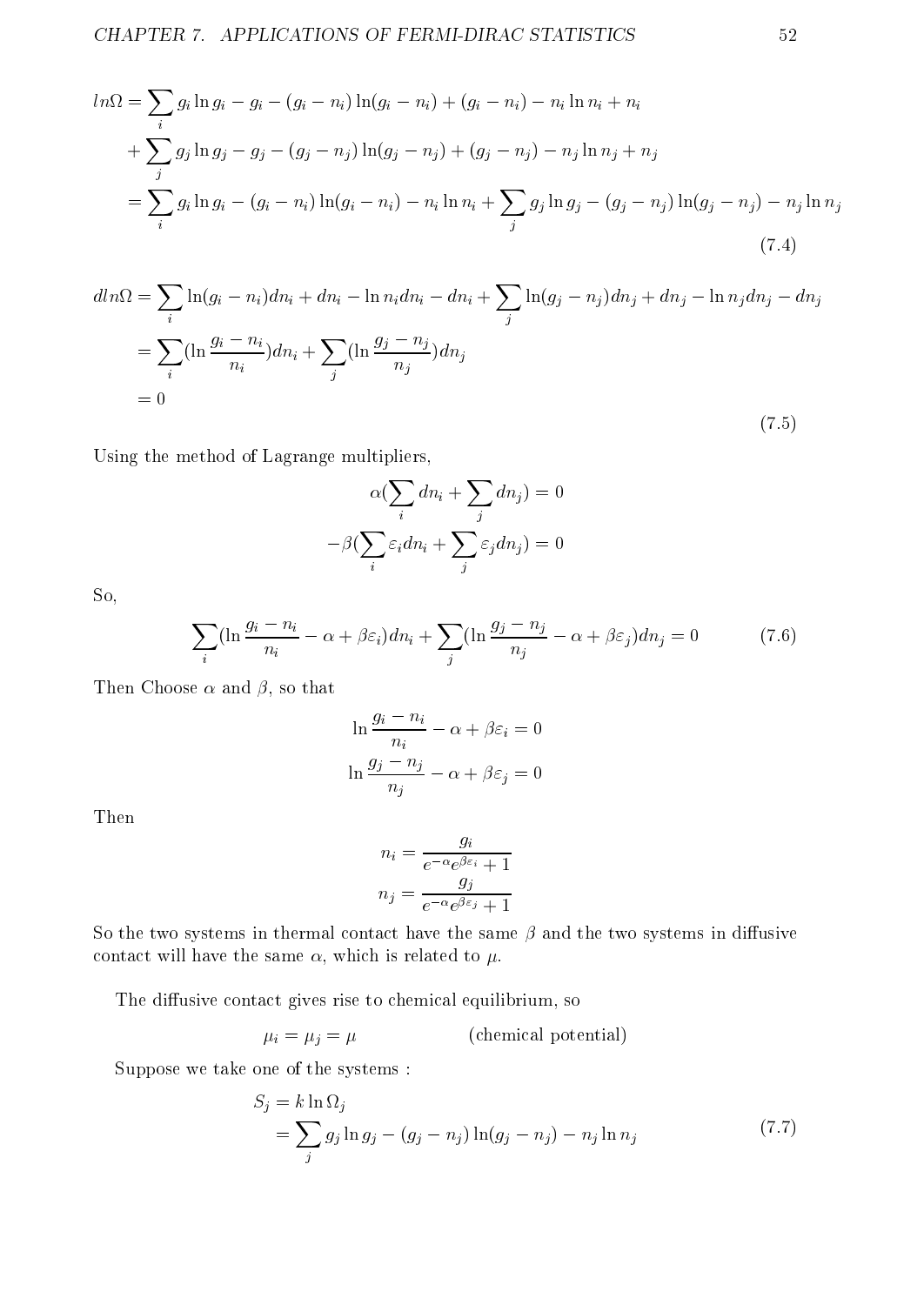Then

$$
dS = k \sum_{j} \ln(g_j - n_j)dn_j + dn_j - n_j \ln n_j - dn_j
$$
  
=  $k \sum_{j} \ln \frac{g_j - n_j}{n_j} dn_j$   
=  $k \sum_{j} (-\alpha + \beta \varepsilon_j)dn_j$   
=  $-k\alpha \sum_{j} dn_j + k\beta \sum_{j} [d(n_j \varepsilon_j) - n_j d\varepsilon_j]$   
=  $-k\alpha dN + k\beta dU - k\beta dW$  (7.8)

$$
TdS = -kT\alpha dN + dU - dW
$$
  
= 
$$
-\mu dN + dU - dW
$$
 (7.9)

because

$$
dU = TdS + dW + \mu dN
$$

Therefore

$$
\alpha = \frac{\mu}{kT}
$$
 (same derivation for bosons) \t(7.10)

 $S<sub>0</sub>$ 

$$
n_j = \frac{g_j}{e^{\frac{\varepsilon_j - \mu}{kT}} + 1} \tag{7.11}
$$

where  $\mu$  dN is the work done in moving the fermions from one place to another, e.g electrical work.

#### 7.2 Free Electron Model of Metals

The valence electrons (in the outermost shell) are loosely bound, i.e. takes little energy to detach them, hence they have low ionisation potential.

In metal, the weakly attached conducting electrons are "free" to move in the lattice. The electrons interact with the electrostatic potential of the positive ions in the lattice. If we consider the periodicity of the potential, we will obtain the solution to the Schrodinger equation in the form of Bloch waves. The energy will form a band.

For perfect stationary lattice, there is free propagation and infinite conductivity of electrons. However lattice imperfections, lattice vibrations (phonons) and the scattering by the other electrons leads to resistance in the lattice.

In the free electron model, we apply Fermi-Dirac Statistics - electrons of spin  $\pm \frac{1}{2}$  and  $\sigma = \pm \frac{1}{2}$ . We neglect the lattice potential, the electrons are confined in a box (body of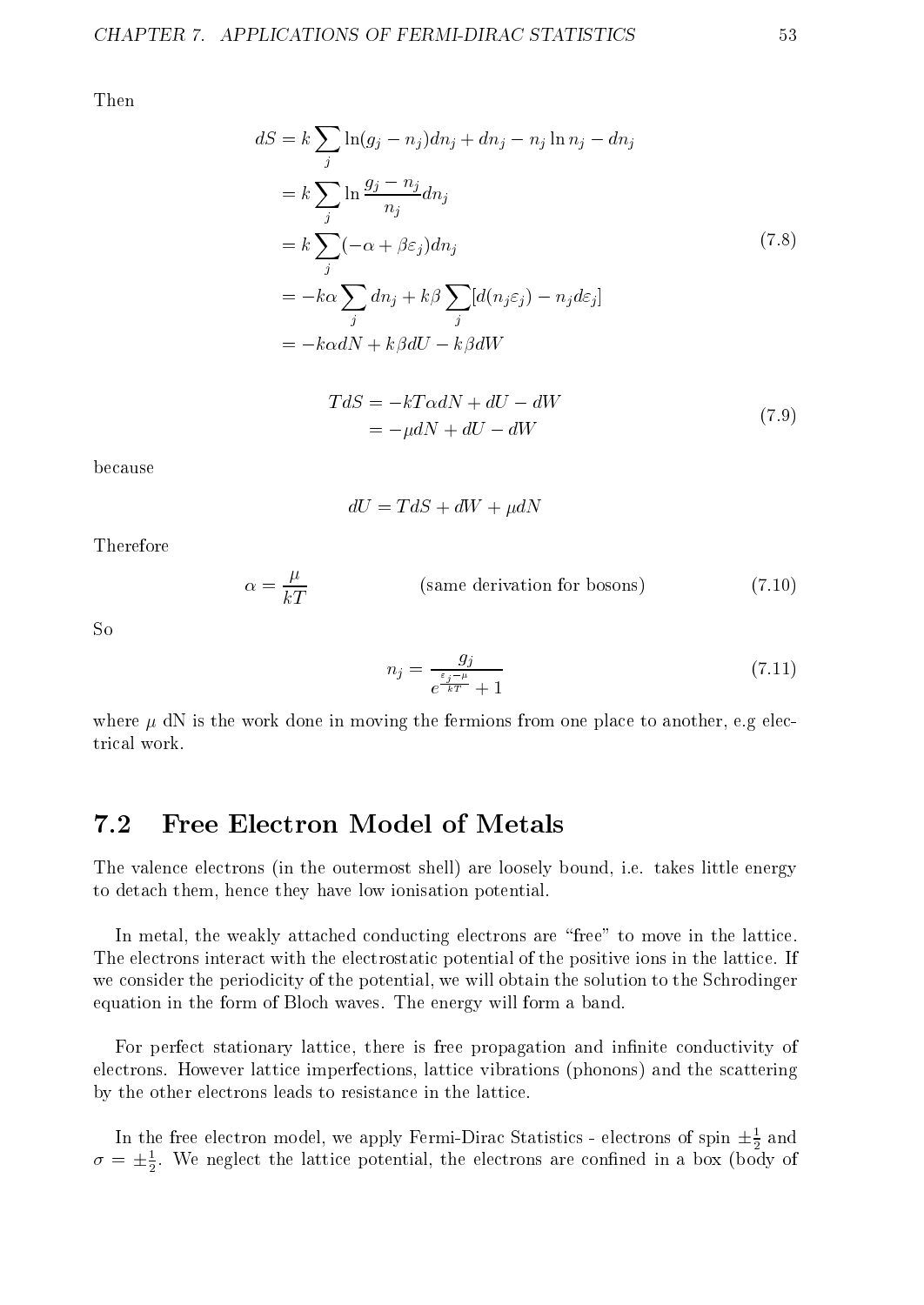metal) and we neglect the mutual interactions(electron-electron scattering).

For single particle state  $(n_x, n_y, n_z, \sigma)$ , the energy is given by :

$$
\varepsilon_{n_x, n_y, n_z, \sigma} = \frac{\hbar^2 \pi^2}{2mL^2} (n_x^2 + n_y^2 + n_z^2)
$$
\n
$$
= \frac{\hbar^2}{2m} k^2
$$
\n(7.12)

where k is the wavevector  $\frac{1}{\lambda}$  and is defined by the following relation :



Number of states from k=0 to k=k = 
$$
\frac{1}{8} \times \frac{4}{3} \pi n_R^3 \times 2
$$
 (7.14)

(Note : we multiply the relation by 2 because of the 2 spin states and  $\frac{1}{8}$  because we only take the positive octant, i.e.  $n_x$ ,  $n_y$  and  $n_z$  are all positive integers.)

Number of states between k and k+dk = 
$$
\frac{1}{8} \times 4\pi k^2 dk \times 2 \times (\frac{L}{\pi})^3
$$
  
=  $\frac{V}{\pi^2} k^2 dk$  (7.15)

Number of states between 
$$
\varepsilon
$$
 and  $\varepsilon + d\varepsilon$  is  $g(\varepsilon)d\varepsilon = \frac{V}{\pi^2} \frac{2m\varepsilon}{\hbar^2} \frac{dk}{d\varepsilon} d\varepsilon$   
\n
$$
= \frac{V}{\pi^2} \frac{2m\varepsilon}{\hbar^2} \frac{m}{\hbar^2 k} d\varepsilon
$$
\n
$$
= \frac{V}{\pi^2} \frac{2m^2\varepsilon}{\hbar^4} \sqrt{\frac{\hbar^2}{2m\varepsilon}} d\varepsilon
$$
\n
$$
= \frac{V}{2\pi^2} \frac{(2m)^{\frac{3}{2}}}{\hbar^3} \varepsilon^{\frac{1}{2}} d\varepsilon
$$
\n
$$
= VC\varepsilon^{\frac{1}{2}} d\varepsilon
$$
\n(7.16)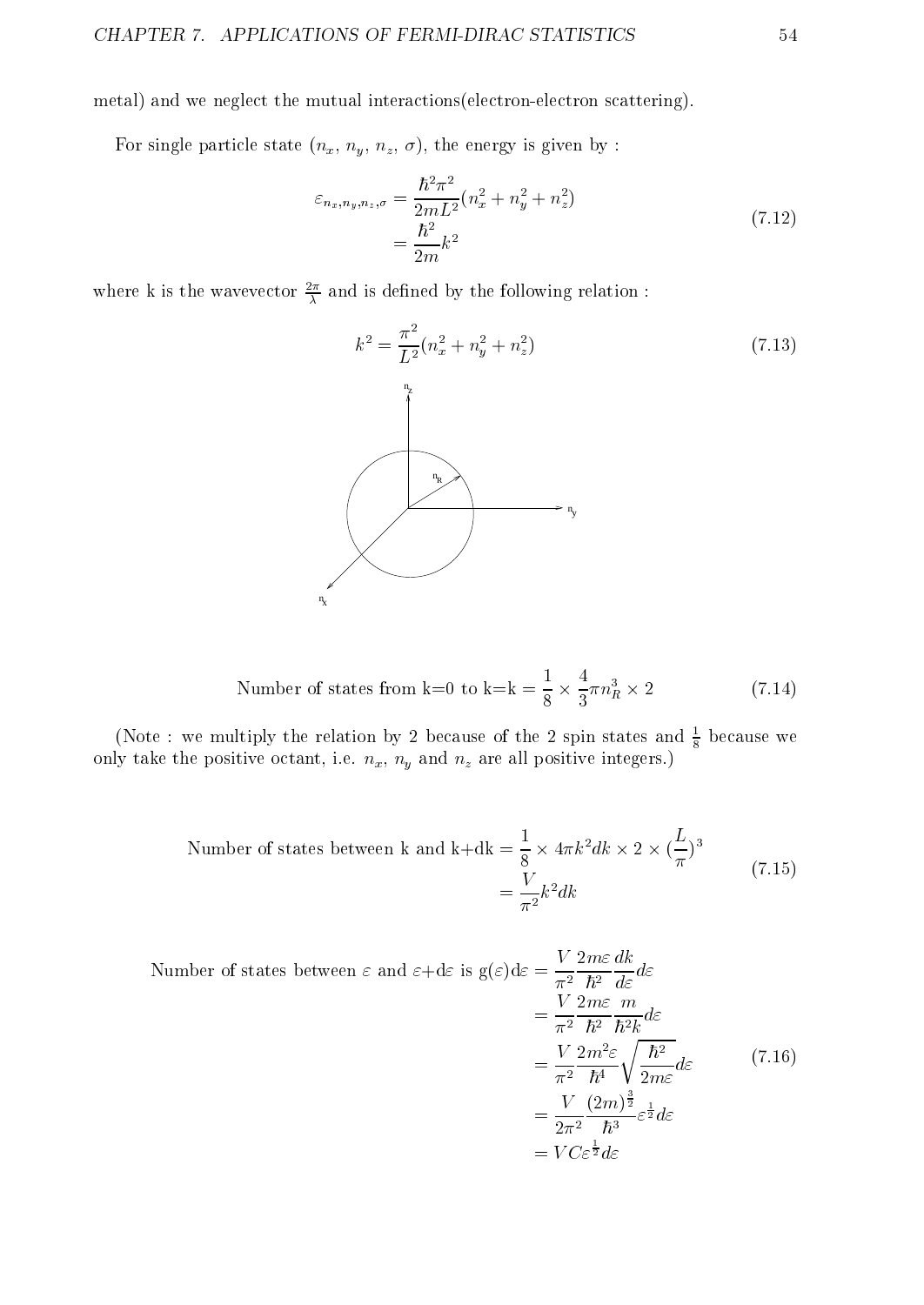where

$$
C = \frac{1}{2\pi^2} \frac{(2m)^{\frac{3}{2}}}{\hbar^3}
$$

Therefore,

$$
N = \sum_{j} n_{j}
$$
  
= 
$$
\sum_{j} \frac{g_{j}}{e^{\beta(\varepsilon_{j} - \mu)} + 1}
$$
  
= 
$$
\int_{0}^{\infty} \frac{g(\varepsilon) d\varepsilon}{e^{\beta(\varepsilon_{j} - \mu)} + 1}
$$
 (7.17)

$$
E = \sum_{j} n_{j} \varepsilon_{j}
$$
  
= 
$$
\sum_{j} \frac{\varepsilon_{j} g_{j}}{e^{\beta(\varepsilon_{j} - \mu)} + 1}
$$
  
= 
$$
\int_{0}^{\infty} \frac{\varepsilon g(\varepsilon) d\varepsilon}{e^{\beta(\varepsilon_{j} - \mu)} + 1}
$$
 (7.18)

We solve equation (7.17) for  $\mu(N, T, V)$  and use  $\mu$  in (7.18) to obtain  $\varepsilon$ . This is difficult to evaluate except at low T. We shall try to evaluate this in 2 cases

1. At  $T = 0$ 

Probability of occupation of state of energy is  $f_{F-D}(\varepsilon) = \frac{1}{e^{\beta(\varepsilon_j - \mu)} + 1}$  (7.19) (7.19)



For

$$
\mu(T=0) = \varepsilon_F \qquad \qquad \text{Fermi energy} \tag{7.20}
$$

and

$$
f_{F-D}(\varepsilon) = 0 \qquad \qquad \varepsilon > \varepsilon_F
$$

$$
f_{F-D}(\varepsilon) = 1 \qquad \qquad \varepsilon < \varepsilon_F
$$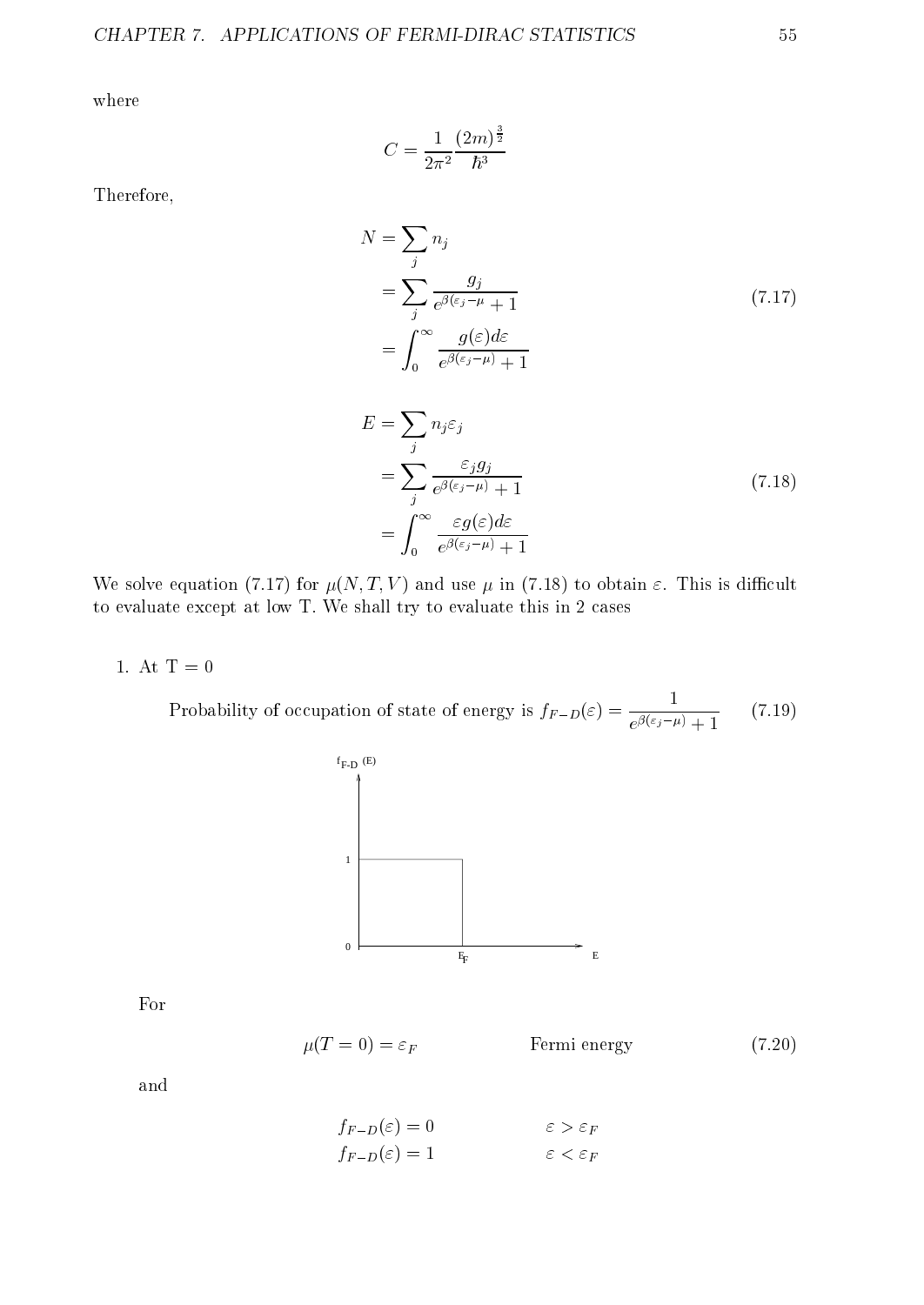Hence

$$
N = \int_0^\infty g(\varepsilon) f_{F-D}(\varepsilon) d\varepsilon
$$
  
= 
$$
\int_0^{\varepsilon_F} g(\varepsilon) d\varepsilon
$$
  
= 
$$
VC \int_0^{\varepsilon_F} \varepsilon^{\frac{1}{2}} d\varepsilon
$$
  
= 
$$
VC \frac{2}{3} \varepsilon_F^{\frac{3}{2}}
$$
 (7.21)

and

$$
\varepsilon_F = \left[\frac{3N}{2V}\frac{2\pi^2\hbar^3}{(2m)^{\frac{3}{2}}}\right]^{\frac{2}{3}} \n= \left(\frac{3N\pi^2}{V}\right)^{\frac{2}{3}}\frac{\hbar^2}{2m} \n= \frac{\hbar^2}{2m}k_F^2 \nk_F = \left(\frac{3N\pi^2}{V}\right)^{\frac{1}{3}}
$$
\n(7.23)

The meaning of Fermi energy is that all states below  $\varepsilon_F$  are occupied and all states above  $\varepsilon_F$  are unoccupied at T = 0.

At  $T=0$ , all electrons occupy the lowest possible state subject to the Exclusion Principle, so the states are filled until  $\varepsilon_F$ .

Total Energy, 
$$
E = \int_0^\infty g(\varepsilon) f_{F-D}(\varepsilon) d\varepsilon
$$
  
\n
$$
= VC \int_0^{\varepsilon_F} \varepsilon^{\frac{3}{2}} d\varepsilon
$$
\n
$$
= VC \frac{2}{5} \varepsilon^{\frac{5}{2}}
$$
\n
$$
= \frac{3}{5} N \varepsilon_F
$$
\n(7.24)

 $\blacksquare$ 

2. At low 1,  $\frac{z_F}{\varepsilon_F} << 1$ , we want to find  $C_v$  and we know that the experimental value is proportional to T.

$$
N=\int_0^\infty g(\varepsilon)f_{F-D}(\varepsilon)d\varepsilon
$$

Therefore,

$$
U = \int_0^\infty \frac{\varepsilon g(\varepsilon) d\varepsilon}{e^{\beta(\varepsilon - \mu)} + 1}
$$
  
= 
$$
\int_0^\infty \frac{(\varepsilon - \varepsilon_F) g(\varepsilon) d\varepsilon}{e^{\beta(\varepsilon - \mu)} + 1} + \frac{\varepsilon_F g(\varepsilon) d\varepsilon}{e^{\beta(\varepsilon_f - \mu)} + 1}
$$
 (7.25)  
= 
$$
\int_0^\infty \frac{(\varepsilon - \varepsilon_F) g(\varepsilon) d\varepsilon}{e^{\beta(\varepsilon - \mu)} + 1} + N\varepsilon_F
$$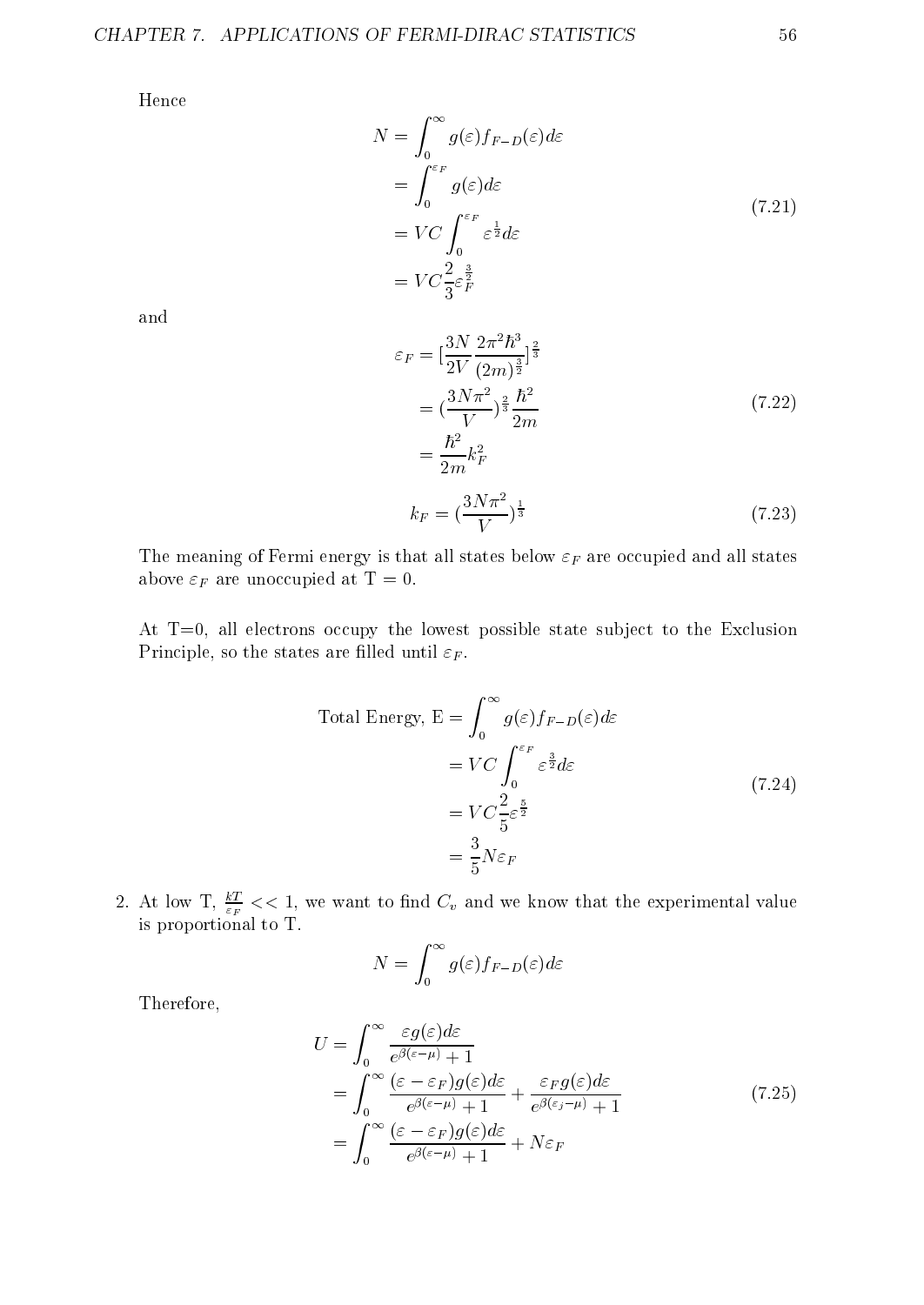Then

$$
C_v = \left(\frac{\partial U}{\partial T}\right)_V
$$
  
= 
$$
-\int_0^\infty \frac{(\varepsilon - \varepsilon_F)g(\varepsilon)e^{\beta(\varepsilon - \mu)}}{(e^{\beta(\varepsilon_j - \mu)} + 1)^2} \times [(\varepsilon - \mu)(-\frac{1}{kT^2} - \frac{1}{kT}\frac{\partial \mu}{\partial T})]d\varepsilon
$$
 (7.26)

Since  $\mu$  does not change much, so we assume  $\frac{1}{\partial T} = 0$  and  $\mu = \varepsilon_F$ ,

$$
C_v = \frac{1}{kT^2} \int_0^\infty \frac{(\varepsilon - \varepsilon_F)^2 e^{\beta(\varepsilon - \varepsilon_F)} V C \varepsilon^{\frac{1}{2}} d\varepsilon}{(e^{\beta(\varepsilon - \varepsilon_F)} + 1)^2}
$$
(7.27)

Now,

$$
\frac{\beta e^{\beta(\varepsilon - \varepsilon_F)}}{(e^{\beta(\varepsilon - \varepsilon_F)} + 1)^2} = -\frac{\partial f_{F-D}(\varepsilon)}{\partial \varepsilon}
$$
\n(7.28)

The maximum occurs at  $\varepsilon = \varepsilon_F$ . The value drops to  $\frac{1}{e}$  of the maximum value when  $\mathcal{F}$  ,  $\mathcal{F}$  , so the function is sharp for small known is sharp for  $\mathcal{F}$  (  $\mathcal{F}$  ).



The contribution to the  $C_v$  integral comes mainly from values of  $\varepsilon$  near  $\varepsilon_F$ , i.e.  $\varepsilon \approx \varepsilon_F$ 

$$
C_v = \frac{1}{kT^2} V C \varepsilon_F^{\frac{1}{2}} \int_0^\infty \frac{(\varepsilon - \varepsilon_F) e^{\beta(\varepsilon - \varepsilon_F) d\varepsilon} d\varepsilon}{(e^{\beta(\varepsilon - \varepsilon_F)} + 1)^2}
$$
  
=  $V C \varepsilon_F^{\frac{1}{2}} k^2 T \int_{\varepsilon_F}^\infty \frac{x^2 e^x dx}{(e^x + 1)^2}$  where  $x = \beta(\varepsilon - \varepsilon_F)$  (7.29)

The lower limit can be extended to  $-\infty$  because kT<<  $\varepsilon_F$ .

$$
\int_{-\infty}^{\infty} \frac{x^2 e^x dx}{(e^x + 1)^2} = \frac{\pi^2}{3}
$$
\n(7.30)

Therefore

$$
C_v = \frac{\pi^2}{3} k^2 T g(\varepsilon_F) \tag{7.31}
$$

where  $g(\varepsilon_F)$  is the density of states of Fermi level.

The physical picture :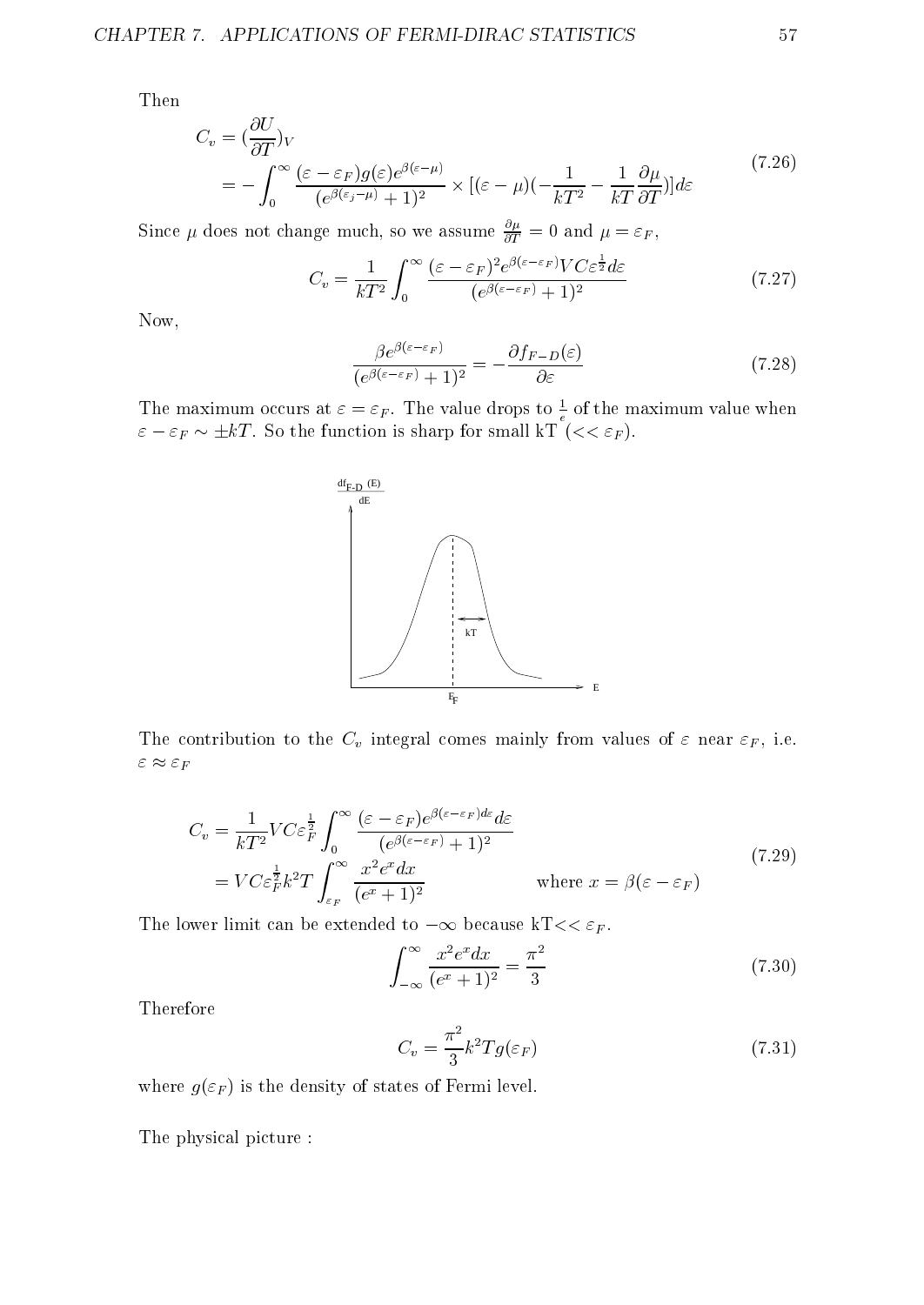

For T = 0 : All states are occupied within  $\varepsilon = \varepsilon_F$  is a truncated parabola.

For  $T>0$ : We will expect electrons to gain energy kT. However, most electrons cannot gain kT because the states above them are already occupied. Only those electrons near  $\varepsilon_F$  can gain kT to move into unoccupied states. This results in a rounded-off cliff at  $\varepsilon_F$ .

An alternative estimate :

Number of electrons involved is  $g(\varepsilon_F)kT$  and they gain kT. Therefore

Energy of excitation = 
$$
g(\varepsilon_F)k^2T^2
$$
 (7.32)

 $\sim$  Contribution to Cv , we have calculated the contribution of  $\mu$ The number of electrons participating - energy  $\overline{\Delta T}$  $=\frac{3(5F)H}{F}$  $= J(\varepsilon_F) \kappa I$ (7.33)

Experimental result :  $C_v \propto T$  for a fermi gas. The theory is in agreement but does not give the right constant of proportionality, and need to include effective mass of electron  $m_e > m_e$  because electrons are not completely free but the lattice potential constrains them.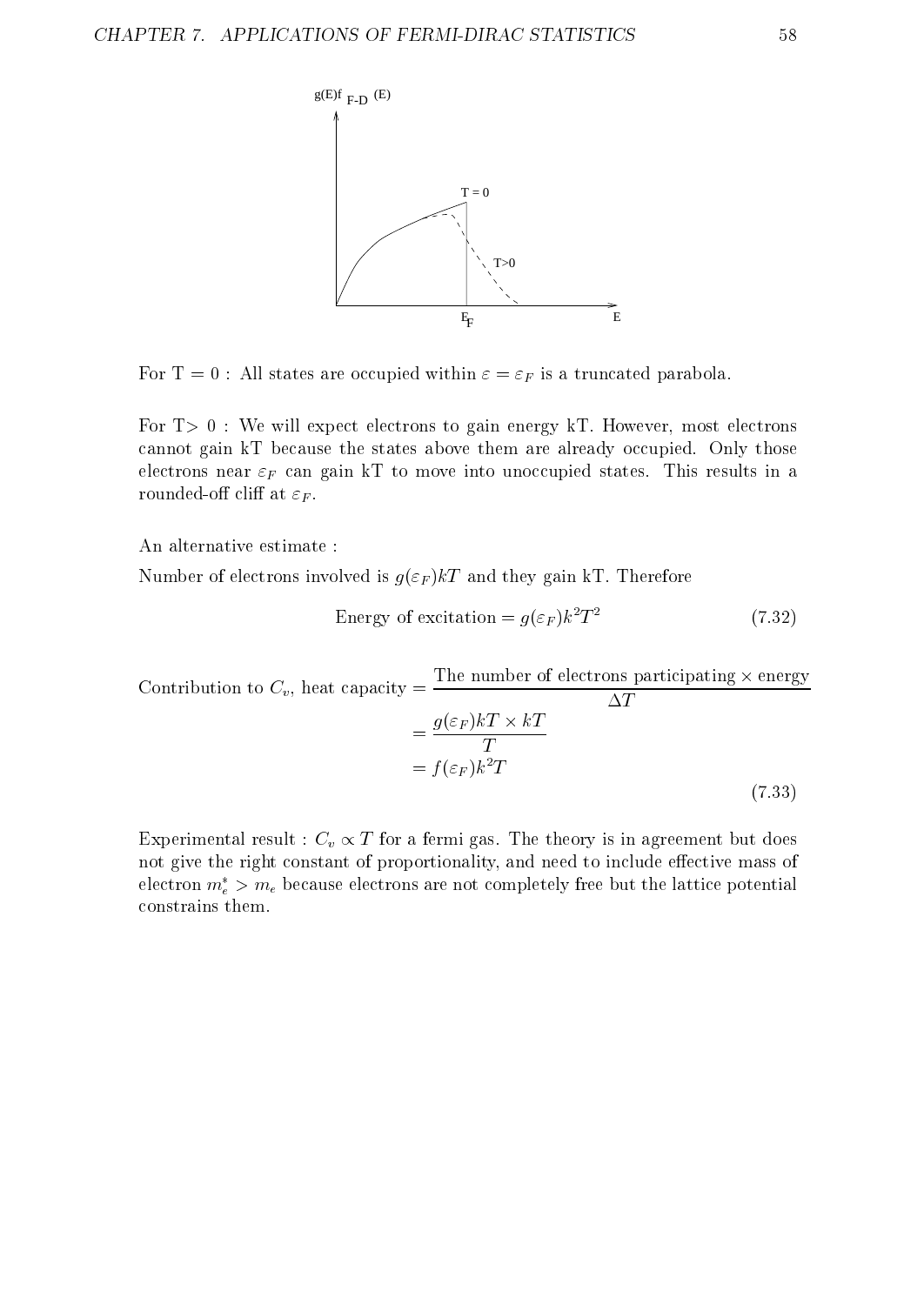### Chapter 8

# Applications of Bose-Einstein **Statistics**

#### 8.1 Introduction to Black Body Radiation

First, we discuss radiation in thermal equilibrium. The radiation is enclosed in vessel, and all the walls are at temperature T. The atoms in the wall will absorb and emit electromagnetic radiation. At equilibrium, the distribution of photons will follow the temperature T.

Second, in order to study the radiation, we assume a hole is cut in the chamber wall to emit some radiation. The hole is very small so that the equilibrium is not disturbed. This will approximate to a blackbody. The black body will also absorb all radiation falling on it. The radiation bounces inside the chamber until finally being absorbed.



In this chapter, we will study black body radiation using statistical mechanics. We note that the photons have the following characteristics :

- 1. The photons have spin 1 (bosons) and they obey Bose-Einstein statistics.
- 2. The photons do not interact with one another.
- 3. The photons have zero rest mass and travel at c, the speed of light.
- 4. The photons satisfy the dispersion relation,  $\omega = \text{ck}$ , so,

$$
\varepsilon=\hbar\omega=\hbar ck
$$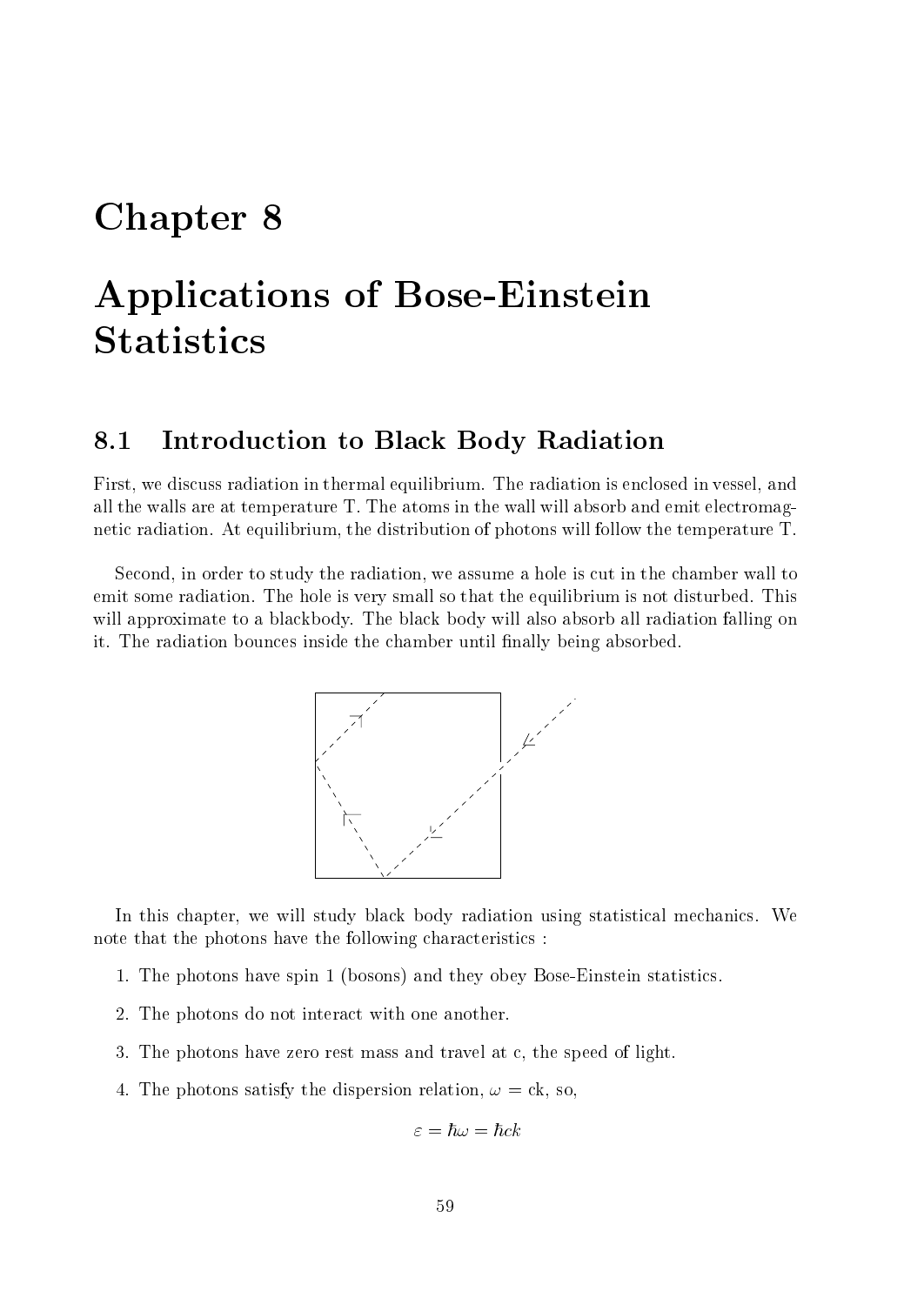### 8.2 Bose-Einstein Distribution



We consider a system of a small blackbody placed inside a chamber with perfect insulating walls. The features of the system are as follows :

- 1. The blackbody absorbs and emits radiation until thermal equilibrium is established.
- 2. The number of photons are not conserved because of absorption and re-emission. This implies that  $\alpha$  and  $\mu = 0$ .
- 3. The blackbody is so small that heat capacity is negligible. The energy content of photons are not changed.

$$
E = \sum_{j} n_{j} \varepsilon_{j} = \text{constant} \qquad \qquad \text{(for the photons)}
$$

For bosons,

$$
\Omega = \prod_{j} \frac{(n_j + g_j - 1)!}{n_j!(g_j - 1)!} \tag{8.1}
$$

Maximise sub ject to E = constant only.

$$
\ln \Omega = \sum_{j} [\ln(n_j + g_j - 1)! - \ln n_j! - \ln(g_j - 1)!]
$$
  
= 
$$
\sum_{j} (n_j + g_j - 1) \ln(n_j + g_j - 1) - (n_j + g_j - 1) - n_j \ln n_j + n_j - (g_j - 1) \ln(g_j - 1) + (g_j - 1)
$$
  
= 
$$
\sum_{j} (n_j + g_j - 1) \ln(n_j + g_j - 1) - (g_j - 1) \ln(g_j - 1) - n_j \ln n_j
$$
 (8.2)

$$
d(ln\Omega) = \sum_{j} \ln(n_j + g_j - 1)dn_j + dn_j - n_j \ln n_j - dn_j = 0
$$
 (8.3)

$$
\sum \ln(\frac{n_j+g_j-1}{n_j})dn_j=0
$$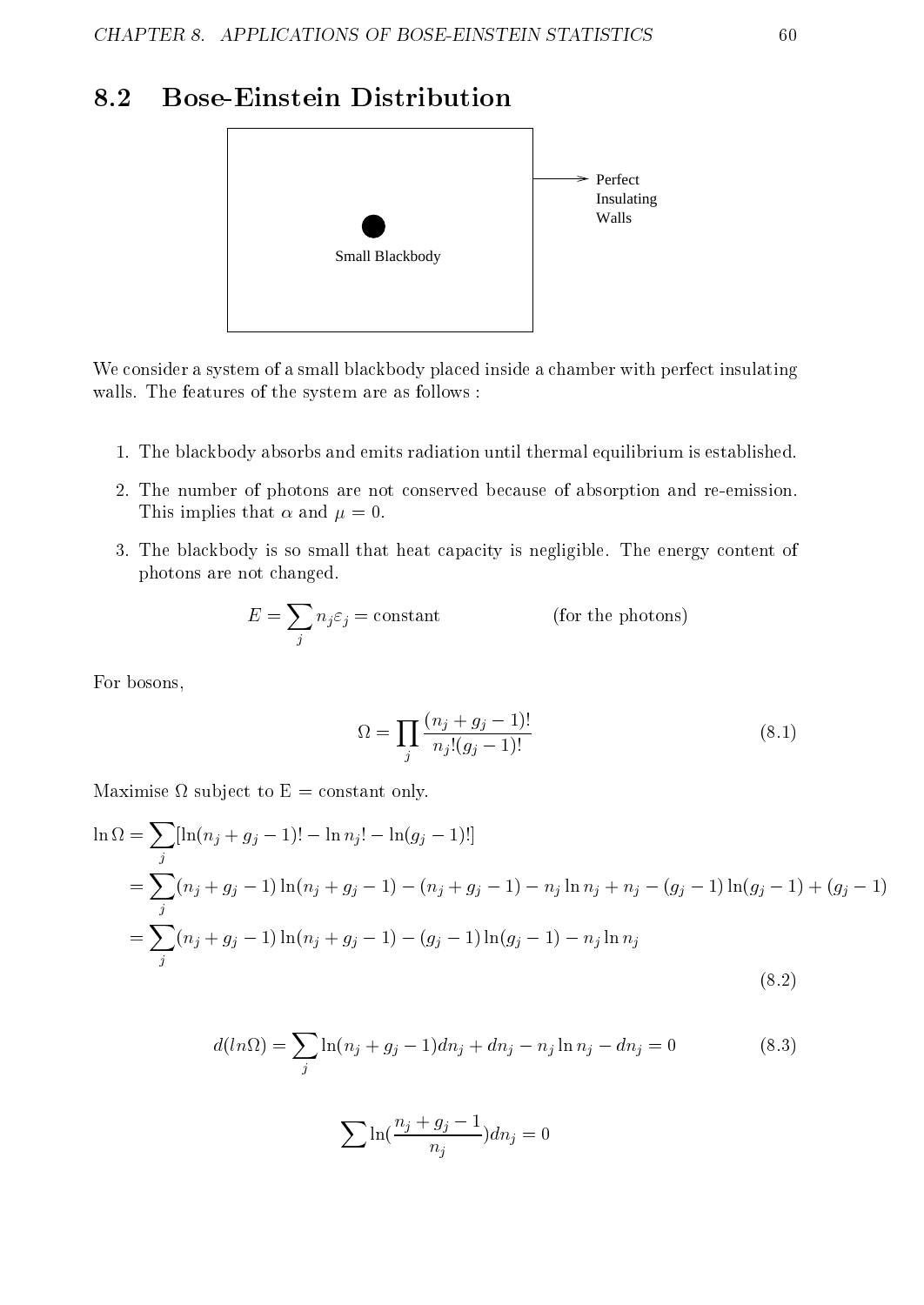$$
\beta \sum_j d n_j \varepsilon_j = 0
$$

Therefore

$$
\sum \left[\ln\left(\frac{n_j + g_j - 1}{n_j}\right) - \beta \varepsilon_j\right] dn_j = 0\tag{8.4}
$$

So,

$$
n_j = \frac{g_j}{e^{\beta \varepsilon_j} - 1} \tag{8.5}
$$

for large  $g_j$  and  $n_j$ .

Bose-Einstein function = 
$$
\frac{1}{e^{\beta \varepsilon_j} - 1}
$$
 (8.6)

Prove  $\rho = \frac{1}{kT}$  by having the photon system in thermal contact with another system at temperature T and use walls that can exchange energy.

### 8.3 Planck's Radiation Formula

Consider photons enclosed in a box  $L^*$ , standing electromagnetic waves result such that

na matsayin a shekarar 1970 a shekarar 1970 a ƙasar Ingila. Nashrida na shekarar 1971 a ƙasar Ingila. Nashrida

Therefore

$$
k_x = \frac{2\pi}{\lambda_x} = \frac{n_x \pi}{L}
$$

$$
k_y = \frac{2\pi}{\lambda_y} = \frac{n_y \pi}{L}
$$

$$
k_z = \frac{2\pi}{\lambda_z} = \frac{n_z \pi}{L}
$$

For any photon with  $\vec{k} = (k_x, k_y, k_z),$ 

$$
\frac{\omega^2}{c^2} = k^2 = k_x^2 + k_y^2 + k_z^2 \tag{8.7}
$$

For any  $\vec{k}$ , there are 2 polarizations - 2 linear or 2 circular.

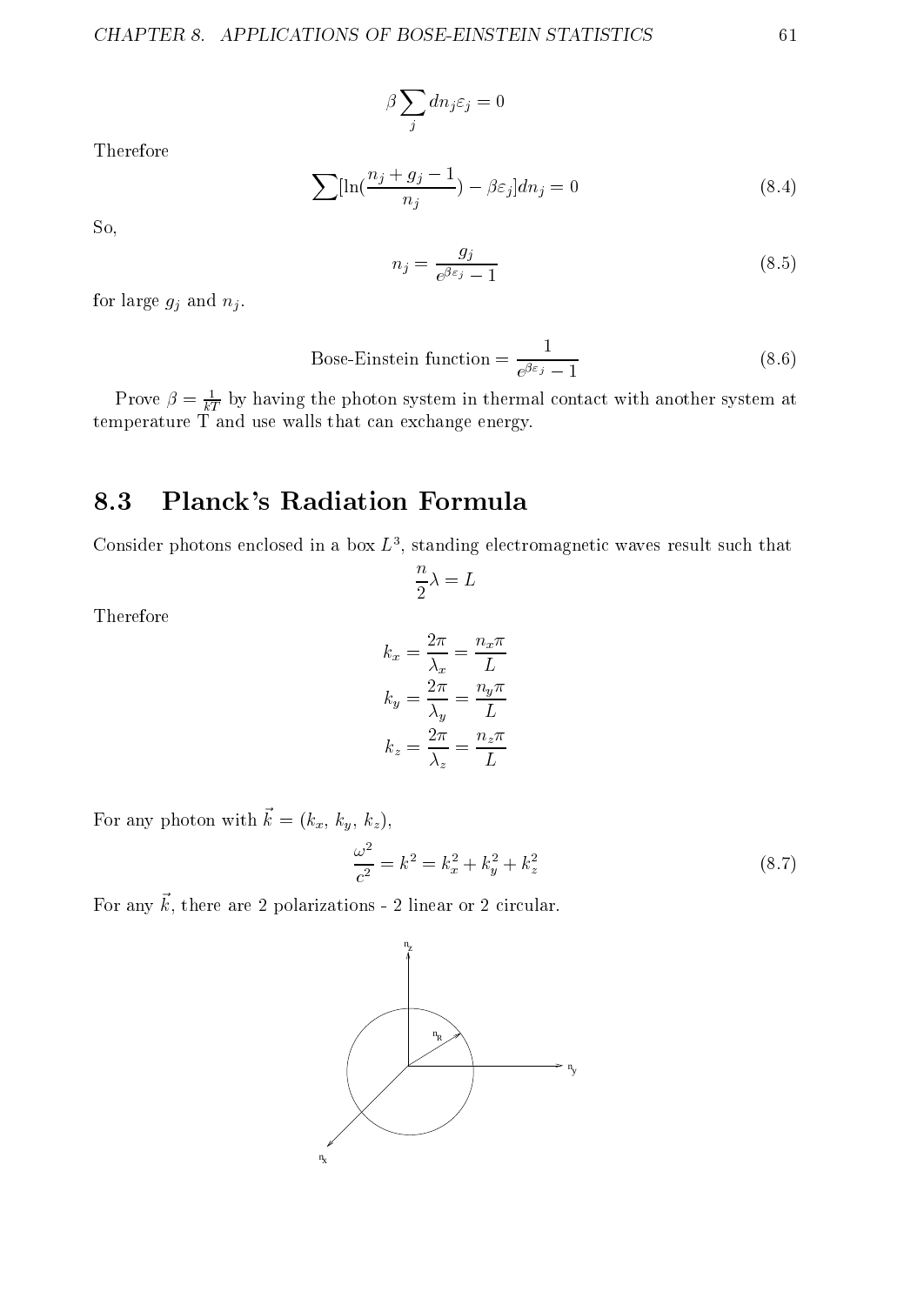Therefore,

Number of photon states for k=0 to k=k = 
$$
\frac{1}{8} \times \frac{4}{3} \pi n_R^3 \times 2
$$
  
=  $\frac{\pi}{3} \frac{L^3}{\pi^3} k^3$  (8.8)

since

$$
n_R^2 = \frac{L^2}{\pi^2}k^2
$$

Number of photon states between k and k+dk =  $\frac{1}{\pi^2}k^2dk$  $(8.9)$ 

Number of photon states between frequency range 
$$
\omega
$$
 and  $\omega + d\omega = \frac{V}{\pi^2} \frac{\omega^2}{c^2} \frac{d\omega}{c}$   
=  $\frac{V \omega^2 d\omega}{\pi^2 c^3}$  (8.10)

The number of photons in frequency range  $\omega$  and  $\omega + d\omega$  is

$$
N(\omega)d\omega = \text{(Density of states)} \times \text{(Bose-Einstein function)}
$$

$$
= \frac{V\omega^2 d\omega}{\pi^2 c^3 (e^{\beta \hbar \omega} - 1)}
$$
(8.11)

Thus the energy of the photons in the frequency range  $\omega$  and  $\omega + d\omega$  is

$$
\hbar\omega N(\omega)d\omega = \frac{V\hbar}{\pi^2 c^3} \frac{\omega^3 d\omega}{e^{\beta\hbar\omega} - 1}
$$
\n(8.12)

The energy density (per unit volume) in the frequency range is

$$
u(\omega, T)d\omega = \frac{\hbar}{\pi^2 c^3} \frac{\omega^3 d\omega}{e^{\beta \hbar \omega} - 1}
$$
 (Planck's formula) (8.13)



For  $T_2 > T_1$ , the maximum of  $u(\omega, T)$  is given by :

$$
\frac{e^{\beta\hbar\omega}3\omega^2-\omega^2\beta\hbar e^{\beta\hbar\omega}}{(e^{\beta\hbar\omega}-1)^2}=0
$$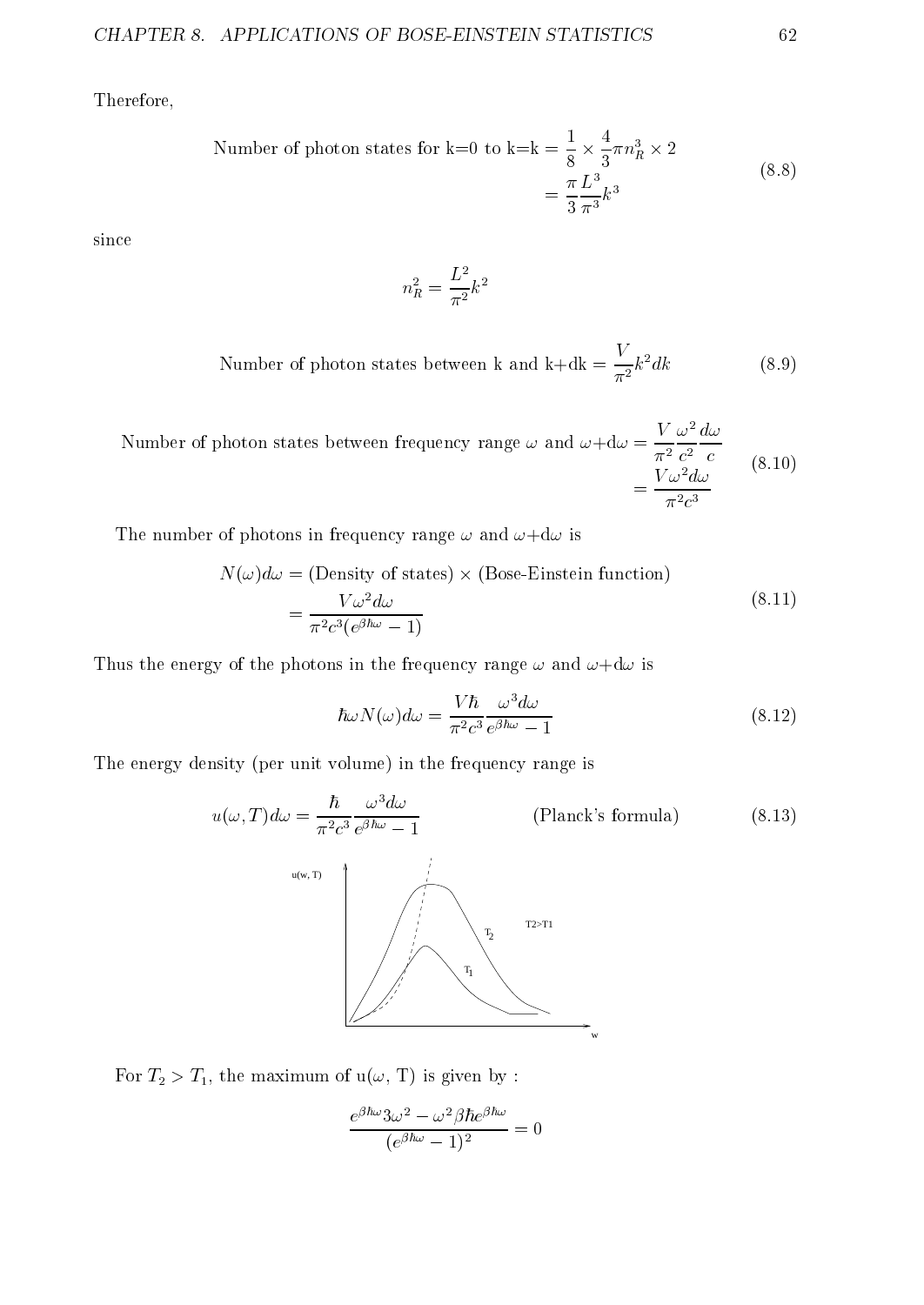$$
\Rightarrow 3(e^{\beta \hbar \omega} - 1) = \beta \hbar e^{\beta \hbar \omega}
$$

$$
\Rightarrow 3(e^x - 1) = xe^x
$$

where  $x = \beta \hbar \omega$ 

Solving numerically,  $x \approx 3$ , by neglecting (-1), or more accurately,  $x = 2.822$ .

Therefore,

$$
\frac{\hbar\omega_{max}}{kT} = 2.822\tag{8.14}
$$

$$
\omega_{max} = \frac{2.822k}{\hbar}T
$$
 (Wien's displacement law) (8.15)

or

$$
\frac{2\pi c}{\lambda_{max}} = \frac{2.822k}{\hbar}T\tag{8.16}
$$

$$
\lambda_{max} = \frac{\hbar c}{2.822k} \frac{1}{T} \tag{8.17}
$$

So, as T rises, the colour of the blackbody changes from red to blue :

Total Energy Intensity, 
$$
u(T) = \int_0^\infty u(\omega, T) d\omega
$$
  
= 
$$
\frac{\hbar}{\pi^2 c^3} \int_0^\infty \frac{\omega^3 d\omega}{e^{\beta \hbar \omega} - 1}
$$
  
= 
$$
\frac{\hbar}{\pi c^3} \frac{1}{\beta^4 \hbar^4} \int_0^\infty \frac{x^3 dx}{e^x - 1}
$$
  
= 
$$
\frac{k^4 T^4}{\pi^2 c^3 \hbar^3} \frac{\pi^4}{15}
$$
 (8.18)

Therefore

$$
u(T) = aT4
$$
 (Stefan-Boltzmann law) (8.19)

where

$$
a = \frac{\pi^2 k^4}{15c^3\hbar^3}
$$

### 8.4 Radiation emitted by blackbody

Consider a tiny hole,  $\Delta A$ , with photons coming from direction  $(\theta \to \theta + d\theta, \phi \to \phi + d\phi)$ , with a subtended solid and solid angles where  $\alpha$  and  $\alpha$ 

$$
d\Omega = \frac{r \sin \theta d\phi r d\theta}{r^2}
$$

$$
= \sin \theta d\theta d\phi
$$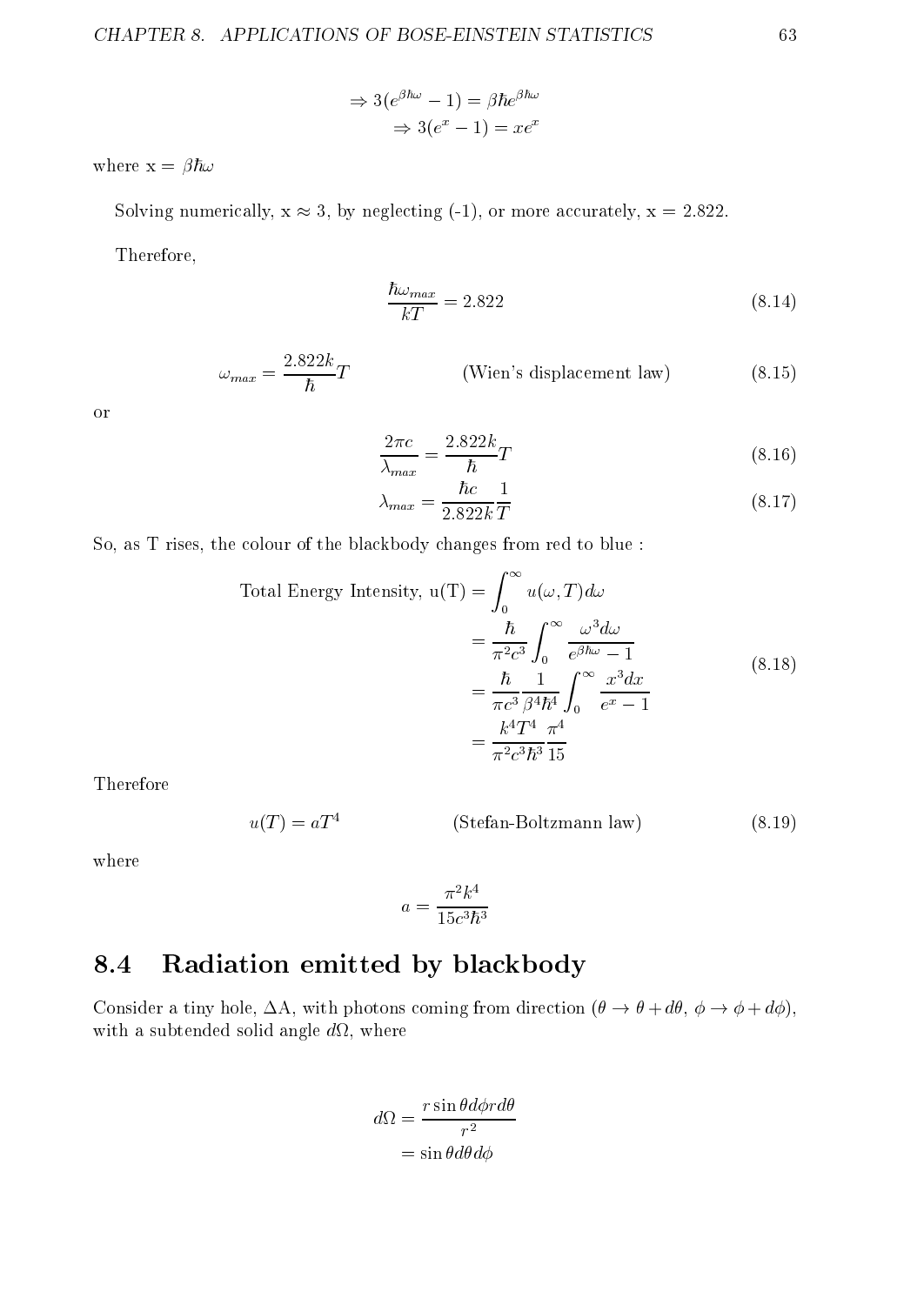The total solid angle  $= 4\pi$ .

The photons that will pass through in time  $\Delta t$  are located in a parallelpiped of length  $c\Delta t$ .

The volume of the parallelpied is defined is defined in



Therefore,

No. of photons passing per unit time from direction  $(\theta \to \theta + d\theta, \phi \to \phi + d\phi)$  with a frequency range  $\omega$  to  $\omega + d\omega$ 

experience and the contract of the contract of the contract of the contract of the contract of the contract of Volume of Parallelpiped - Fractional solid angle - Number density in frequency interval  $=$  data cos  $=$  data cos  $=$  data cos  $=$  data cos  $=$  data cos  $=$  data cos  $=$  data cos  $=$  data cos  $=$  data cos  $=$  data cos  $=$  data cos  $=$  data cos  $=$  data cos  $=$  data cos  $=$  data cos  $=$  data cos  $=$  data cos N(!)d!

Therefore, the total energy radiated per unit time in frequency interval  $\omega$  to  $\omega + d\omega$ 

$$
= \int_0^{2\pi} d\phi \int_0^{\frac{\pi}{2}} \sin\theta d\theta \frac{dAc\cos\theta}{4\pi} \times \hbar \omega \frac{N(\omega)d\omega}{V}
$$
  
=  $\frac{1}{4}c\hbar \omega dA \frac{N(\omega)d\omega}{V}$   
=  $\frac{1}{4}cu(\omega, T)dA d\omega$ 

Therefore

Power radiated per unit area in frequency interval from  $\omega$  to  $\omega + d\omega$ = – 7 <del>– 1</del> cu(!; T )d!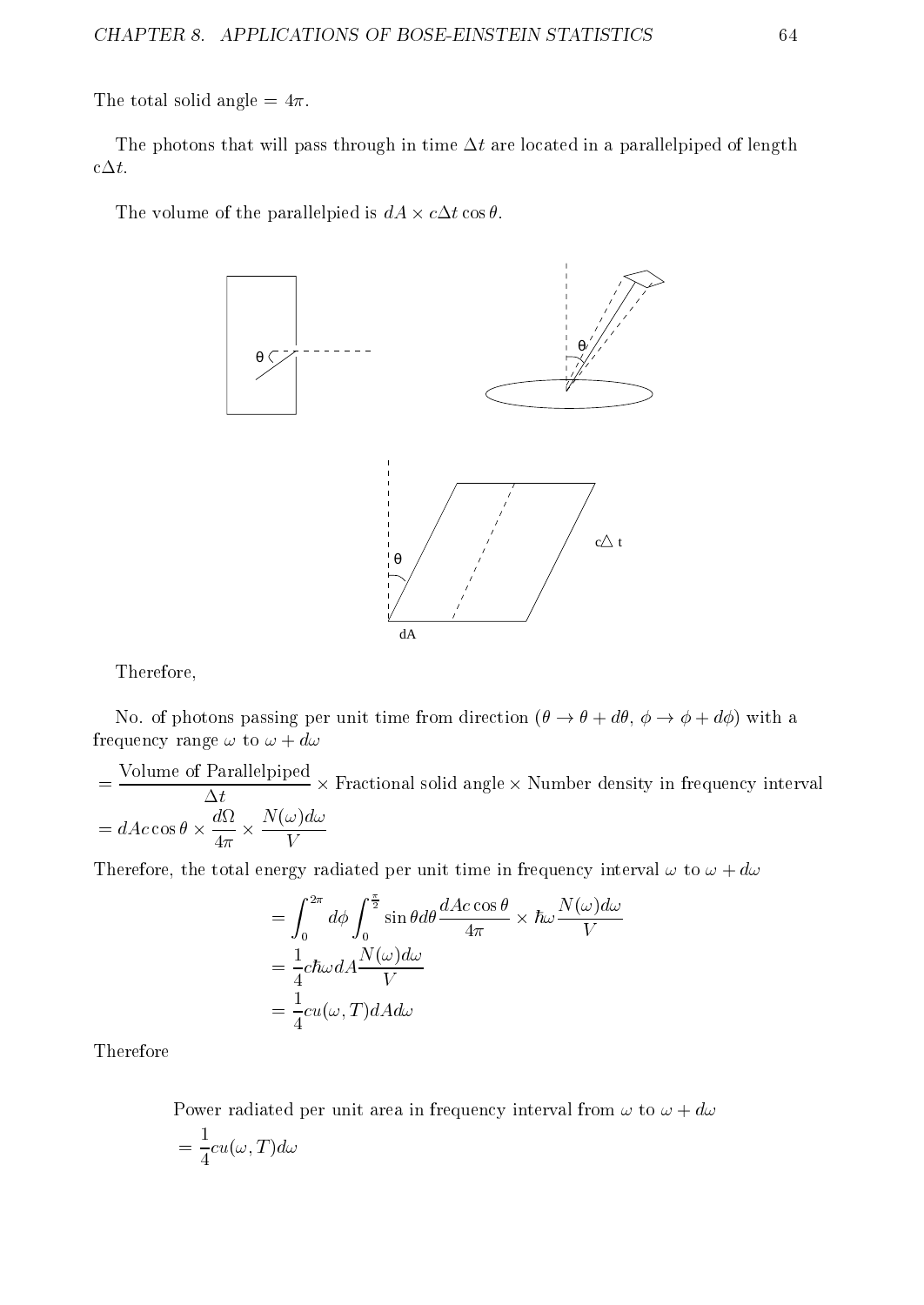Total power radiated 
$$
= \frac{1}{4}c \int_0^{\infty} u(\omega, T)d\omega
$$

$$
= \frac{1}{4}caT^4
$$

$$
= \sigma T^4
$$

where  $a = \frac{\pi^2 k^4}{15c^3\hbar^3}$ .

Therefore,

$$
\sigma = \frac{\pi^2 k^4}{60c^2\hbar^3}
$$
  
= 5.67 × 10<sup>-8</sup> W m<sup>-2</sup> K<sup>-4</sup>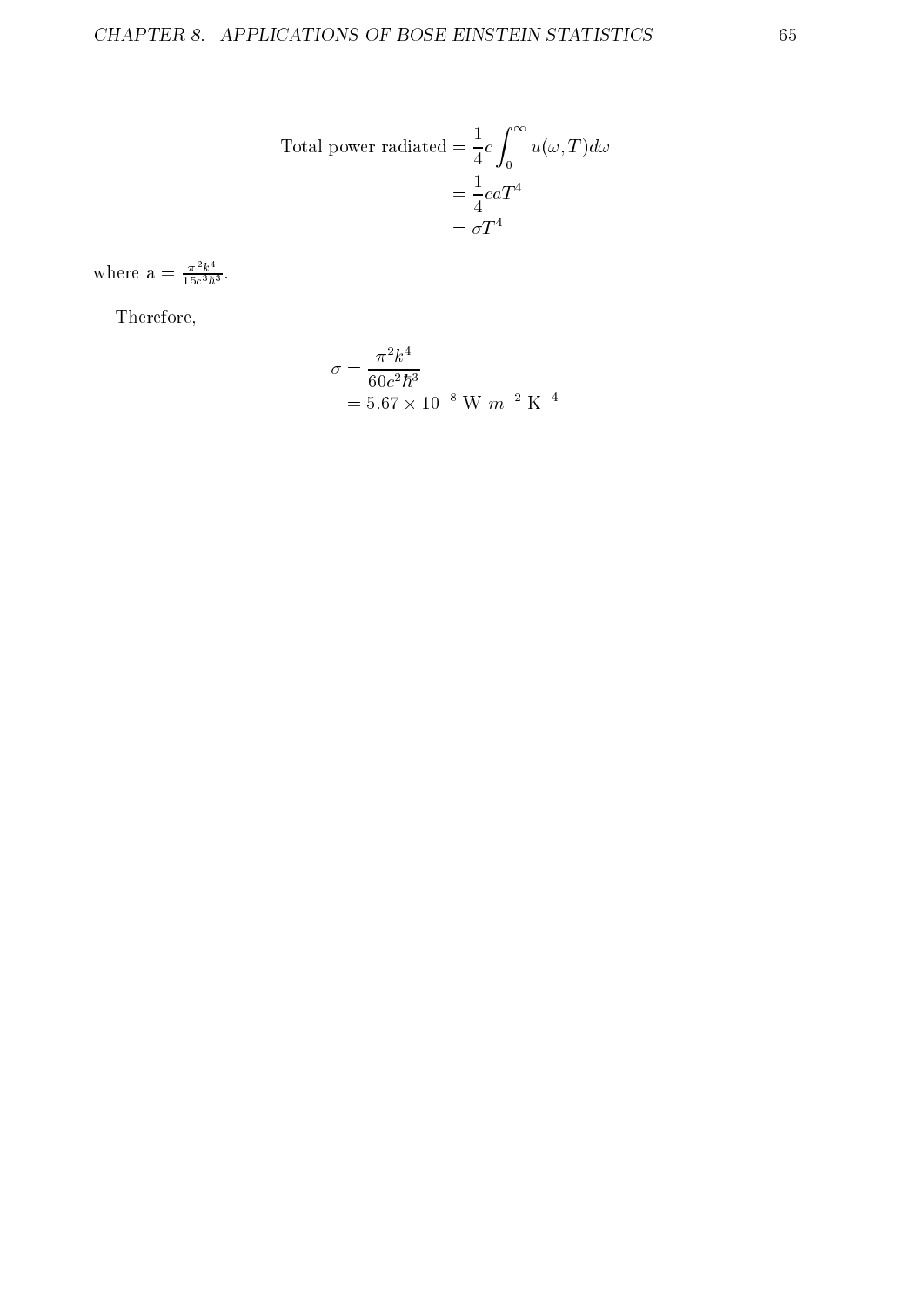# Chapter 9

# The Classical Limit

#### 9.1 The Classical Regime

In the classical regime, there is a lack of discreteness, we consider the continuous variable  $\varepsilon$  rather than the discrete energy  $\varepsilon_r$ .

The energy spacing is  $\Delta \varepsilon << kT$ , and  $\langle n_r \rangle << 1$  which means that there are many unoccupied states, which are averaged over time.

In the Fermi-Dirac or Bose Einstein statistics, the classical regime is only satisfied if

$$
\frac{1}{e^{\beta(\varepsilon_r - \mu)} \pm 1} << 1
$$

i.e.

$$
e^{\beta(\varepsilon_r - \mu)} \gg 1
$$

so that

$$
< n_r >_{\text{F-D,B-E}} \approx e^{-\beta(\varepsilon_r - \mu)}
$$
  
=  $e^{\beta \mu} e^{-\beta \varepsilon_r}$  M-B distribution

So all the 3 distributions(Maxwell-Boltzmann, Fermi-Dirac and Bose-Einstein) distributions approximate to Maxwell-Boltzmann distributions in the classical regime.

According to the Maxwell-Boltzmann statistics,

$$
\langle n_r \rangle_{\text{M-B}} = \frac{N}{Z} e^{-\beta \varepsilon_r} \langle 1 \rangle \tag{9.1}
$$

for all r, including  $r = 0$ .

So we require  $\frac{1}{Z} << 1$ , since  $\varepsilon_0 \rightarrow 0$  for ground state.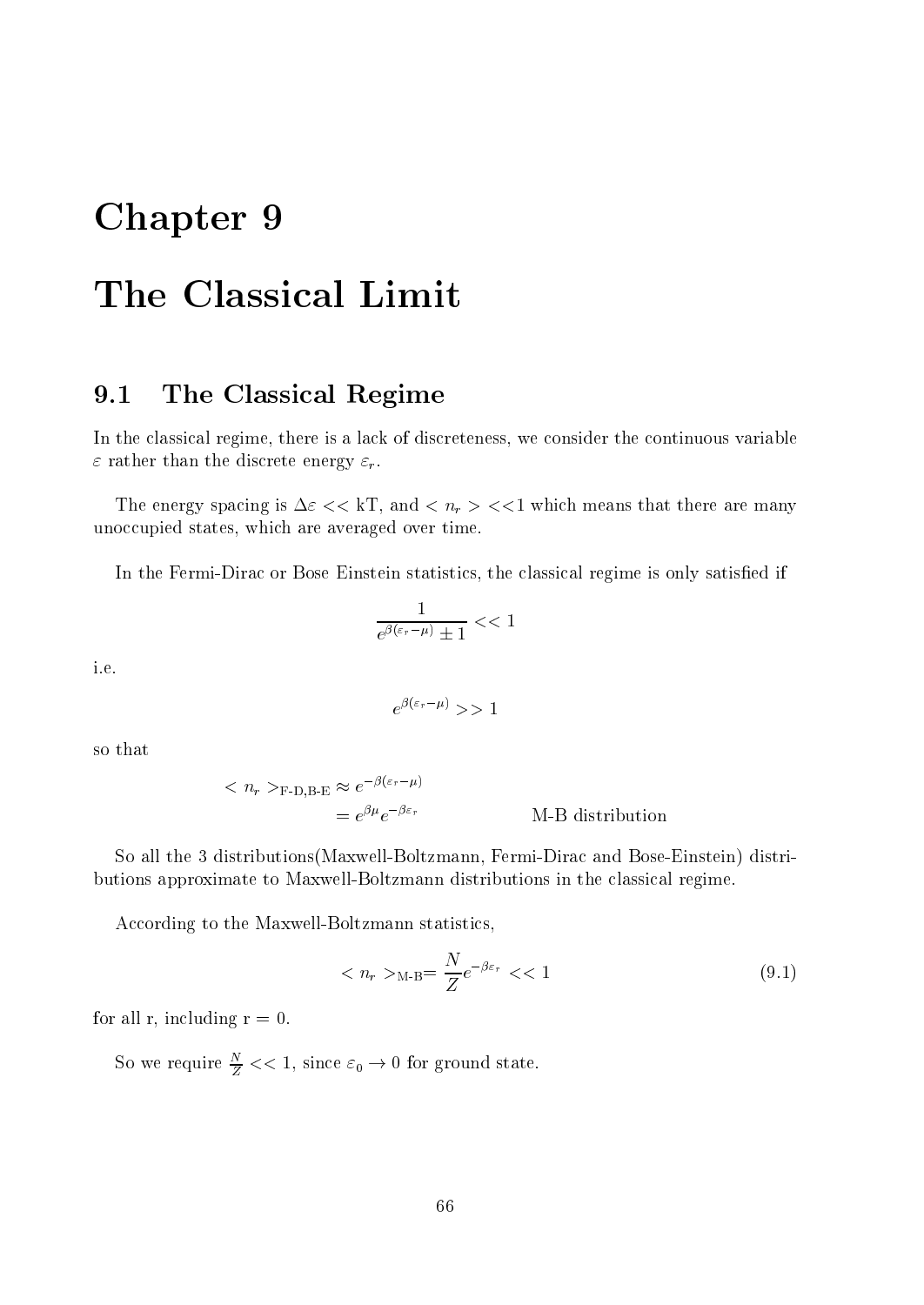### 9.2 Monatomic Gas

For monatomic gas,

$$
Z = \frac{V}{h^3} \bigg( 2\pi mkT \bigg)^{\frac{3}{2}}
$$

so,

$$
\frac{Nh^3}{V} \left(\frac{1}{2\pi mkT}\right)^{\frac{3}{2}} < < 1
$$
\n
$$
T > > \left(\frac{N}{V}\right)^{\frac{2}{3}} \frac{h^2}{2\pi mk}
$$

The conditions are high temperature, T and low density  $\overline{V}$ , and high mass, m.

Assume the energy is equipartitioned,

$$
\varepsilon = \frac{3}{2}kT
$$
 (for each atom)  
= 
$$
\frac{p^2}{2m}
$$

So,

$$
p = \sqrt{2m\varepsilon} = \frac{h}{\lambda_{dB}}
$$
 (in QM terms) (9.2)

Then

$$
\left(\frac{1}{2\pi mkT}\right)^{\frac{3}{2}} = \left(\frac{1}{\frac{4\pi}{3}m\varepsilon}\right)^{\frac{3}{2}}
$$

$$
= \left(\frac{3}{2\pi}\right)^{\frac{3}{2}}\frac{1}{p^3}
$$
(9.3)
$$
= \left(\frac{3}{2\pi}\right)^{\frac{3}{2}} \left(\frac{\lambda_{dB}}{h}\right)^3
$$

and

$$
\frac{N}{V} \left(\frac{3}{2\pi}\right)^{\frac{3}{2}} \lambda_{dB}^{3} << 1
$$

i.e.

$$
\lambda_{dB} \ll \left(\frac{2\pi}{3}\right)^{\frac{1}{2}} \left(\frac{V}{N}\right)^{\frac{1}{3}} = \left(\frac{2\pi}{3}\right)^{\frac{1}{2}} l_0
$$

where  $l_0$  is the average seperation between atoms.

Examples :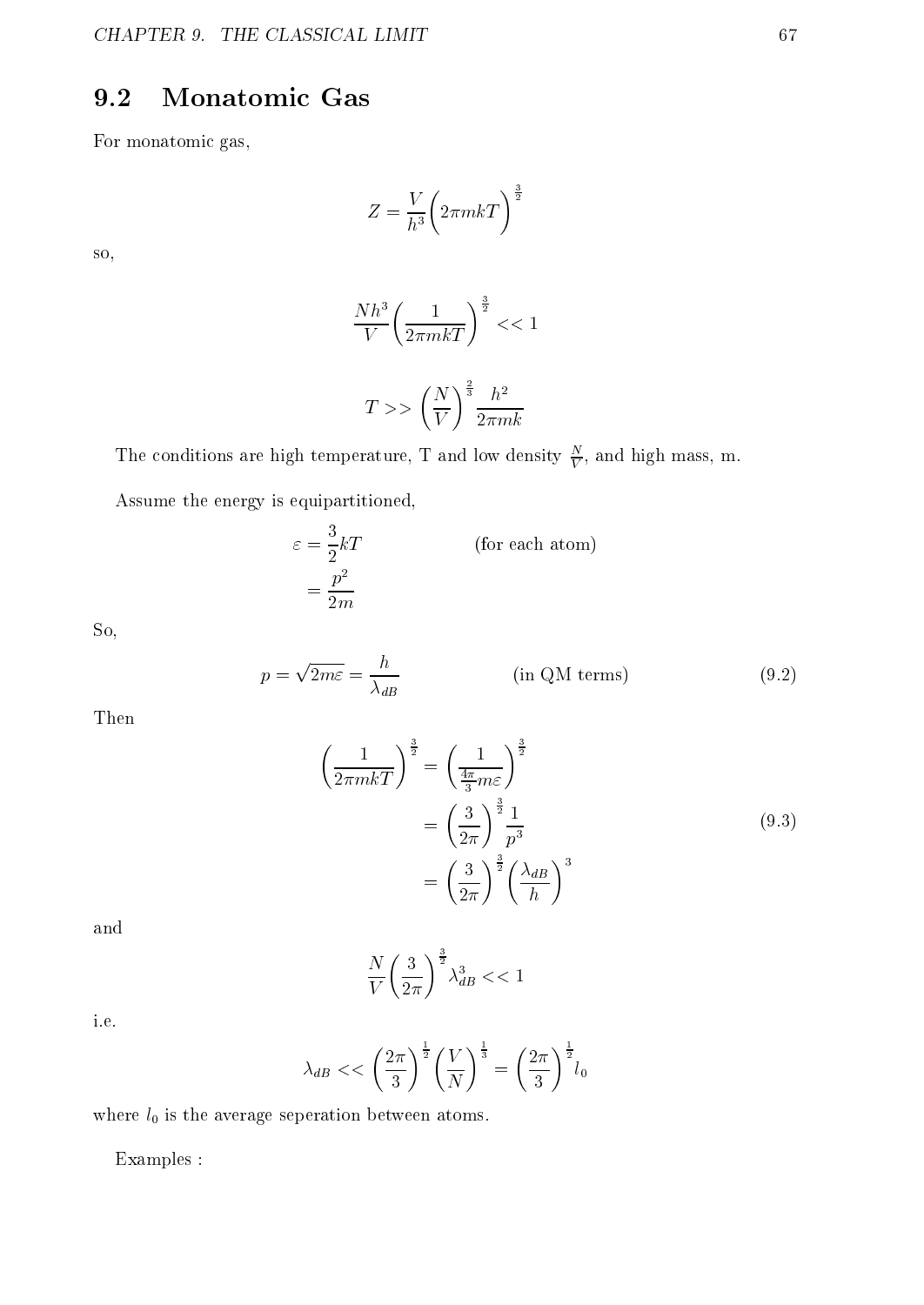1. He gas :

$$
\frac{N}{V}=10^{20}\,\,\mathrm{per}\,\,cm^3
$$

so  $t_0 = 2 \times 10^{-6}$ cm At  $T = 273$  K, and

$$
m = \frac{4}{6 \times 10^{23}}g
$$

so  $\lambda_{dB}$  = 8  $\times$ 10  $^\circ$  cm  $<<$   $t_0$ . Hence Maxwell-Boltzmann distribution is applicable.

For liquid He at  $T = 4$  K,

$$
\frac{N}{V}=2\times 10^{22}~{\rm per}~cm^3
$$

so  $t_0 = 4 \times 10^{-6}$  cm. Since  $\lambda_{dB} > l_0$ , so Bose Einstein statistics apply.

2. For conduction electrons :

Assume 1 electron per atom,

$$
\frac{N}{V}\sim 10^{23}~{\rm per}~cm^3
$$

hence

$$
l_0 \sim 2 \times 10^{-8} cm
$$

For m = 9.1  $\times$  10  $^{-1}$  kg and T = 275 K,  $\lambda_{dB} > t_0$ , so Fermi-Dirac statistics apply.

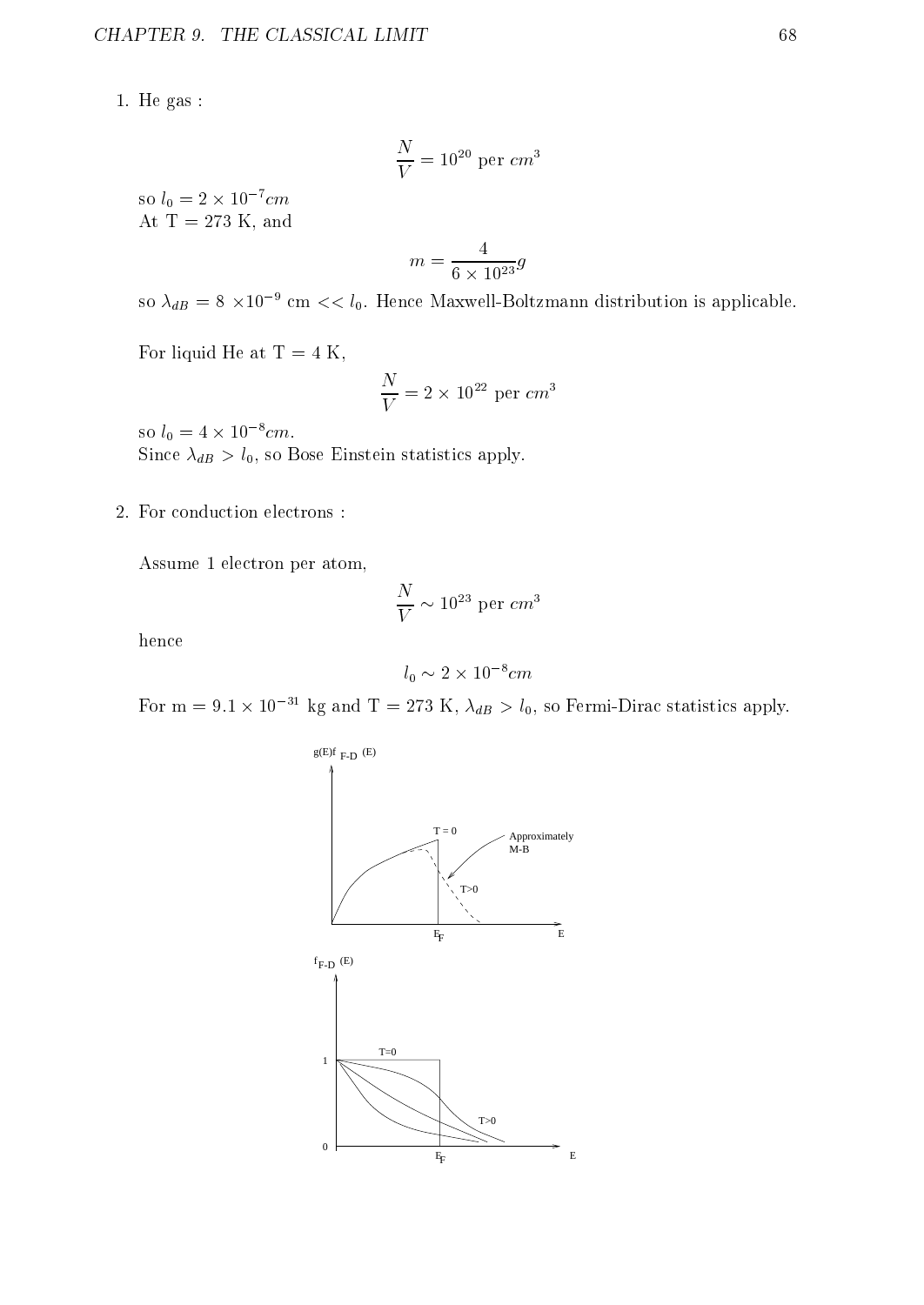Note that

$$
n(\varepsilon) \propto \varepsilon^{\frac{1}{2}} e^{-\beta \varepsilon}
$$

for M-B distributions.

### 9.3 Gibbs Paradox

For classical ideal gas, we assume the atoms to be distinguishable. Now we mix the volumes of identical atoms.

| V              | V              |
|----------------|----------------|
| ${\bf N}$      | ${\bf N}$      |
| $\overline{T}$ | $\overline{T}$ |
| $\overline{S}$ | $\overline{S}$ |
|                |                |
|                |                |
|                |                |
|                |                |

$$
S = \frac{U}{T} + Nk \ln Z
$$
  
=  $\frac{3}{2} Nk + Nk \left[ \ln V + \frac{3}{2} \ln T + \frac{3}{2} \ln \left( \frac{2\pi mk}{h^2} \right) \right]$  (9.4)

Suppose now  $N \to 2N$ ,  $V \to 2V$ , we expect S $\rightarrow$ 2S.

However,

$$
S = \frac{3}{2}(2N)k + (2N)k \left[ \ln 2V + \frac{3}{2} \ln T + \frac{3}{2} \ln \left( \frac{2\pi mk}{h^2} \right) \right]
$$
  
= 2S<sub>old</sub> + 2Nk ln 2 (9.5)

The problem lies with distinguishability and overcounting. Hence we use a corrected .

$$
\begin{aligned} \text{Corrected } \Omega &= \frac{\Omega_{\text{old}}}{N!} \\ &= \prod_{j} \frac{g_j^{n_j}}{n_j!} \end{aligned} \tag{9.6}
$$

Therefore,

$$
\begin{aligned} \text{Corrected S} &= k \ln \text{Corrected } \Omega - k(N \ln N - N) \\ &= \frac{5}{2} Nk + Nk \left[ \ln \left( \frac{V}{N} \right) + \frac{3}{2} \ln T + \frac{3}{2} \ln \left( \frac{2\pi mk}{h^2} \right) \right] \end{aligned} \tag{9.7}
$$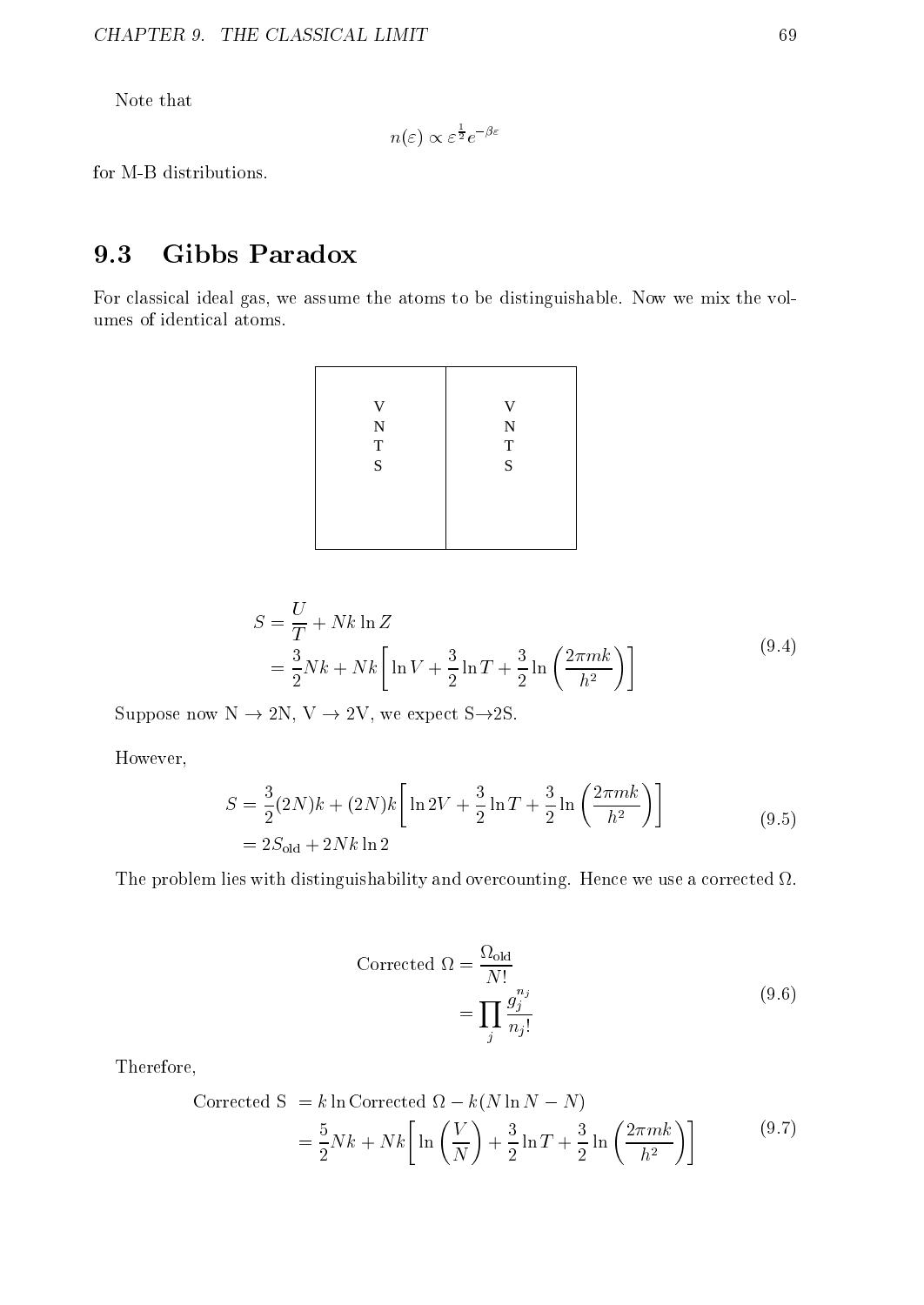Then for  $N \rightarrow 2N$ ,  $V \rightarrow 2V$ , S =  $\sim$   $\sim$   $\sim$   $\sim$   $\sim$   $\sim$  $(2N)k + 2Nk \ln \left( \frac{2V}{2} \right) + \frac{3}{7} \ln \left( \frac{2V}{2} \right)$ 2002 - 2003 - 2004 - 2005 - 2006 - 2007 - 2008 - 2009 - 2009 - 2006 - 2007 - 2008 - 2008 - 2008 - 2007 - 2008  $\mathbf{v}$  and  $\mathbf{v}$  are the set of  $\mathbf{v}$  and  $\mathbf{v}$  are the set of  $\mathbf{v}$  and  $\mathbf{v}$  are the set of  $\mathbf{v}$ +  $\sim$   $\sim$   $\sim$ ln T +  $\sim$   $\sim$   $\sim$   $\sim$   $\sim$   $\sim$ <u>2000 - 2000 - 2000 - 2000 - 2000 - 2000 - 2000 - 2000 - 2000 - 2000 - 2000 - 2000 - 2000 - 2000 - 2000 - 2000 - 2000 - 2000 - 2000 - 2000 - 2000 - 2000 - 2000 - 2000 - 2000 - 2000 - 2000 - 2000 - 2000 - 2000 - 2000 - 2000</u>  $\ln\left(\frac{2\pi mk}{n}\right)$  $\left(\frac{rmk}{h^2}\right)$  $= 2S_{\rm old}$ (9.8)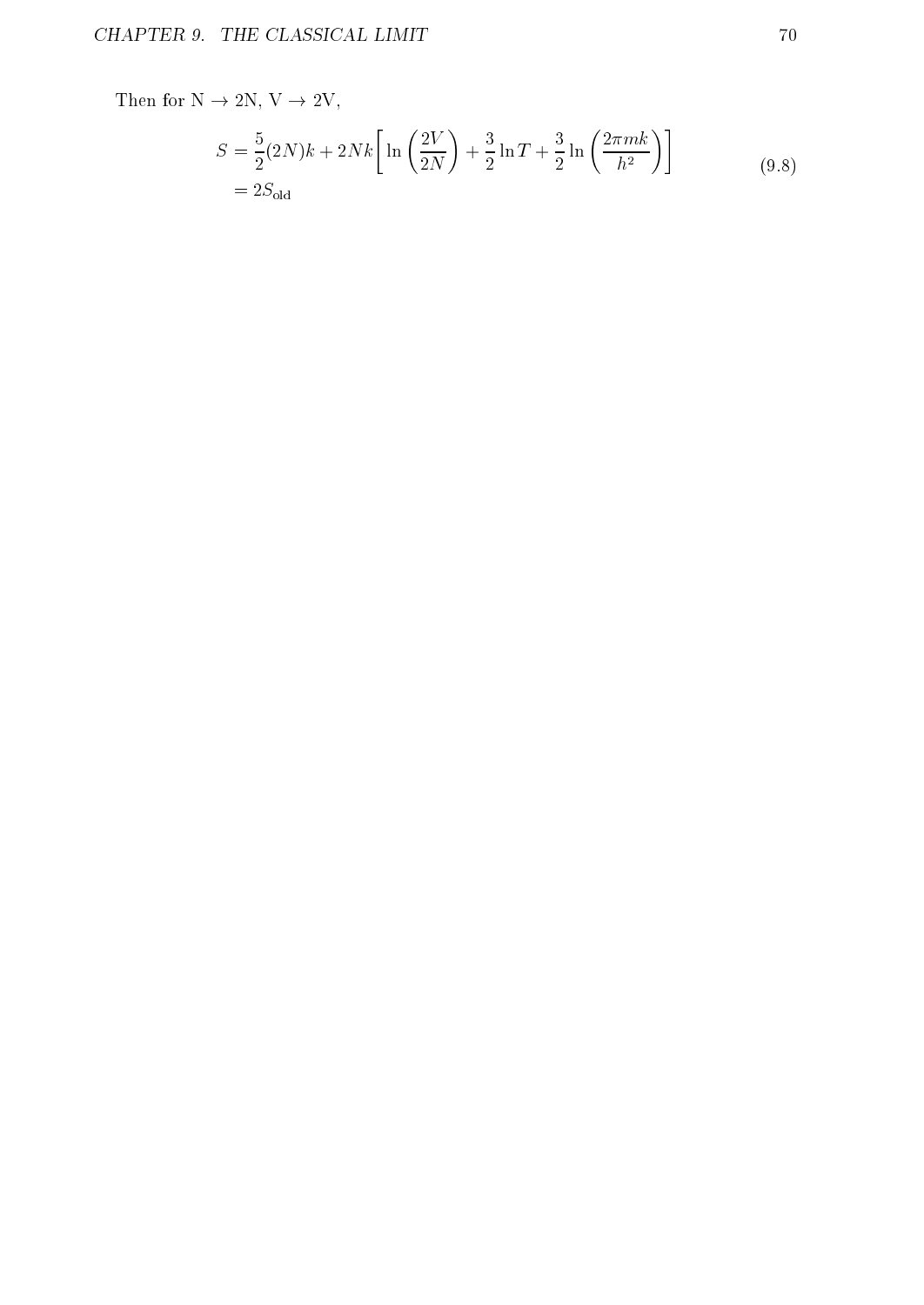# Chapter 10

# Kinetic Theory of Gases

Consider the distribution (for e.g. velocity, momentum, position, energy, etc) of system of gas molecules in thermal equilibrium.

At thermal equilibrium, the momentum and spatial coordinates are independent of each other, i.e. a molecule in any position  $(x,y,z)$  can have any momentum  $(p_x, p_y, p_z)$ .

For the Hamiltonian :

- 1. The kinetic energy (KE) terms are determined by  $p_x$ ,  $p_y$  and  $p_z$ .
- 2. The potential energy (PE) terms are determined by x, y and z.

The Boltzmann law applies to every coordinate in the Hamiltonian.

For example,

1. The probability that x-momentum which lies between  $p_x$  and  $p_x+dp_x$  is :

$$
P[p_x]dp_x = Ae^{\frac{-p_x^2}{2mkT}}dp_x
$$
\n(10.1)

where

$$
A \int_{-\infty}^{\infty} e^{\frac{-p_x^2}{2mkT}} dp_x = 1 \tag{10.2}
$$

2. The probability that x-velocity lies between  $v_x$  and  $v_x+dv_x$  is :

$$
P[v_x]dv_x = A'e^{\frac{-mv_x^2}{2kT}}dv_x
$$
\n(10.3)

where

$$
A' \int_{-\infty}^{\infty} e^{\frac{-mv_x^2}{2kT}} dv_x = 1
$$
 (10.4)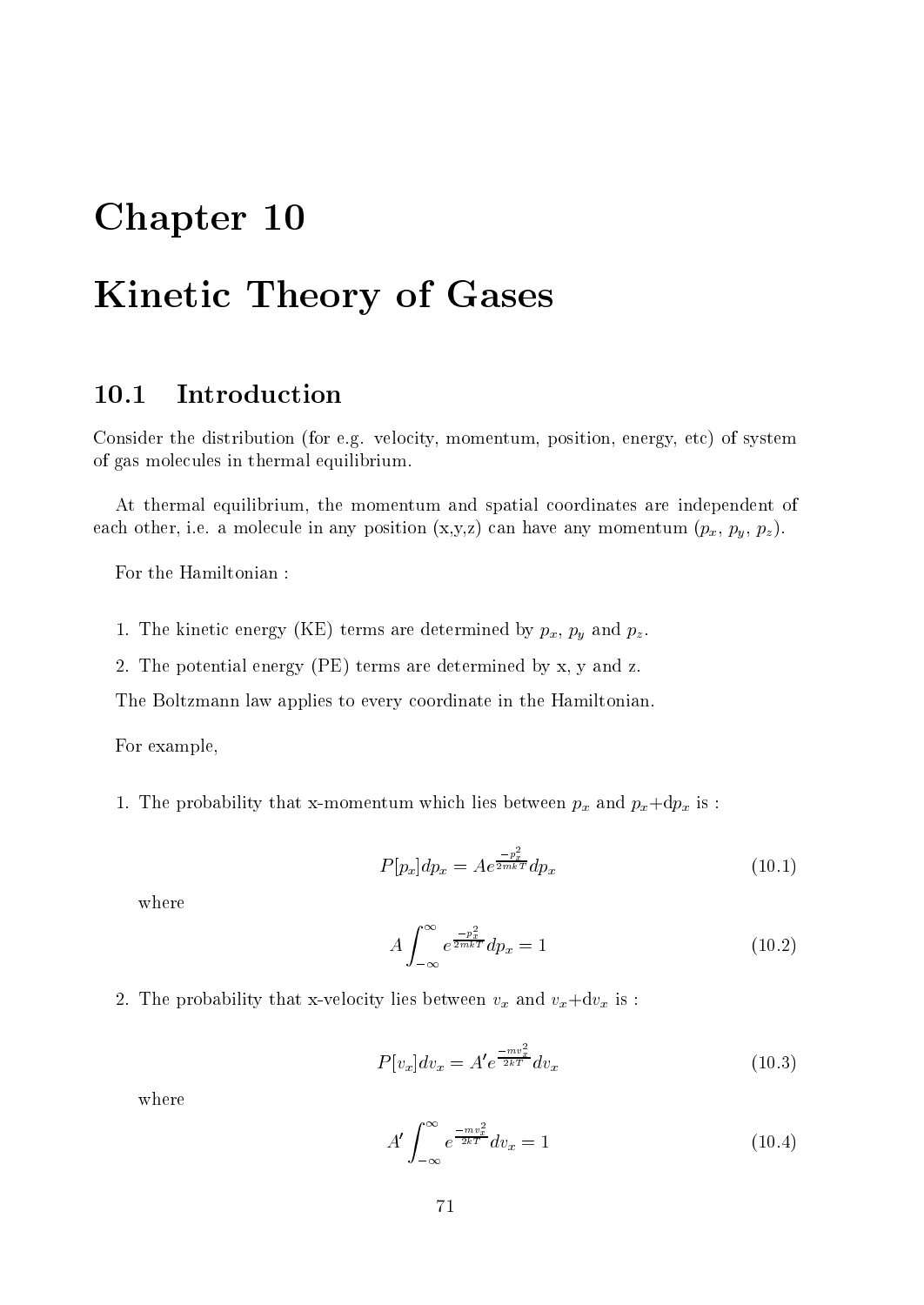3. The probability that the molecule is found between and x and  $x+dx$  is :

$$
P[x]dx = Be^{\frac{-V(x)}{kT}}dx\tag{10.5}
$$

where

$$
B\int_{-\infty}^{\infty} e^{\frac{-V(x)}{kT}} dx = 1
$$
\n(10.6)

We concentrate on the momentum and velocity distributions, hence we do not require the interaction potential except for establishing thermal equilibrium.

For graphs of  $P[p_x]$  or  $P[v_x]$ : the gaussian curves centred at zero.



For speed distribution :  $P[c]$  dc where  $c^2 = v_x^2 + v_y^2 + v_z^2$ .



$$
P[v_x, v_y, v_z]dv_x dv_y dv_z = P[v_x]dv_x P[v_y]dv_y P[v_z]dv_z
$$
  

$$
= \left(\frac{m}{2\pi kT}\right)^{\frac{3}{2}} e^{\frac{-mv_x^2}{2kT}} e^{\frac{-mv_y^2}{2kT}} e^{\frac{-mv_y^2}{2kT}} dv_x dv_y dv_z
$$
  

$$
= \left(\frac{m}{2\pi kT}\right)^{\frac{3}{2}} e^{\frac{-mc^2}{2kT}} dc(cd\theta)(csin\theta d\phi)
$$
\n(10.7)

Integrating over all angles :

$$
P[c]dc = 4\pi \left(\frac{m}{2\pi kT}\right)^{\frac{3}{2}} e^{\frac{-mc^2}{2kT}} c^2 dc \tag{10.8}
$$

Hence, we can calculate :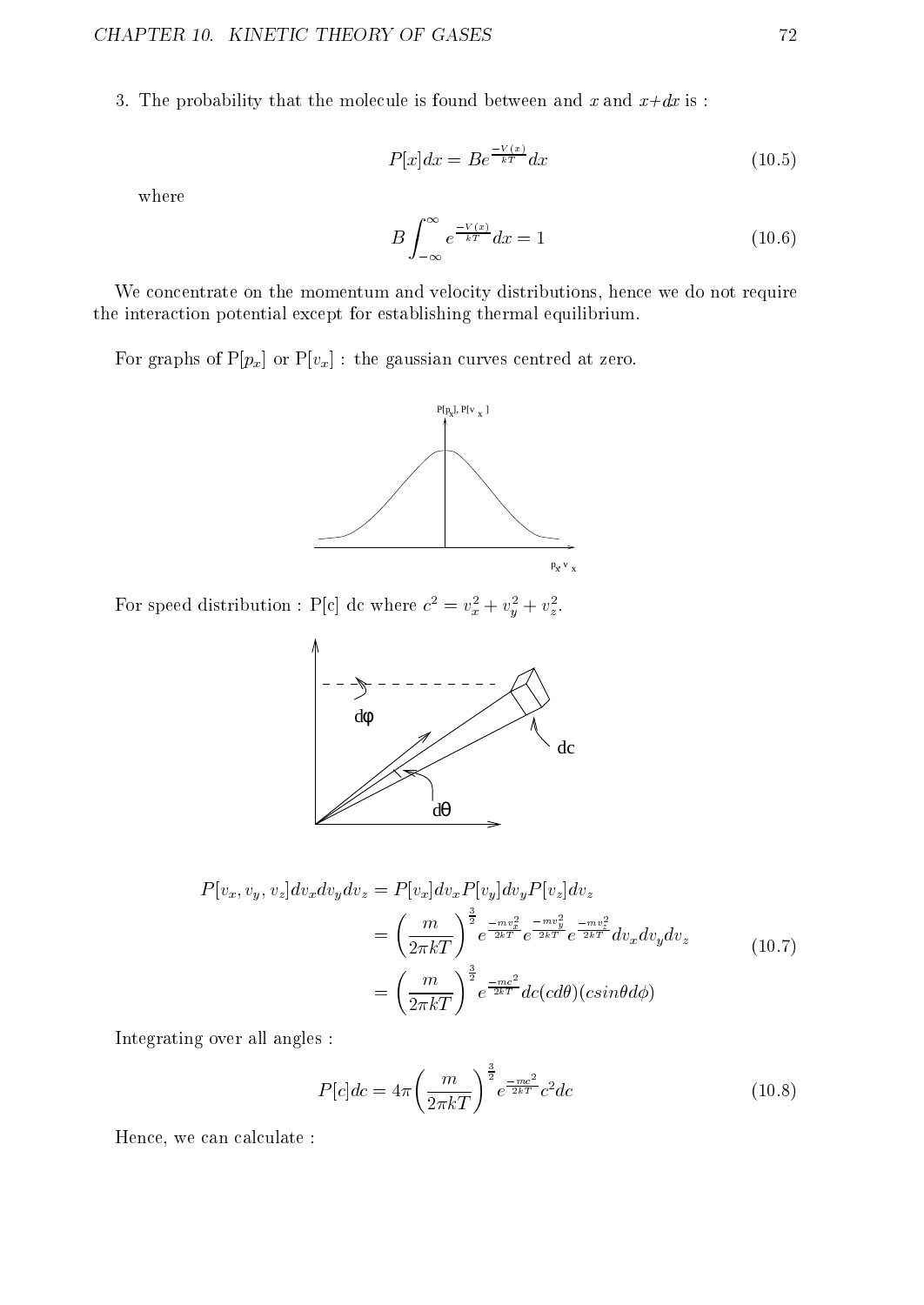1. Most probable speed,  $c_{max}$ : For  $c_{max}$ , put

$$
\frac{dP[c]}{dc} = 0 \Rightarrow c_{max} = \left(\frac{2k}{m}\right)^{\frac{1}{2}}
$$
\n(10.9)

2. Mean speed  $\bar{c}$  :

$$
\bar{c} = \int_0^\infty cP[c]dc = \left(\frac{8kT}{\pi m}\right)^{\frac{1}{2}}
$$
\n(10.10)

 $\sigma$ . mean square speed,  $c$  .

$$
\bar{c}^2 = \int_0^\infty c^2 P[c] dc = \frac{3kT}{m} \tag{10.11}
$$

4. Root mean square speed,  $\sqrt{\overline{c^2}}$  :

$$
\sqrt{\bar{c}^2} = \left(\frac{3kT}{m}\right)^{\frac{1}{2}}\tag{10.12}
$$

5. Mean kinetic energy (KE) :

Mean KE = 
$$
\frac{1}{2}m\bar{c}^2 = \frac{3}{2}kT
$$
 (10.13)

Note :

$$
\bar{c}^2 = v_x^2 + \bar{v}_y^2 + v_z^2
$$
\n
$$
= 3\bar{v}_x^2 \tag{10.14}
$$

so

$$
\bar{v}_x^2 = \frac{kT}{m} \tag{10.15}
$$

## 10.2 Number of impacts on Area A of a wall

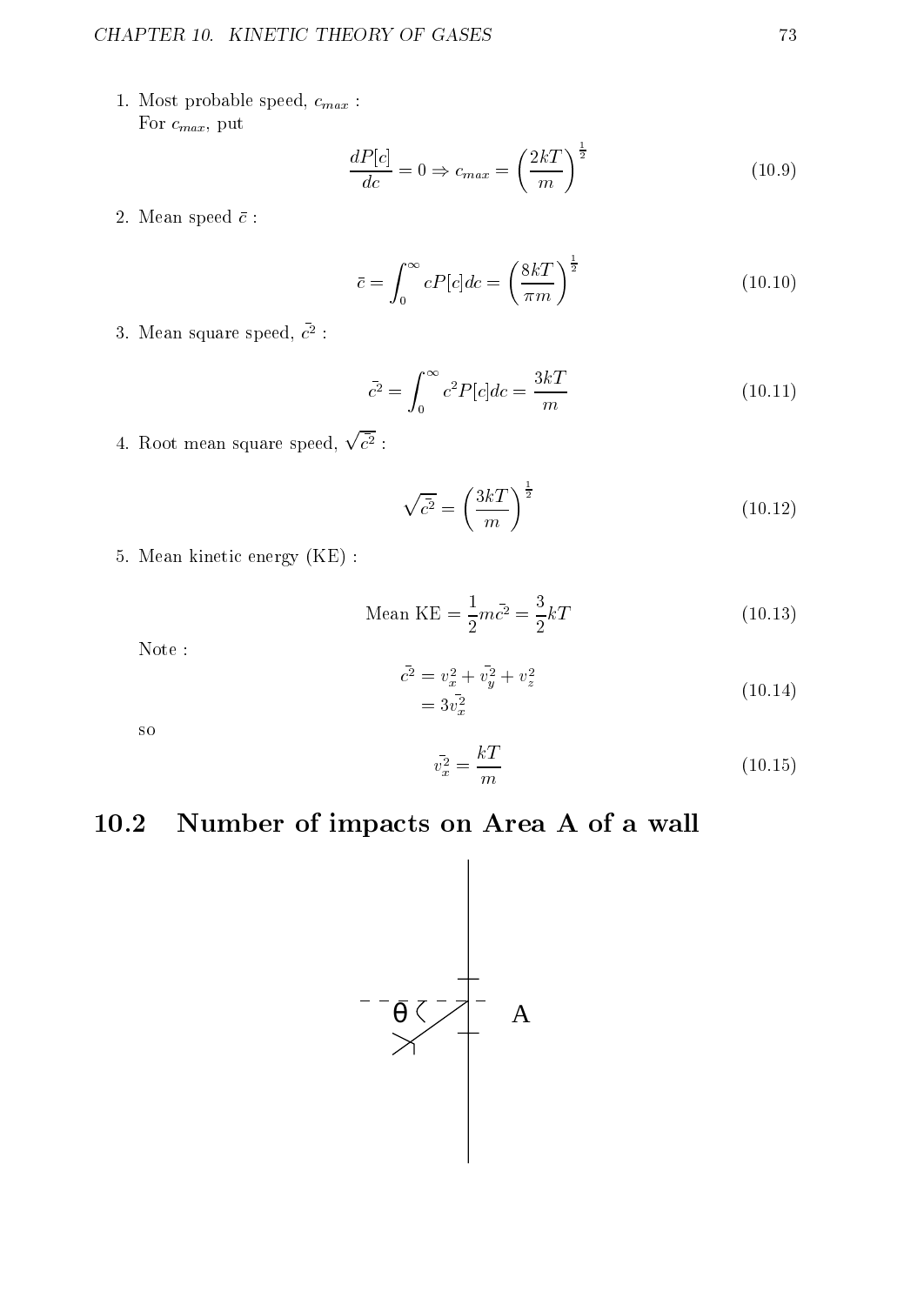The distribution of speeds : P[c] dc

The fraction of molecules travelling in direction  $(\theta \to \theta + d\theta, \phi \to \phi + d\phi)$  is

$$
\frac{cd\theta csin\theta d\phi}{4\pi c^2} = \frac{sin\theta d\theta d\phi}{4\pi} \tag{10.16}
$$

The fraction that will reach A in time  $\Delta t$  for above direction

$$
=\frac{Ac\cos\theta\Delta t}{V}\tag{10.17}
$$

where V is the volume of the gas.

Therefore,

Number of impacts on area A in time  $\Delta t$ 

$$
= \iiint N P[c]dc \frac{\sin\theta d\theta d\phi}{4\pi} \frac{Ac \cos\theta \Delta t}{V}
$$
 (10.18)

Number of impacts on unit area per unit time

$$
= \frac{N}{4\pi V} \int_0^\infty cP[c]dc \int_0^{\frac{\pi}{2}} \sin\theta \cos\theta d\theta \int_0^{2\pi} d\phi
$$
  
=  $\frac{N}{4\pi V} \bar{c} \frac{1}{2} (2\pi)$   
=  $\frac{1}{4} n\bar{c}$  (10.19)

where the number density,  $n = \frac{1}{V}$ .

## 10.3 Effusion of molecules

The number of molecules with speeds  $c \rightarrow c+dc$  from direction  $(\theta \rightarrow \theta + d\theta, \phi \rightarrow \phi + d\phi)$ imping a area in time  $\Delta t$  is

$$
\frac{N}{4\pi V}cP[c]dcsin\theta d\theta d\phi A\Delta t
$$

The distribution is proportional to  $c$  P[c] dc.

The mean speed of escape,  $\bar{c_e}$  :

$$
\bar{c}_e = \frac{\int c^2 P[c]dc}{\int c P[c]dc}
$$
\n
$$
= \frac{\frac{3kT}{m}}{\left(\frac{8kT}{\pi m}\right)^{\frac{1}{2}}}
$$
\n
$$
= \left(\frac{9\pi kT}{8m}\right)^{\frac{1}{2}}
$$
\n(10.20)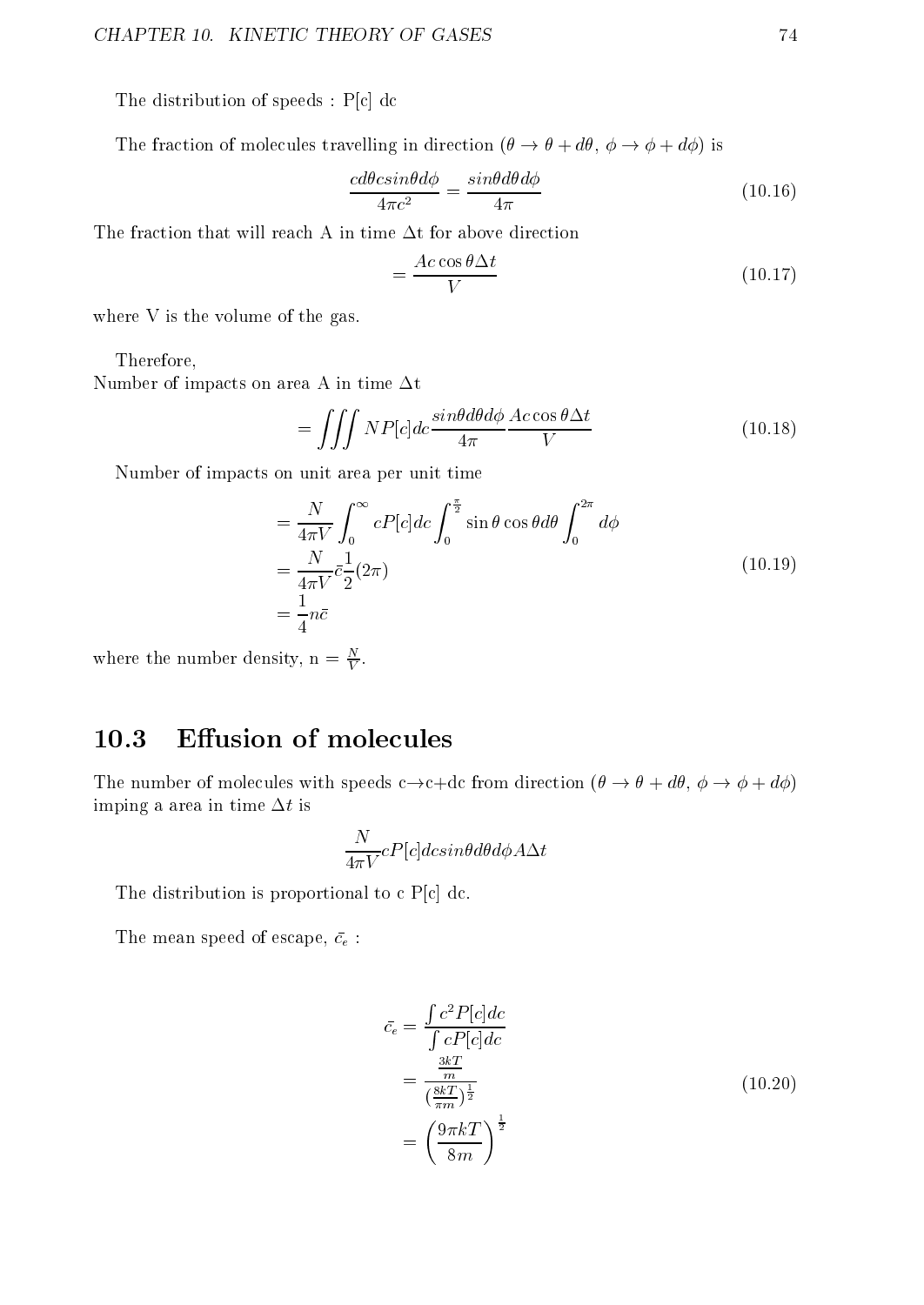Number of molecules escaping per unit time per unit area

$$
\frac{1}{4}m\bar{c} = \frac{p}{kT} \left(\frac{8kT}{\pi m}\right)^{\frac{1}{2}}
$$
\n
$$
\propto \frac{1}{m^{\frac{1}{2}}}
$$
\n(10.21)

So, the smaller molecules escapes(effuses) faster.

## 10.4 Mean Free Path,  $\lambda$

The free path is defined as the distance between collisions. It is not all equal, for some are longer and some are shorter. The more probable the collision, the shorter is the free path.

The distribution of free path :

Probability that free path in between x and  $x+dx \propto e^{-\frac{x}{\lambda}}$ .

We can prove this by a self consistent argument :

Probablity that collision occurs between x and  $x+dx$ 

= (Probability of no collision from 0 to x) - (Probability of collisions in dx)

Comparing with the above equation, we write

Probability of no collision in 
$$
dx = e^{\frac{-dx}{\lambda}}
$$
 (10.22)

Probability of collision in 
$$
dx = \frac{dx}{\lambda}
$$
 (10.23)

According to (10.22),

the probability of no collision in 
$$
dx = e^{-\frac{dx}{\lambda}}
$$
 (10.24)

Then,

Probability of collision in 
$$
dx = 1 - e^{\frac{-dx}{\lambda}}
$$
  
=  $1 - \left(1 - \frac{dx}{\lambda}\right) + \dots$  (10.25)  
 $\approx \frac{dx}{\lambda}$ 

which agrees with (10.23).